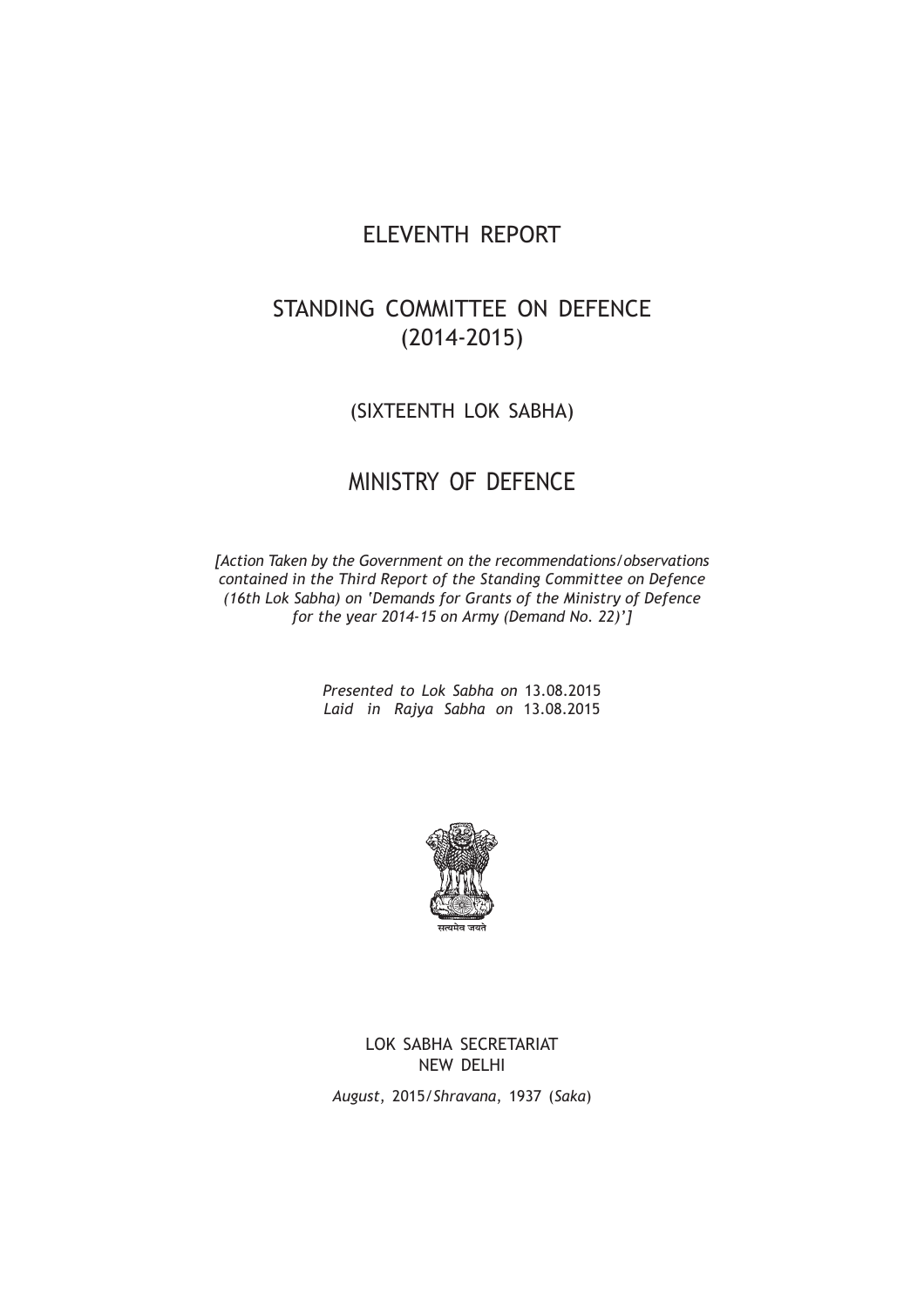**C.O.D. No. 145**

*Price* : ₹ 84.00

© 2015 BY LOK SABHA SECRETARIAT

Published under Rule 382 of the Rules of Procedure and Conduct of Business in Lok Sabha (Fifteenth Edition) and printed by Anupam Art Printers, New Delhi.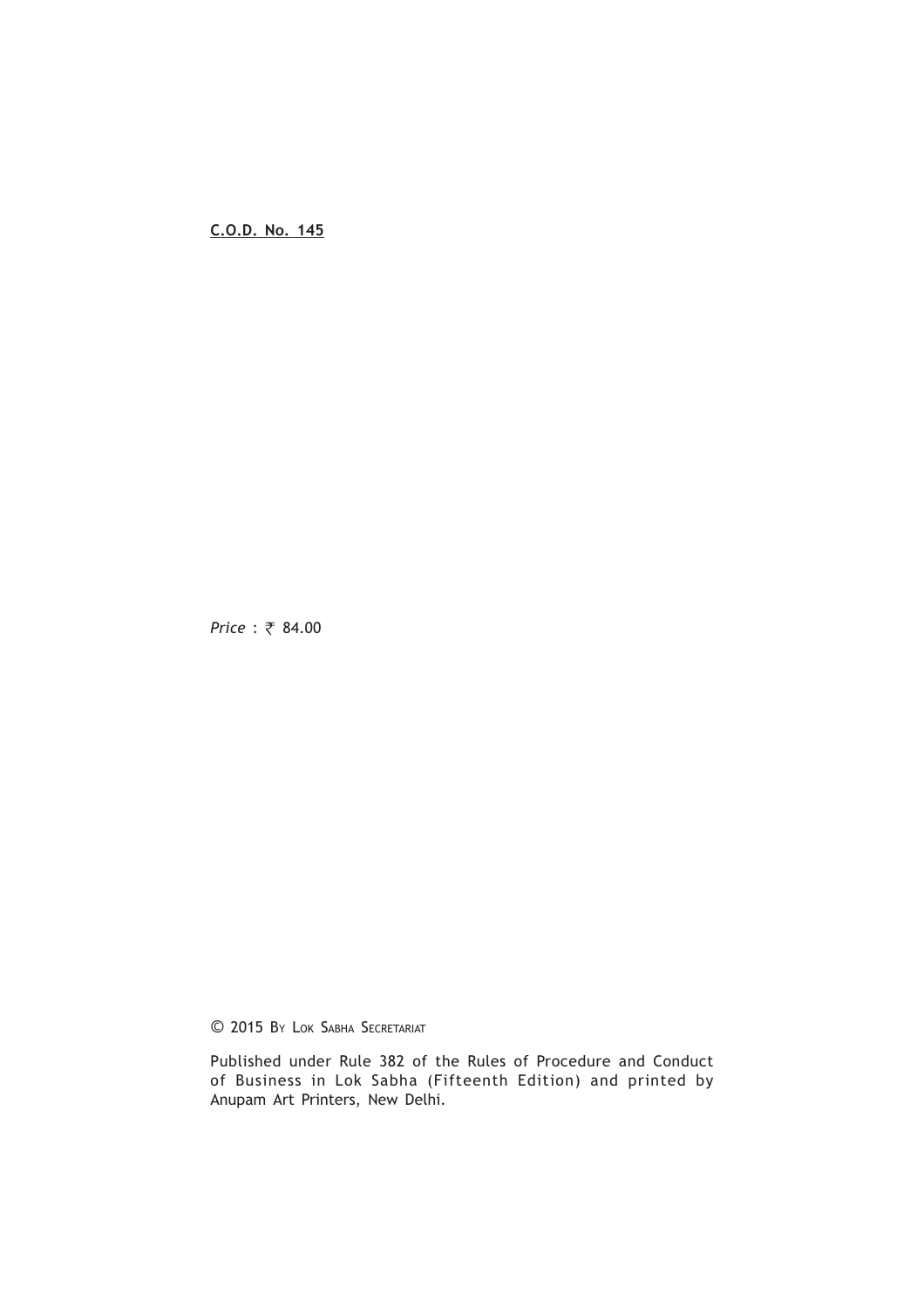# **CONTENTS**

# PAGE

| (iii)        |
|--------------|
| (v)          |
| $\mathbf{1}$ |
| 32           |
| 43           |
| 44           |
| 59           |
|              |
| 60           |
| 62           |
|              |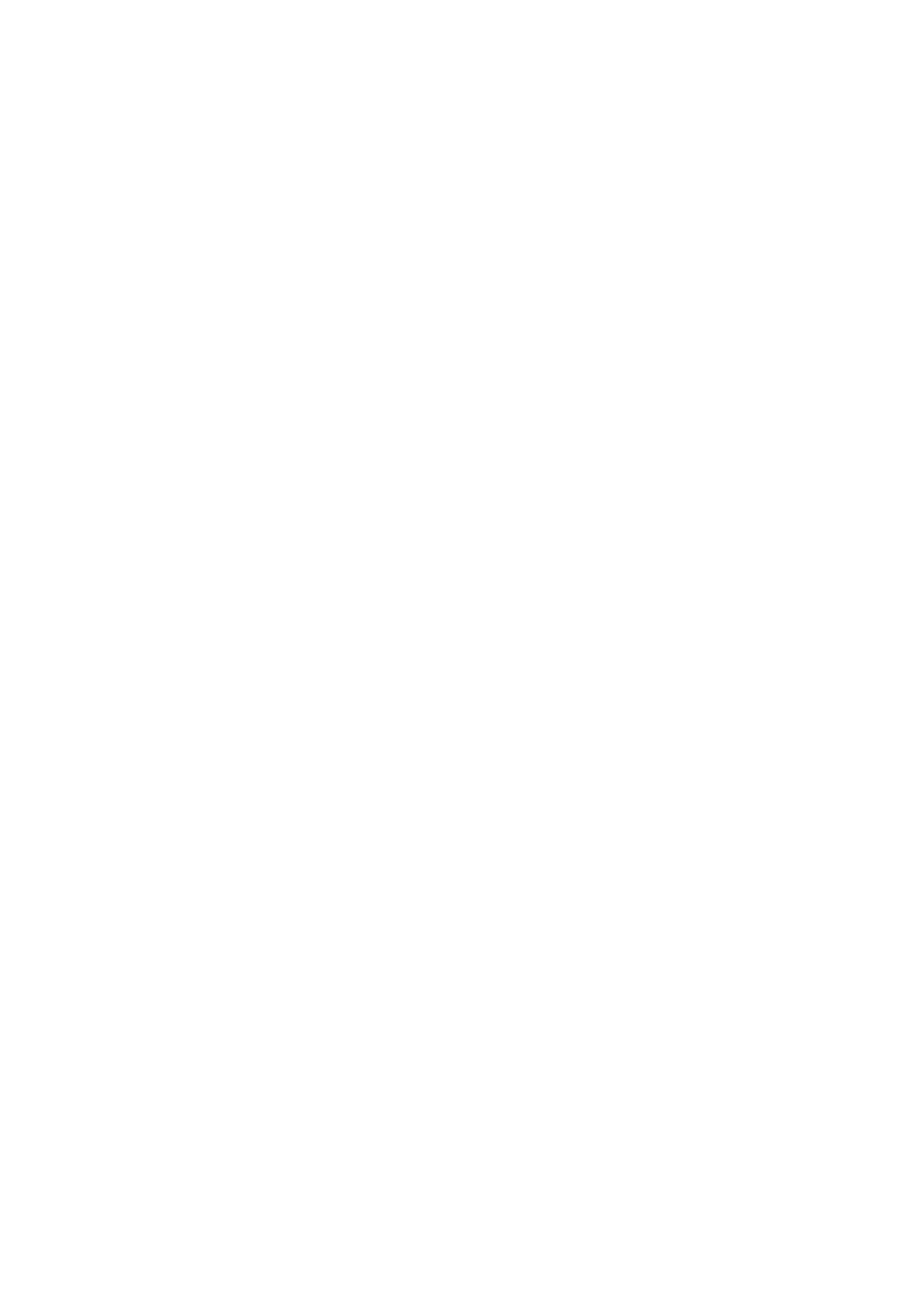# COMPOSITION OF THE STANDING COMMITTEE ON DEFENCE (2014-15)

Maj Gen B C Khanduri, AVSM (Retd) — *Chairperson*

# **MEMBERS**

# *Lok Sabha*

- 2. Shri Suresh C Angadi
- 3. Shri Shrirang Appa Barne
- 4. Shri Dharambir
- 5. Shri Thupstan Chhewang
- 6. Col Sonaram Choudhary (Retd)
- 7. Shri H D Devegowda
- 8. Shri Sher Singh Ghubaya
- 9. Shri G Hari
- 10. Shri Ramesh Jigajinagi
- 11. Dr Murli Manohar Joshi
- 12. Km Shobha Karandlaje
- 13. Shri Vinod Khanna
- 14. Dr Mriganka Mahato
- 15. Shri Tapas Paul
- 16. Shri Malla Reddy
- 17. Shri Rajeev Satav
- 18. Smt Mala Rajya Lakshmi Shah
- 19. Capt Amarinder Singh (Retd)
- 20. Shri A P Jithender Reddy
- \*21. Shri Hemendra Chandra
- \*\*22. Shri Rajyavardhan Singh Rathore
- \$23. Smt Pratyusha Rajeshwari Singh

<sup>\*</sup> Sad Demise on 05.09.2014.

<sup>\*\*</sup> Ceased to be Member of the Committee on 09.11.2014.

<sup>\$</sup> Nominated *w.e.f.* 22.12.2014.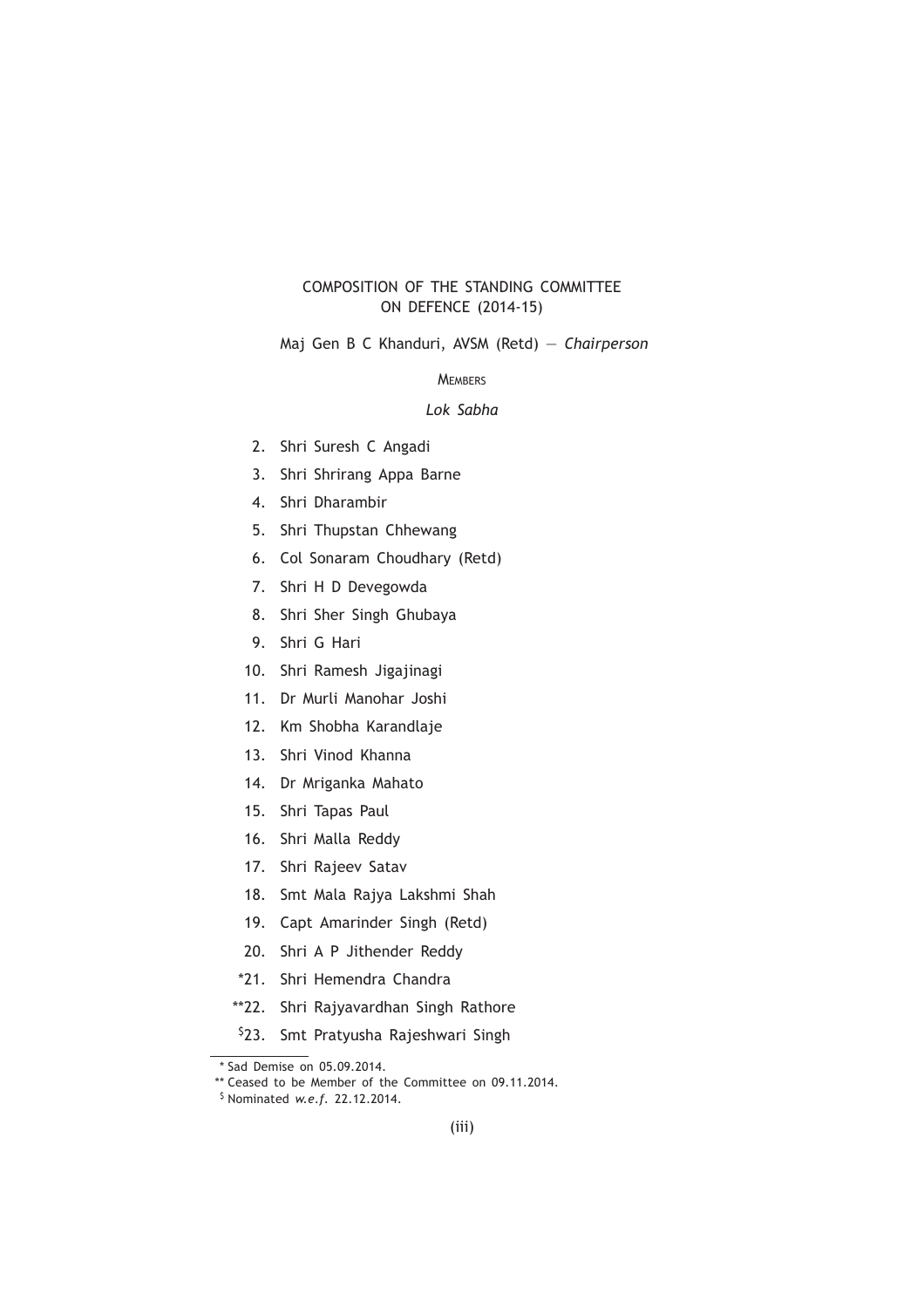(iv)

# *Rajya Sabha*

- 24. Shri K R Arjunan
- #25. Shri Anand Sharma
- 26. Shri Rajeev Chandrasekhar
- 27. Shri A U Singh Deo
- 28. Shri Harivansh
- 29. Shri Vinay Katiyar
- 30. Shri Hishey Lachungpa
- 31. Shri Madhusudan Mistry
- 32. Smt Ambika Soni
- 33. Shri Tarun Vijay
- @34. Shri Narendra Budania

# **SECRETARIAT**

| 1. Smt Kalpana Sharma  |  | Joint Secretary     |
|------------------------|--|---------------------|
| 2. Shri D S Malha      |  | Director            |
| 3. Shri A K Srivastava |  | Additional Director |
| 4. Shri Rahul Singh    |  | Under Secretary     |

<sup>#</sup> Nominated *w.e.f.* 08.10.2014.

<sup>@</sup> Ceased to be Member of the Committee on 08.10.2014.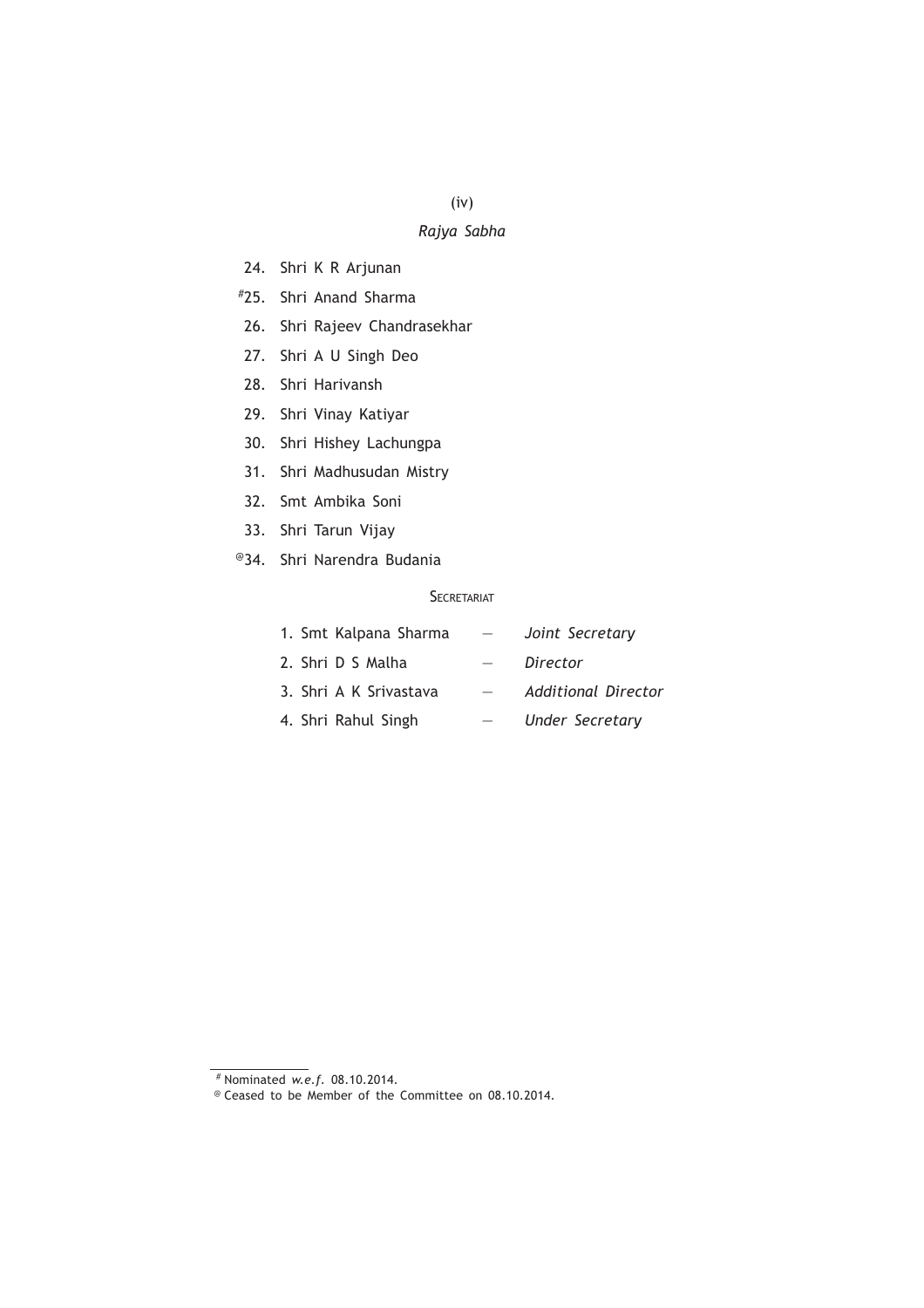# INTRODUCTION

I, the Chairperson of the Standing Committee on Defence (2014-15) having been authorized by the Committee to present the Report on their behalf, present this Eleventh Report of the Committee on 'Action Taken by the Government on the recommendations/observations contained in the Third Report of the Standing Committee on Defence (16th Lok Sabha) on Demands for Grants of the Ministry of Defence for the year 2014-15 on Army (Demand No. 22)'.

2. The Third Report was presented to Lok Sabha and laid in Rajya Sabha on 22 December 2014. It contained 31 recommendations/ observations. The Ministry of Defence furnished Action Taken Replies on all the recommendations/observations on 11 June 2015.

3. The Draft Action Taken Report was considered and adopted by the Committee at their sitting held on 10 August 2015.

4. An analysis of action taken by the Government on the recommendations/observations contained in the Third Report of the Standing Committee on Defence (16th Lok Sabha) is given in Appendix-II.

NEW DELHI; MAJ GEN B C KHANDURI, AVSM (RETD), 10 *August,* 2015 *Chairperson,* 18 *Shravana,* 1937 *(Saka) Standing Committee on Defence.*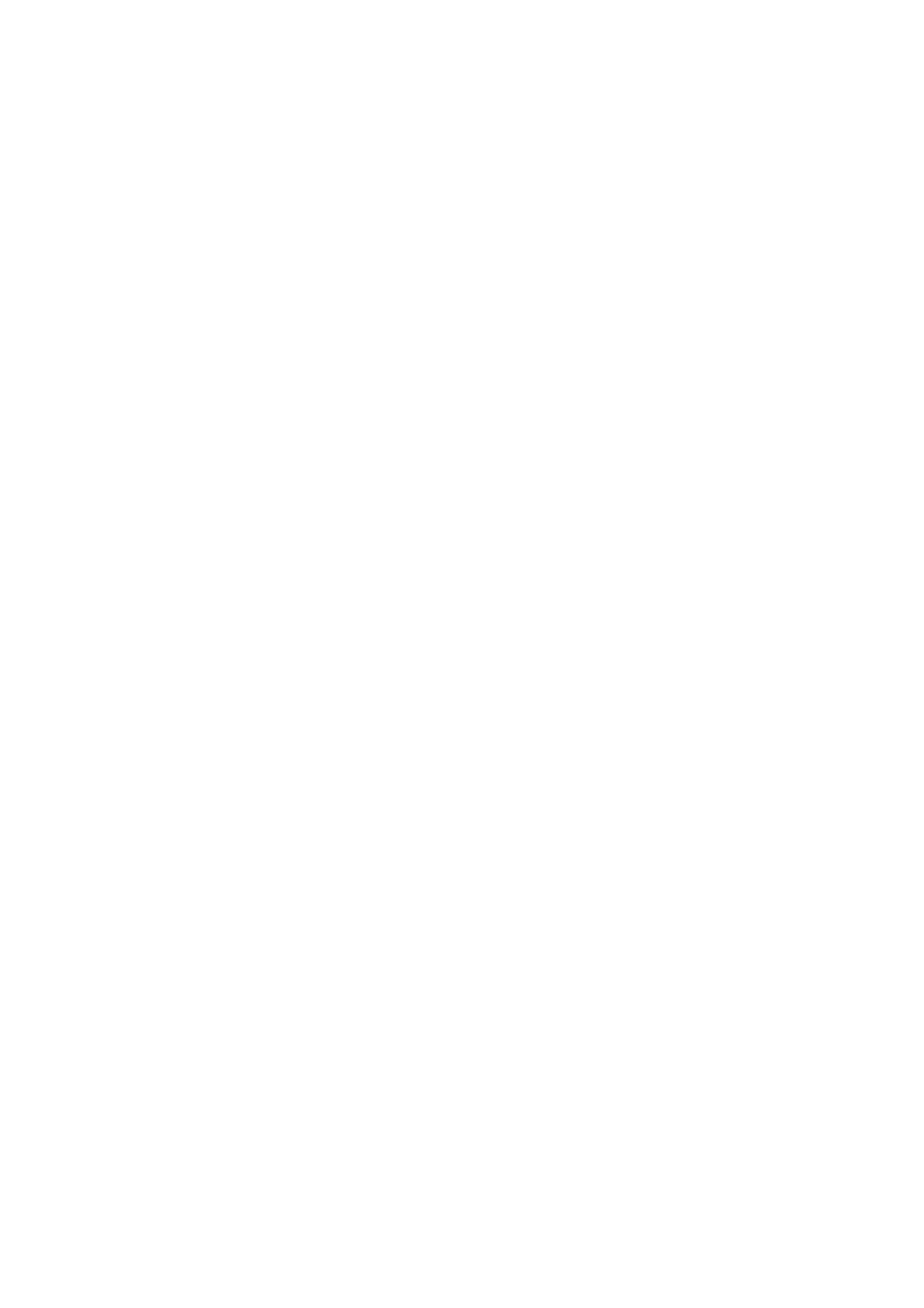# **CHAPTER I**

# REPORT

This report of the Standing Committee on Defence deals with Action Taken by the Government on the recommendations/observations contained in the Third Report of the Standing Committee on Defence (16th Lok Sabha) on 'Demands for Grants of the Ministry of Defence for the year 2014-15 on Army (Demand No. 22)' which was presented to Lok Sabha and laid in Rajya Sabha on 22 December, 2014.

2. The Committee's Third Report (16th Lok Sabha) contained 31 recommendations/observations on the following aspects:—

| Para No./Nos.   | Subject                                                        |
|-----------------|----------------------------------------------------------------|
| 1, 2 $\&$ 3     | <b>Budget</b>                                                  |
| $\overline{4}$  | Modernisation of Army                                          |
| 5               | <b>Wheeled Guns</b>                                            |
| 6               | <b>Tanks</b>                                                   |
| 7               | <b>Missiles</b>                                                |
| 8 & 9           | Ammunition                                                     |
| 10, 11, 12 & 13 | <b>Bullet Proof Jackets</b>                                    |
| 14              | <b>Night Vision Devices</b>                                    |
| 15              | Shortage of Basic Items for Army                               |
| 16              | Mountain Strike Corps                                          |
| 17, 18 & 19     | Force Level of Army                                            |
| 20, 21 & 22     | Need for new Rifle for Army (INSAS Rifle Vs.<br>Assault Rifle) |
| 23              | Conditions for treating a Soldier as Martyr                    |
| 24 &, 25        | Ex-Servicemen Contributory Health Scheme                       |
| 26 & 27         | Directorate General Quality Assurance                          |
| 28, 29, 30 & 31 | National Cadet Corps                                           |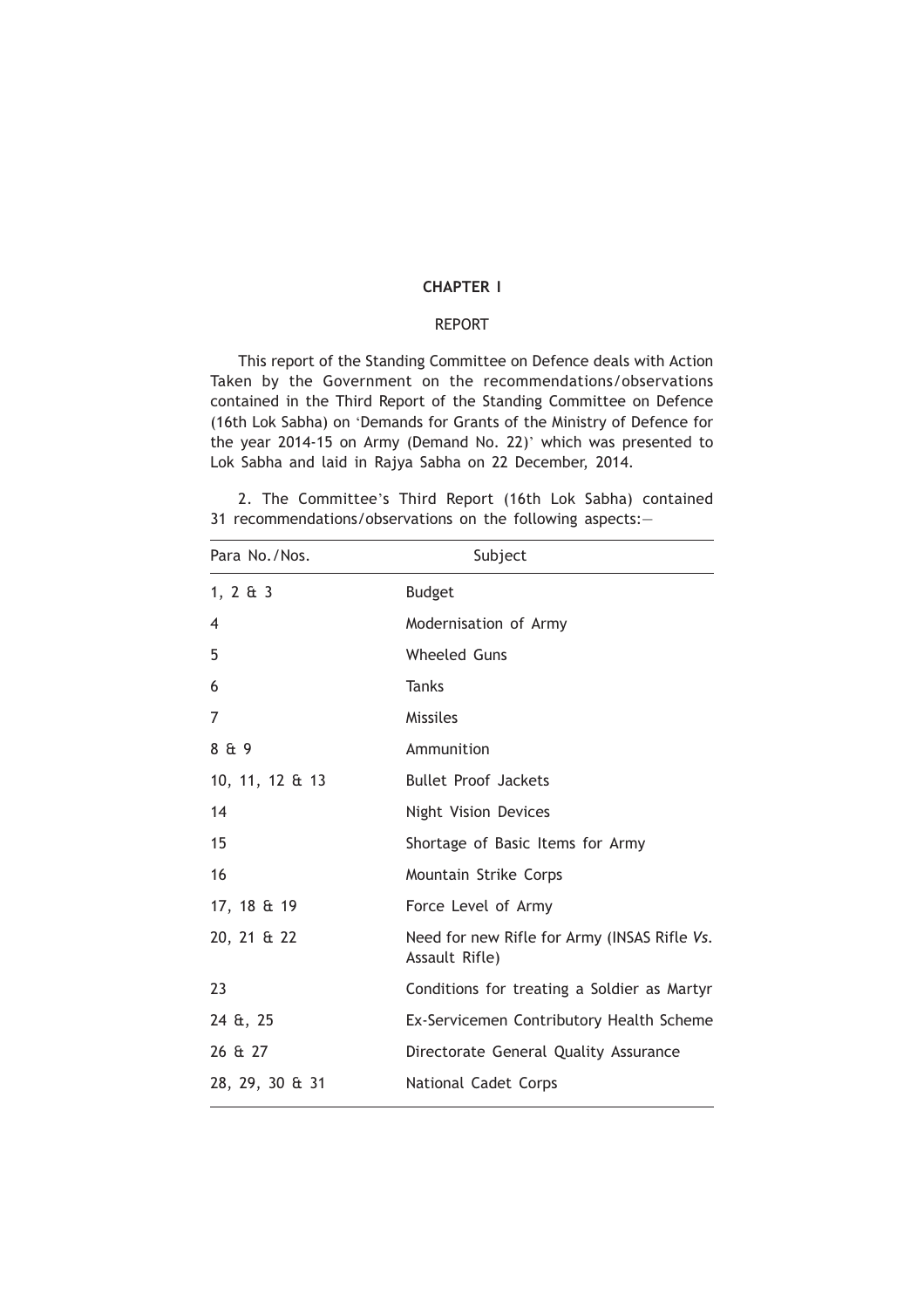3. Action Taken Replies have been received from the Government in respect of all the recommendations/observations contained in the Report. The replies have been examined and the same have been categorised as follows:—

(i) (a) Observations/Recommendations which have been accepted by the Government:

Para Nos. 6, 18, 19

(03 Recommendations)

These may be included in Chapter II of the Draft Report.

(b) Observations/Recommendations which have been accepted by the Government and to be commented upon:

Para Nos. 23, 24, 25, 28, 29, 30, 31

(07 Recommendations)

These may be included in Chapter II of the Draft Report.

(ii) Observations/Recommendations which the Committee do not desire to pursue in view of the replies received from the Government:

Para Nos. 8, 9, 11, 17

(04 Recommendations)

These may be included in Chapter III of the Draft Report.

(iii) Observations/Recommendations in respect of which replies of Government have not been accepted by the Committee which require reiteration and commented upon:

Para Nos. 1, 2, 3, 4, 5, 7, 10, 12, 13, 14, 15, 16, 20, 21, 22, 26, 27

(17 Recommendations)

These may be included in Chapter IV of the Draft Report.

(iv) Observations/Recommendations in respect of which Government have furnished interim replies:

Para No. Nil

(00 Recommendation)

This may be mentioned in Chapter V of the Draft Report.

**4. The Committee desire that the Ministry's response to their comments made in Chapter 1 of this Report to be furnished to them at the earliest and in any case not later than six months of the presentation of this Report.**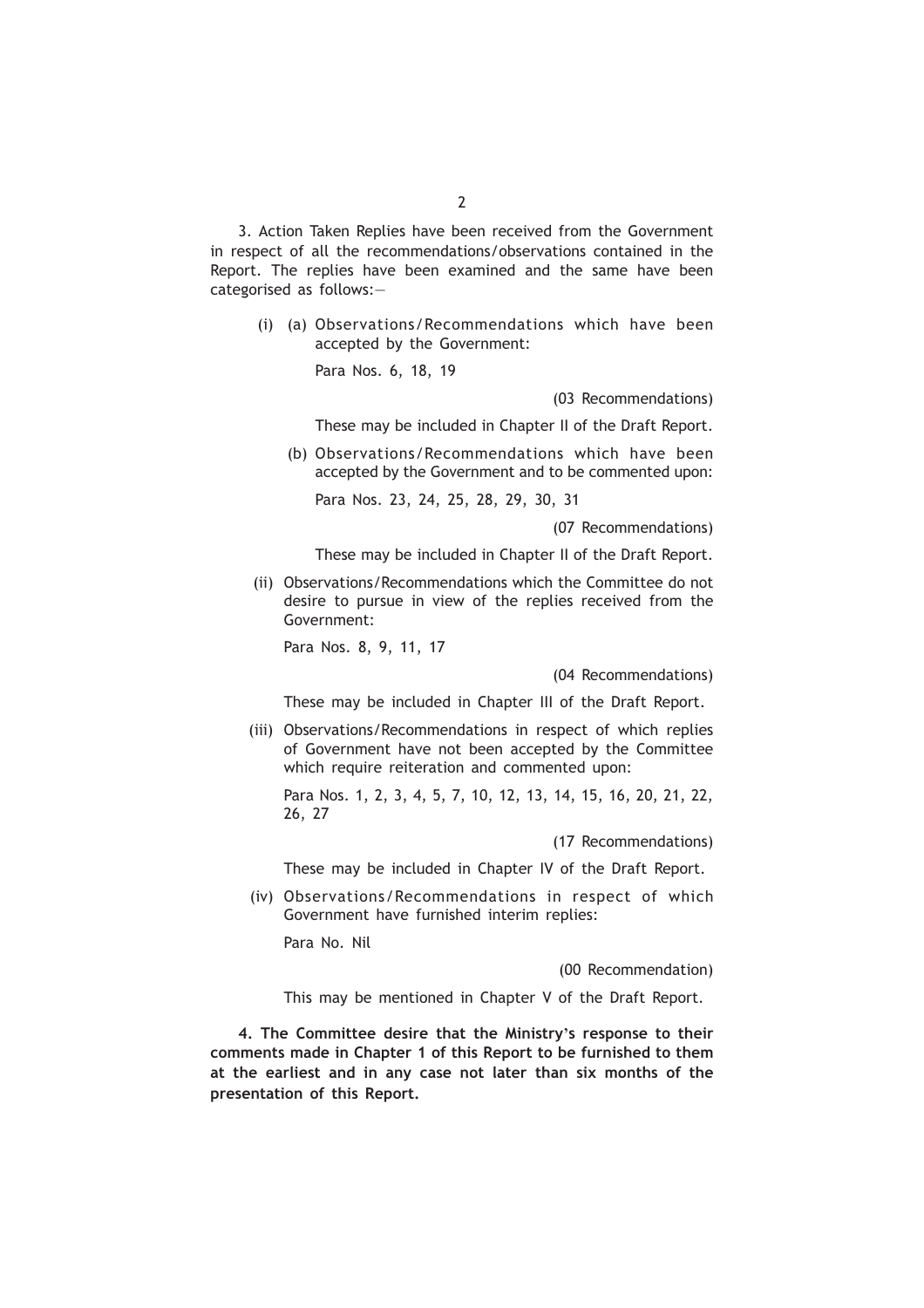# **A. Budget**

# **Recommendation (Para Nos. 1, 2 & 3)**

## 5. The Committee had recommended as under:—

'The Committee are surprised to see the continuous gap between the projected requirement of the Army and the allocations made to it. In the Revenue side, the Committee noted that during the year 2010-11, the gap between the projected amount and allocated amount is Rs. 5465.49 crore which has been increased to Rs. 13740.69 crore in 2011-12, whereas, during the year 2012-13, it has been decreased to Rs. 6534.59 crore but again increased to Rs. 12236.18 crore during the year 2013-14. During the current year also, the Committee see the gap of Rs. 12993.86 crore between the projected and allocated amount. In the capital side, it has been noted that there has been huge gap between the projected and allocated amount of Rs. 4382.20 crore, Rs. 6400.99 crore, Rs. 8996.80 crore, Rs. 7644.25 crore and Rs. 15402.55 crore for the years 2010-11, 2011-12, 2012-13, 2013-14 and 2014-15 respectively.'

6. The Ministry in its Action Taken Reply has stated as under:—

'The allocations made to the Services are based upon the ceilings conveyed by the Ministry of Finance. In view of the shortfall in the allocations made by the Ministry of Finance as compared to the overall requirements projected by this Ministry, shortfalls are bound to arise in the allocations made to individual Services.

This observation of the Committee was conveyed to the Ministry of Finance *vide* D.O. No. 3(4)/Bud-I/2013/06/Def. Secy./2015 dated 14.01.15.'

7. The Committee had recommended as under:—

'The Committee are of the view that the Army has projected its demand after careful consideration of its various ongoing and proposed schemes. Since the pay and allowances and other obligatory expenses are of recurring nature, the gap between projected and allocated amount forced the Army to reduce its requirement of stores including ordnance stores, transportation, revenue works and maintenance, etc. affecting the upkeep of equipment, maintenance of existing infrastructure and bringing deficiencies in overall preparedness of the forces.'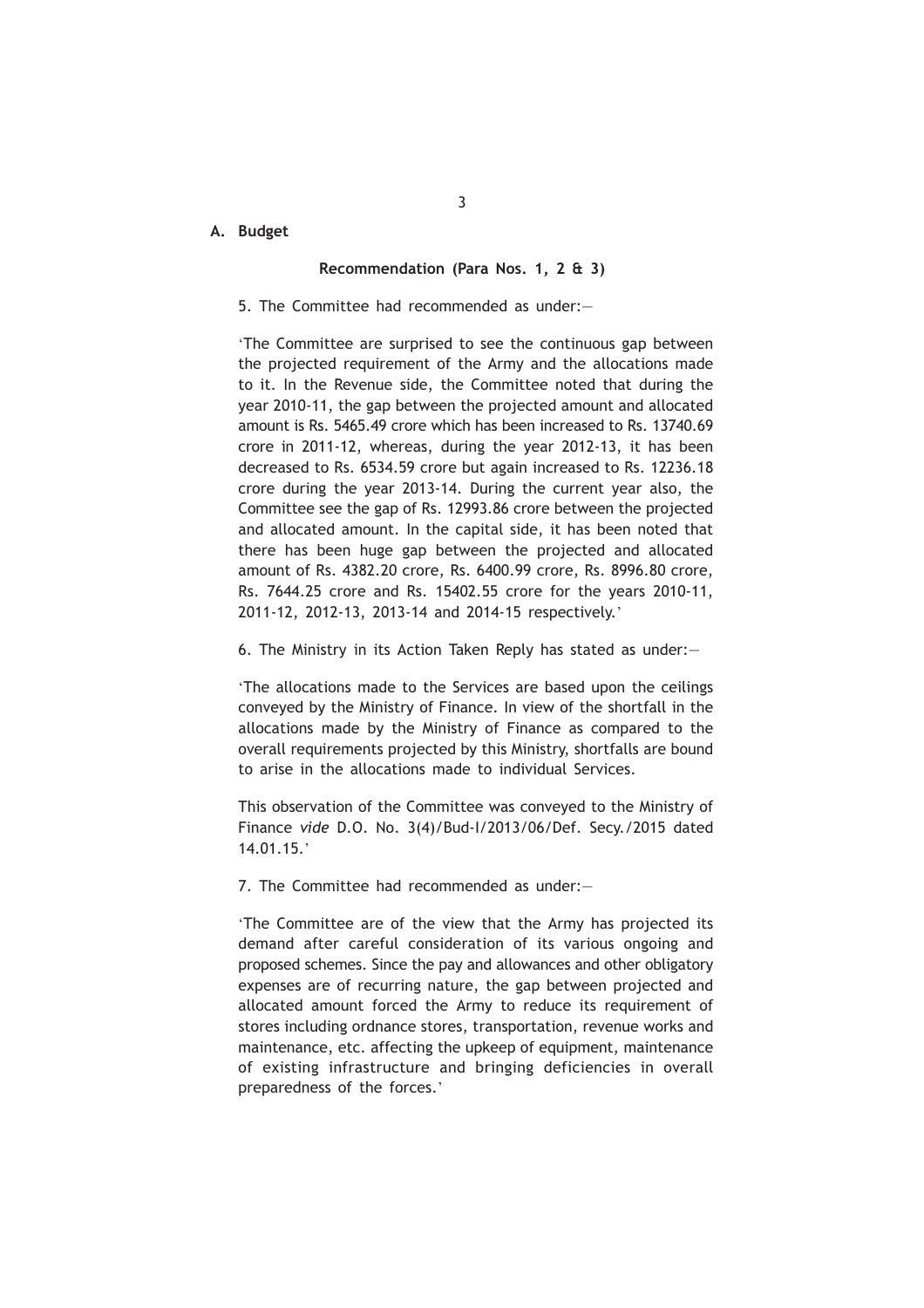8. The Ministry in its Action Taken Reply has stated as under:—

'It may be noted that the Ministry of Defence is bound by the overall budgetary ceiling provided by the Ministry of Finance. Of the available limited resources, funds are allocated to the services depending on their requirements. While allocating funds it is ensured that all the genuine requirements are met and shortfall of funds does not come in the way of security of the country, which is the top-most priority.

This observation of the Committee was conveyed to the Ministry of Finance *vide* D.O. No. 3(4)/Bud-I/2013/06/Def. Secy./2015 dated 14.01.15.'

9. The Committee had recommended as under:—

'The Committee are not able to understand the reduction of Rs. 15402.55 crore in the capital budget, during the current year and foresee the difficulties likely to be faced by the Army for its new projects and infrastructure as most part of the budget would go for the committed liabilities.

The Committee find the entire scenario very discouraging and do not find any reason with the Ministry of Defence and the Ministry of Finance for curtailment in the budget of the Army. The Committee fully understand that capable, motivated and dedicated force cannot move and fight without fuel in the vehicles and fire in its weapons. Therefore, the Committee recommend that the Ministry of Defence should allocate the amount to the Army as per its projections to buy new weapon system and creating infrastructure for the Army so as to keep its fighting spirit high and ready to move in any eventuality.'

10. The Ministry in its Action Taken Reply has stated as under:—

'In view of the shortfall in the allocations made by the Ministry of Finance with reference to the requirements projected, there will be shortfall in allocations made to individual Services. It would be unfair to allocate fully to any one Service, as this can only be done at the cost of other Services.'

**11. The Committee are amazed over the routine reply of the Ministry of Defence on the lower allocation provided to Army year after year. It seems that Ministry has not planned the expenditure of funds before making demands for allocation a certain amount.**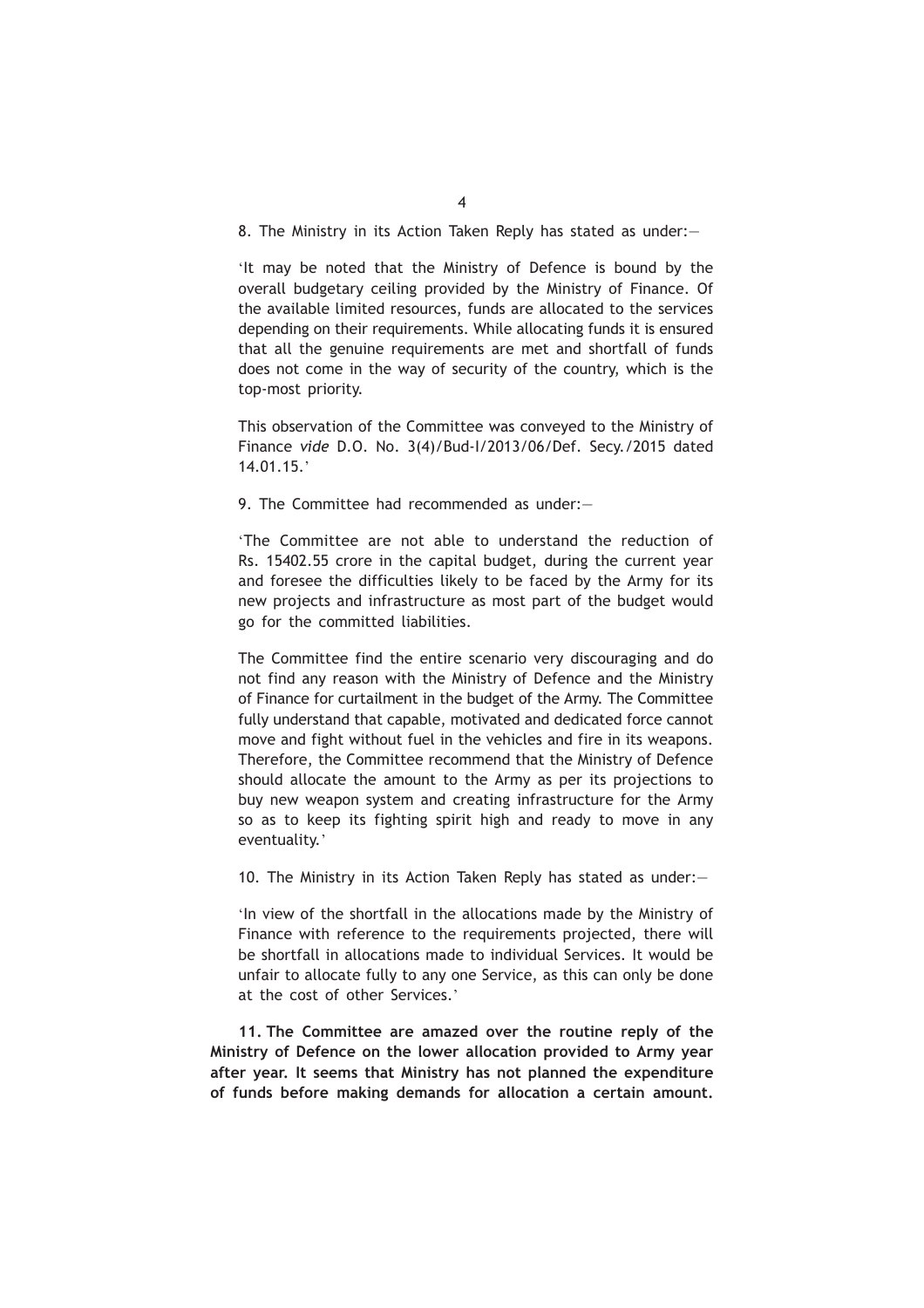**The Committee are of the view that the Ministry of Defence with prudent planning can work out a plan for maximum use with available money and should not set arbitrary targets which cannot be achieved because of less allocation by Ministry of Finance. The Committee understand that sometimes the allocated money also being surrendered by the Army which must be avoided. The Committee desire that revised amount allocated by the Ministry should be utilised fully by apposite planning.**

**12. The Committee are also not happy over the Action Taken reply of the Ministry of Defence that "it is bound by the overall budgetary ceiling provided by Ministry of Finance". The Committee want to know the logic behind imposing budgetary ceiling from the Ministry of Finance at the highest level and Ministry of Defence accepting this. If the matter has been taken up with the Ministry of Finance, then details of the same may please be provided.**

**13. The Committee are constrained to note the term "genuine requirements" used, which gives an impression that few of other demands of the Army are not genuine and the budget provided to the Army can be curtailed as per the wishes of the Ministry of Finance and the Ministry of Defence.**

**14. In view of the strong need for modernizaiton of Army, it is the earnest desire of the Committee that adequate allocation should be provided to the Army for launching of new projects and development of infrastructure, as per the operational role assigned to the Armed Forces.**

**15. The Committee desire that above facts should be brought to the notice of Raksha Mantri and, if required, Prime Minister may also be informed.**

**B. Modernization of Army**

#### **Recommendation (Para No. 4)**

## 16. The Committee had recommended as under:—

'The Committee note from the reply of the Ministry that the modernization of the Armed Forces is a continuous process based on threat perception, operational necessity, technological changes and available resources and the process is based on a 15 year Long Term Integrated Perspective Plan (LTIPP), the five year Services Capital Acquisition Plan (SCAP) and the Annual Acquisition Plan (AAP)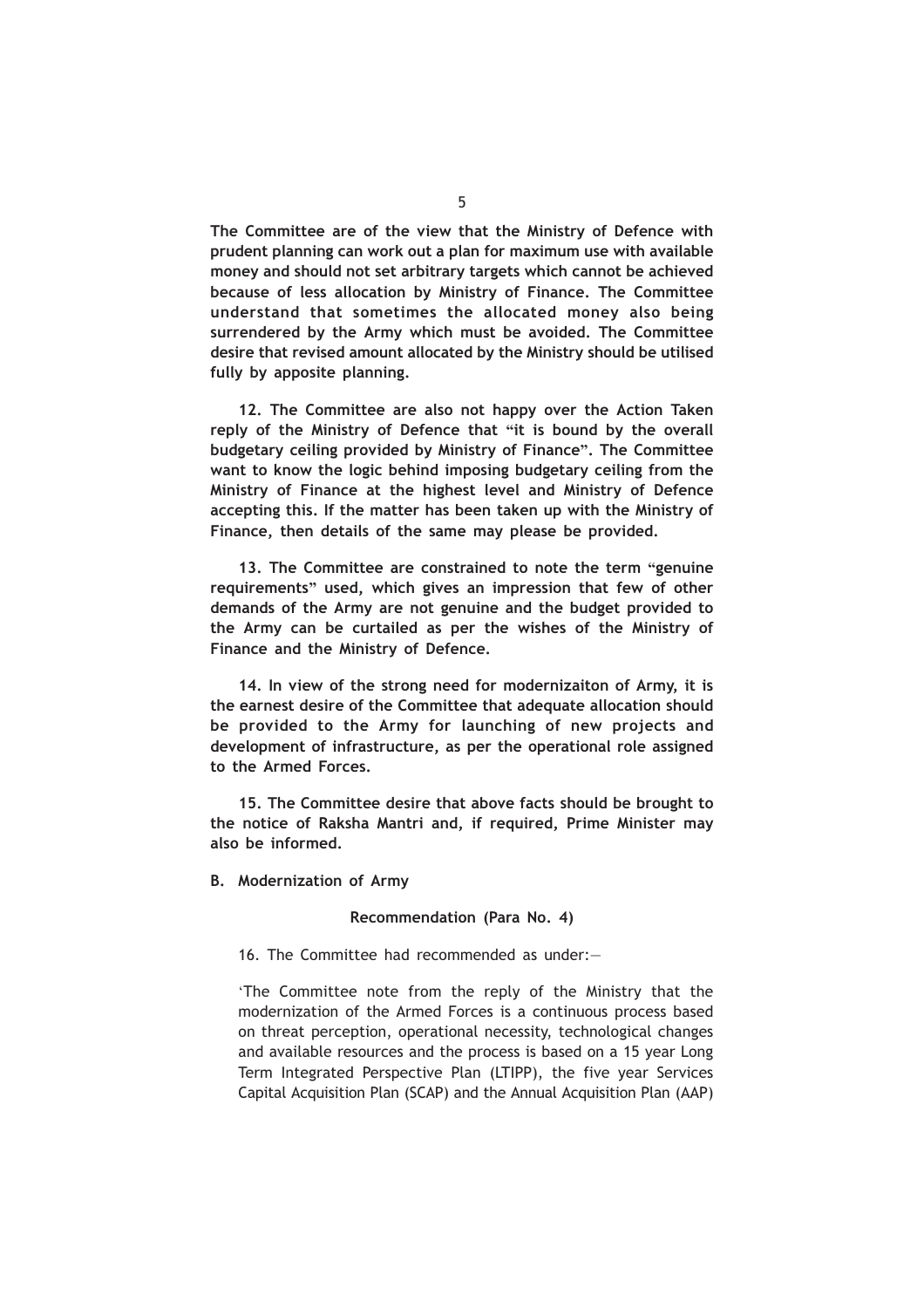and the Armed Forces remain in a state of operational readiness to meet any eventuality. However, presentation by Army before the Committee belied the claim of the Ministry that all is well with the Army, as Army desired to acquire seven most critical procurement schemes to contribute for enhancement of their combat power in fast track mode. In this respect, the Committee are constrained to note that very little amount *e.g.* Rs. 8,521.10 crore, Rs. 10,176.07 crore, Rs. 13,153.95 crore, Rs. 12,383.36 crore, Rs. 14,252.49 crore, Rs. 13,724.14 crore and Rs. 13,327.04 crore was allocated to the Army for modernization during the years 2007-08 till 2013-14 respectively and that too for the last two years it is on the decrease. On the other hand the information supplied by the Ministry reveals that the Army could not utilize its modernization budget fully for the last six years in a row except for the year 2007-08. During the year 2008-09, it could not spend Rs. 2461.29 crore; in 2009-10, Rs. 1502.19 crore; in 2010-11, Rs. 666.27 crore; in 2011-12, Rs. 3386.56 crore; in 2012-13, Rs. 2852.35 crore; and in 2013-14 Rs. 2900.55 crore. Taking into account the above facts, the Committee are of the view that the Ministry has not planned spending of the Army properly otherwise surrendering of the funds could have been avoided. The Committee desires that a thorough review of LTIPP, SCAP and AAP should be undertaken for optimal utilization of funds. The Committee also desires that higher allocations should be provided for modernization of Army so as to make it a force to reckon with.'

17. The Ministry in its Action Taken Reply has stated as under:—

'The Committee has referred to the seven most critical procurements schemes identified by Army. It is clarified that they are derived from LTIPP, SCAP and AAP and the Army has flagged them additionally as priority items. The Budgetary Estimate for Financial Year 2015-16 is Rs. 22054.50 crore. The gaps between Budgetary allocation and actuals arise due to post contracts issues such as delayed supplies, supply consignments not being able to clear inspection and when progress of on-going procurements are affected by reasons such as insufficient and limited vendor base, non-conformity of the offers to the Request for Proposal (RFP) conditions, long field trials, complexities in contract negotiations, stakeholder consultations and long lead time for indigenization etc.

Recommendation of the Committee for Review of LTIPP, SCAP and AAP is already being implemented.'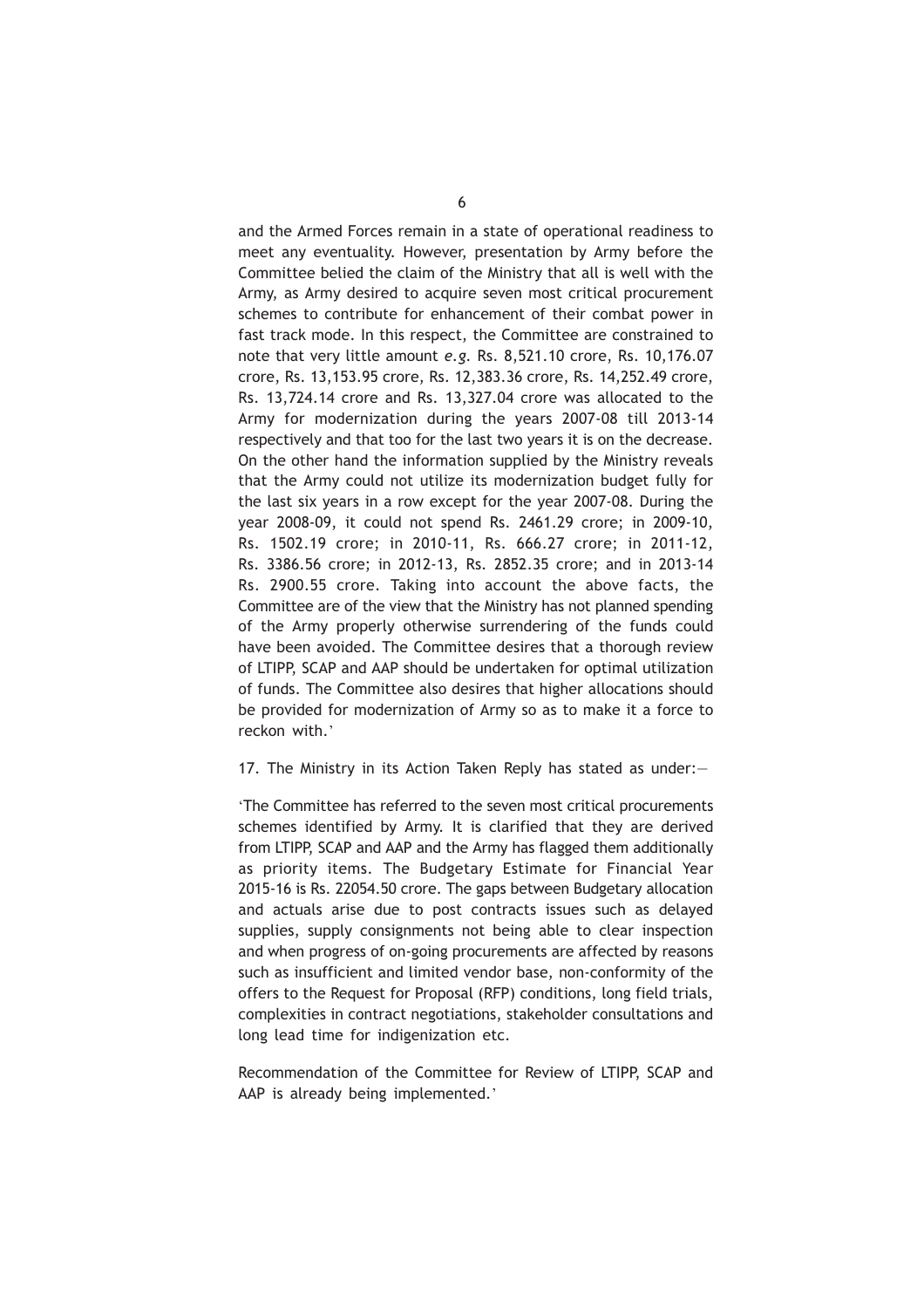The current LTIPP is for 2012—27 and the next LTIPP (2017—32) is already under formulation. This exercise ensures that the 15 year Long Term Plan (2012—27) is reviewed every 3-5 years and the next LTIPP (2017—32) is prepared incorporating all the operational necessities.

In respect of SCAP, Review of 12th Five Year Plan (2012—17) has already been carried out. The Recast 12th Five Year Plan was approved in July 2014.

Annual Acquisition Plan (AAP) is renewed every year. AAP 2014—16 was approved in May 2014. AAP 2015—17 is already under formulation.'

**18. The Committee had referred to the seven most critical procurements schemes identified by the Army. The Ministry in its Action Taken Replies stated that these items are derived from Long Term Integrated Perspective Plan (LTIPP), the five year Services Capital Acquisition Plan (SCAP) and the Annual Acquisition Plan (AAP) and the Army has flagged them additionally as priority items. The Budgetary Estimate for Financial Year 2015-16 is Rs. 22054.50 crore. The gaps between Budgetary allocation and actuals arise due to post contracts issues such as delayed supplies, supply consignments not being able to clear inspection and when progress of on-going procurements are affected by reasons such as insufficient and limited vendor base, non-conformity of the offers to the Request for Proposal (RFP) conditions, long field trials, complexities in contract negotiations, stakeholder consultations and long lead time for indigenization etc. The Committee are surprised why there has been gaps between budgetary allocation and actuals and desire to know the reasons behind delayed supplies and non-clearance of inspection of supplied consignments. The Committee also deplore the planning process of the Ministry of Defence which led to insufficient and limited vendor base as well as non-conformity of the offers to the Request for Proposal. The Committee, therefore, recommend to fix the responsibility in this regard.**

**19. The Committee recommend that remedial measures should be taken to contain the above issues and they may be intimated at the earliest.**

**C. Critical shortages with Army-Wheeled Guns.**

#### **Recommendation (Para No. 5)**

20. The Committee had recommended as under:—

'The Committee note that as per the Artillery profile, adequate quantities of wheeled guns are proposed to be procured to make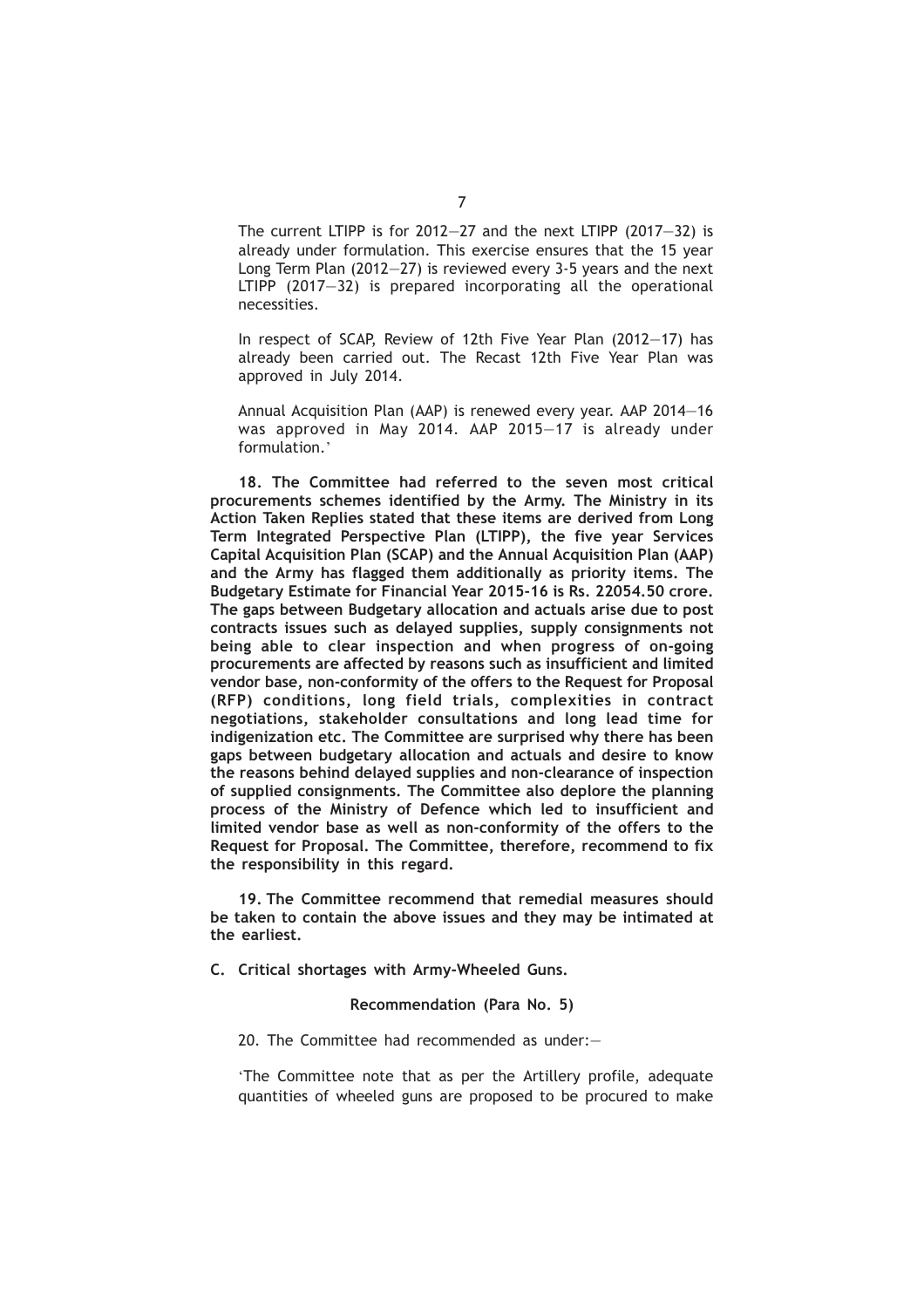up for the existing void. An inference can easily be drawn from the existing situation that either there are problems in the course of procurement or with the planning process. The Committee are of the view that items of critical importance should be given priority in planning as well as in procurement so that wheeled guns are available to the Army in a given time.'

21. The Ministry in its Action Taken Reply has stated as under:—

'The procurement planning is based on the Long Term Integrated Perspective Plan (LTIPP), Services Capital Acquisition Plan (SCAP) and Annual Acquisition Plan (AAP) and arms and ammunitions are by and large available in the army in adequate quantity. Mismatches between requirements and availability can sometimes occur which are continually addressed by the on-going procurement process.'

The Army has identified a set of critical items which are to be given priority. The procurement of wheeled guns is currently under progress in the Regiment of Artillery as per the Artillery profile 2027.'

**22. The Committee are constrained to note that despite having the Long Term Integrated Perspective Plan (LTIPP), Services Capital Acquisition Plan (SCAP) and Annual Acquisition Plan (AAP) and identifying the shortages, there is a mismatch in requirement and availability. The Committee are taken aback by the revelation of the Ministry of Defence that arms and ammunitions are by and large available in the Army in adequate quantity. The Committee fail to understand what does "by and large" means. It gives a false hope that Army has every arm and ammunition as per their profile or authorised strength, which is not true. The Committee wish while replying to the recommendations of the Committee, the Ministry should be more careful and vigilant.**

**23. The Committee also wish that the Ministry have explained in detail about the progress made in acquisition of Wheeled Guns in the Regiment of Artillery as per the Artillery profile 2027. A brief note on the achievement made till date to realize Artillery profile 2027 may also be provided to the Committee within two months.**

**24. The Committee recommend that the Ministry should make all out efforts to procure this item of critical importance to increase the fire power of the Army at the earliest.**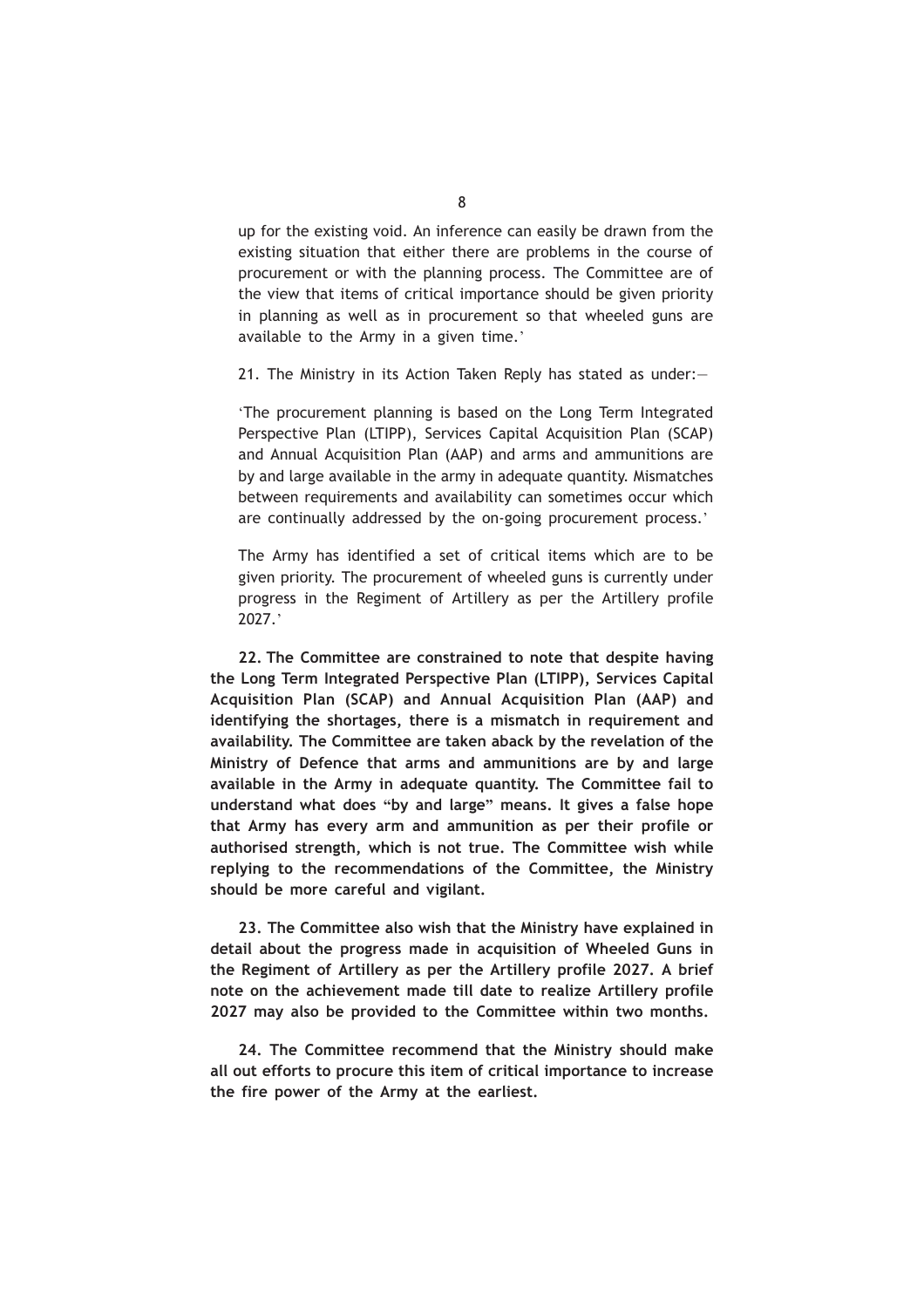# **D. Critical Shortages with Army: Missiles.**

# **Recommendation (Para No. 7)**

## 25. The Committee had recommended as under:—

'The Committee note that some of the missile systems with Army are BrahMos, UBK, Milan and Konkurs Missiles. However, the Committee find that Army also have some deficiencies in holding of missiles. The Committee also note that in reply to a question on the availability of missile carrying vehicles and if any proposal from private sector to supply the same had been received, it has been stated that no concrete proposal for supply of these vehicles were received from the private sector.

This means that some initiative was taken by the private sector to supply the same but it could not fructify due to some reasons. The Committee desire that as missiles are very crucial component in the arsenal of any modern force with a high deterrent value, it should be made available to the Army in required quantity. Missile carrying vehicle is an essential integral part of carrying missile from place of production to the user, therefore, the Committee recommend that if BEML is not able to supply the requisite quantities due to various controversies or some other reasons, private sector should be given an opportunity for presenting their case.'

26. The Ministry in its Action Taken Reply has stated as under:—

'Missiles are being procured for the Army through on-going contracts and procurement cases in progress.

Department of Defence Production (DDP), Ministry of Defence has permitted M/s BEML to engage with and procure from M/s TATRA TRUCKS (Czech Republic) the aggregates, components and parts of TATRA vehicles for procurements which are justified and necessary on basis of operational urgency, national security and non-availability of other alternatives. Thus, BEML is in a position to resume supplies for such critical procurement cases.'

**27. The Committee note that Missiles are being procured for the Army through on-going contracts and procurement cases in progress, however, the reply given by the Ministry on Missile carrying Vehicles is not clear and does not state whether BEML has resumed supplies of TATRA Trucks or not. By recommending adequate supply of missile carrying vehicles, the Committee had intended that missiles could**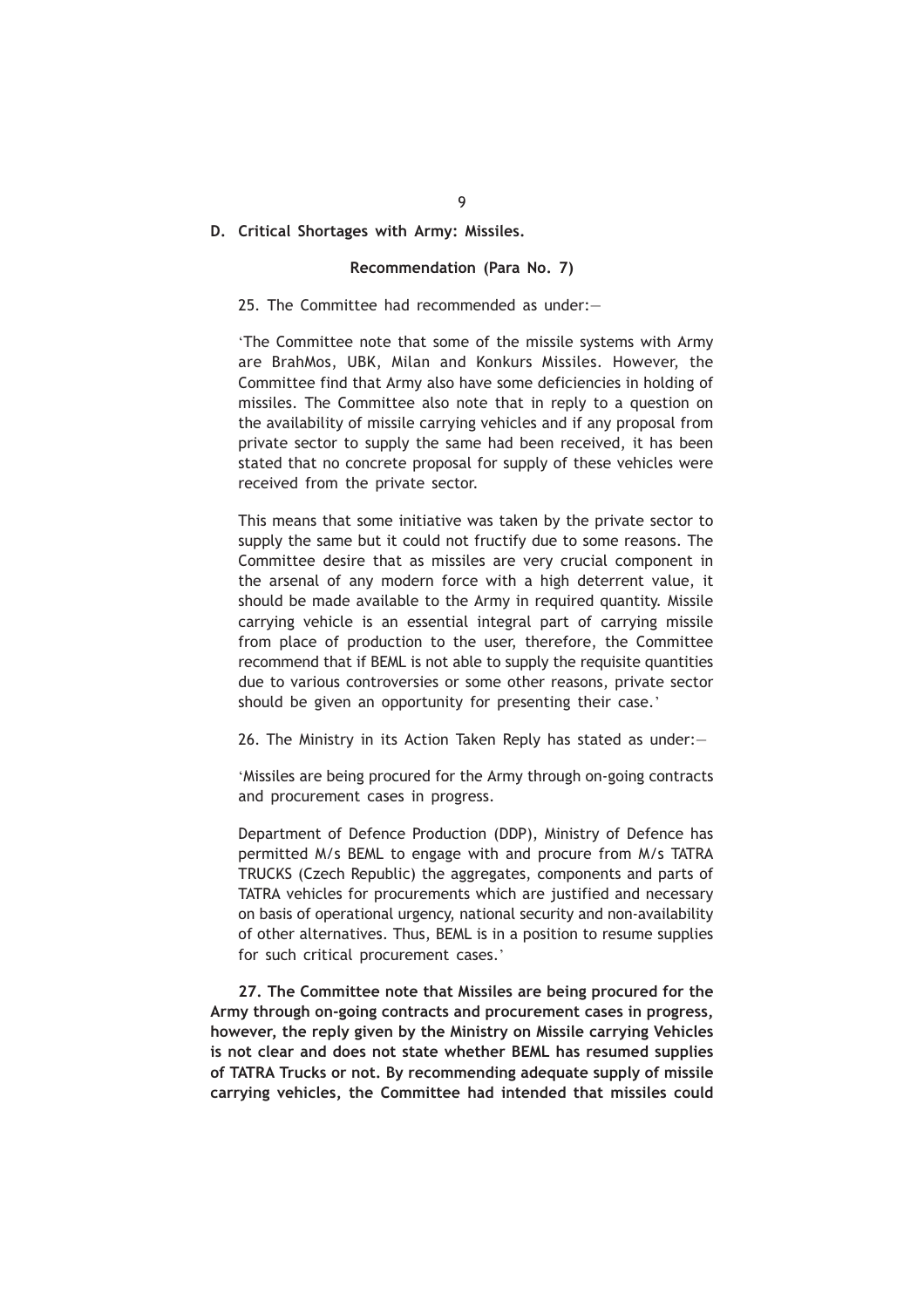**be supplied and deployed by the forces at the desired location as per their perspective plans. The Committee are of the view that the planning process of Army should not be hampered due to nonavailability of missile carrying vehicles. Therefore, the Committee desire that possibilities may be explored to procure missile carrying vehicles within the country also to make the country self-reliant in this area too.**

**E. Bullet Proof Jackets**

#### **Recommendation (Para Nos. 10, 12 & 13)**

28. The Committee had recommended as under:—

'The Committee note that the Acceptance of Necessity for procurement of 1,86,138 Bullet Proof Jackets was accorded by the Defence Acquisition Council (DAC) in Oct. 2009. The Request for Proposal (RFP) was retracted due to General Staff Qualitative Requirement (GSQR) related issues in Dec. 2011. The GSQR was subsequently amended and a fresh RFP was issued in Dec. 2012. After acceptance of Technical Evaluation Report and validation of the velocities achieved by the various types of ammunition at Terminal Ballistic Research Lab (TBRL) Chandigarh, the Trials of the Bullet Proof Jackets are to commence shortly.

The Committee also note that Bullet Proof Jackets (BPJ) are procured on the basis of the requirements of the Army and this is an ongoing process and the current procurement is on the basis of the revised GSQRs. Although the Ministry has mentioned that BPJs are procured on the basis of the requirements of the Army yet, the Committee could easily draw that the requirement must have arisen well before the approval of Defence Acquisition Council in Oct. 2009. The Committee believe that the figure of 1,86,138 lakh jackets must have soared in the last five years due to increase in number of new recruitees and also wearing down of the old stock.

The Committee are perturbed over the fact that such an important life saving device has not been purchased by the Ministry jeopardizing the lives of thousands of soldiers. Therefore, the Committee recommend that in such cases where lives of soldiers are at stake, fast track procedures should be adopted to procure the items. They are not happy over the state of affairs in the Ministry where such an important purchase could not be materialized even after a lapse of five years. The Committee also recommend that the present purchase should be completed in short time-frame after the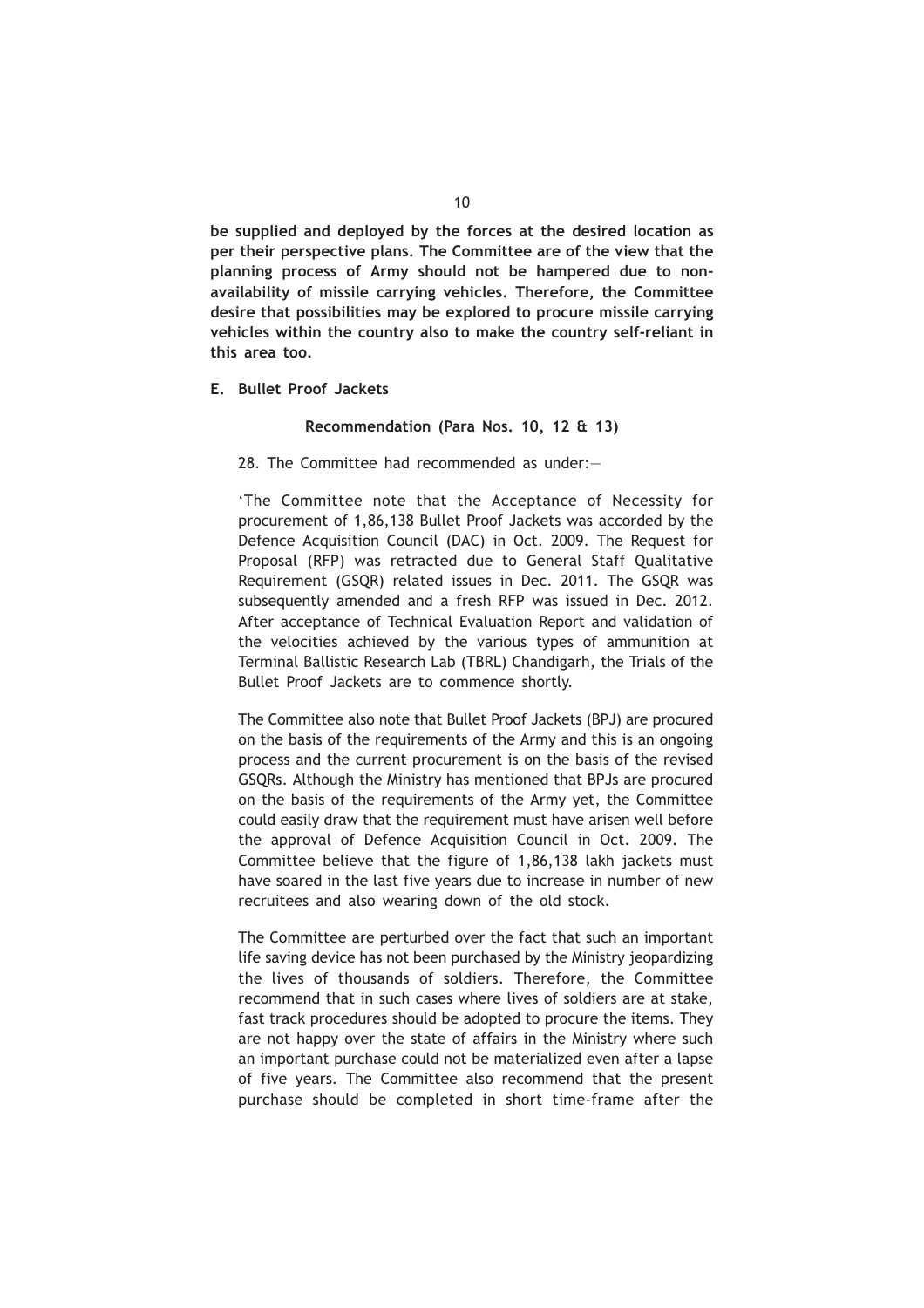evaluation trials are over at TBRL Chandigarh and delays, if any are due to callousness of a person, responsibility should be fixed for the same.

The Committee also desire that they may be informed whether BPJs for future procurements other than the present one, are included in the long or short term plans e.g. LTIPP, SCAP, AAP or not.'

29. The Ministry in its Action Taken Reply has stated as under:—

'Total authorisation of BPJs is 3,53,765 as per letter No. B/82241/ 29/CCS/BPJ/MGO/EM(GS&C)/124/DO(CPS/D(O-I)/2004 dated 24 March, 2004. Quantity 1,22,624 BPJs are currently held with Indian Army. Technical Evaluation Committee (TEC) Report on 1,86,138 BPJs was approved by DG Acquisition on 27 January, 2014.

Trial samples have been submitted to Terminal Ballistic Research Laboratory on 16 February, 2015 and trials have commenced on 09 March, 2015. In addition, the immediate requirement of 50,000 BPJs based on old GSQR is being made through Revenue Procurement.

Technical Evaluation Committee (TEC) Report on 1,86,138 BPJs was approved by DG Acquisition on 27 January, 2014. Trial samples have been submitted to Terminal Ballistic Research Laboratory on 16 February, 2015 and trials have commenced on 09 March, 2015. In addition, the immediate requirement of 50,000 BPJs based on old GSQR is being made through Revenue Procurement.

The procurement of Bullet Proof Jacket through the Capital Route is a priority case and accordingly all efforts are being made to ensure speedy progress of the case. The primary cause of the delay was due to the requirement of conducting ballistic evaluations of the ammunition, prior to commencement of trials. The trials have since commenced from 09 March, 2015 onwards and further progress would also be expedited.

Based on LTIPP/SCAP/AAP, Capital Procurement of quantity 1,86,138 Bullet Proof Jackets caters for 12th Plan requirement. As and when the current procurement fructifies, the future requirement based on deficiencies will be addressed through Revenue Route.'

30. The Committee had recommended as under:—

'The Committee are perturbed over the fact that such an important life saving device has not been purchased by the Ministry jeopardizing the lives of thousands of soldiers. Therefore, the Committee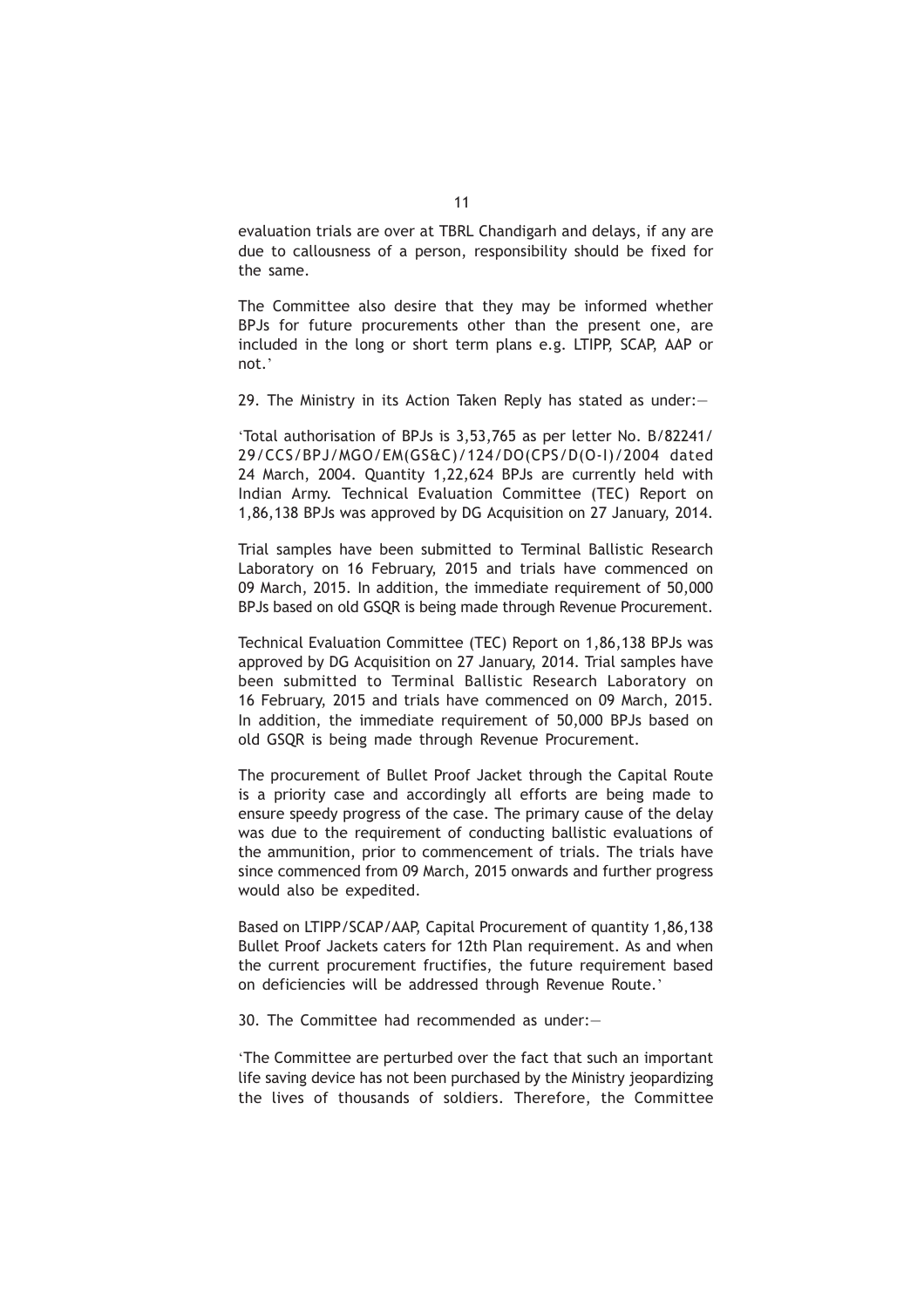recommend that in such cases where lives of soldiers are at stake, fast track procedures should be adopted to procure the items. They are not happy over the state of affairs in the Ministry where such an important purchase could not be materialized even after a lapse of five years. The Committee also recommend that the present purchase should be completed in short time-frame after the evaluation trials are over at TBRL Chandigarh and delays, if any are due to callousness of a person, responsibility should be fixed for the same.'

31. The Ministry in its Action Taken Reply has stated as under:—

'Technical Evaluation Committee (TEC) Report on 1,86,138 BPJs was approved by DG Acquisition on 27 January, 2014. Trial samples have been submitted to Terminal Ballistic Research Laboratory on 16 February, 2015 and trials have commenced on 09 March, 2015. In addition, the immediate requirement of 50,000 BPJs based on old GSQR is being made through Revenue Procurement.

The procurement of Bullet Proof Jacket through the Capital Route is a priority case and accordingly all efforts are being made to ensure speedy progress of the case. The primary cause of the delay was due to the requirement of conducting ballistic evaluations of the ammunition, prior to commencement of trials. The trials have since commenced from 09 March, 2015 onwards and further progress would also be expedited.'

32. The Committee had recommended as under:—

'The Committee also desire that they may be informed whether BPJs for future procurements other than the present one, are included in the long or short term plans *e.g.* LTIPP, SCAP, AAP or not.'

33. The Ministry in its Action Taken Reply has stated as under:—

'Based on LTIPP/SCAP/AAP, Capital Procurement of quantity 1,86,138 Bullet Proof Jackets caters for 12th Plan requirement. As and when the current procurement fructifies, the future requirement based on deficiencies will be addressed through Revenue Route.'

**34. The Committee find no sense of responsibility and fixing accountability in the replies submitted by the Ministry over the nonprocurement of Bullet Proof Jackets (BPJs) and are unable to agree with the views expressed by Ministry of Defence that the Ministry**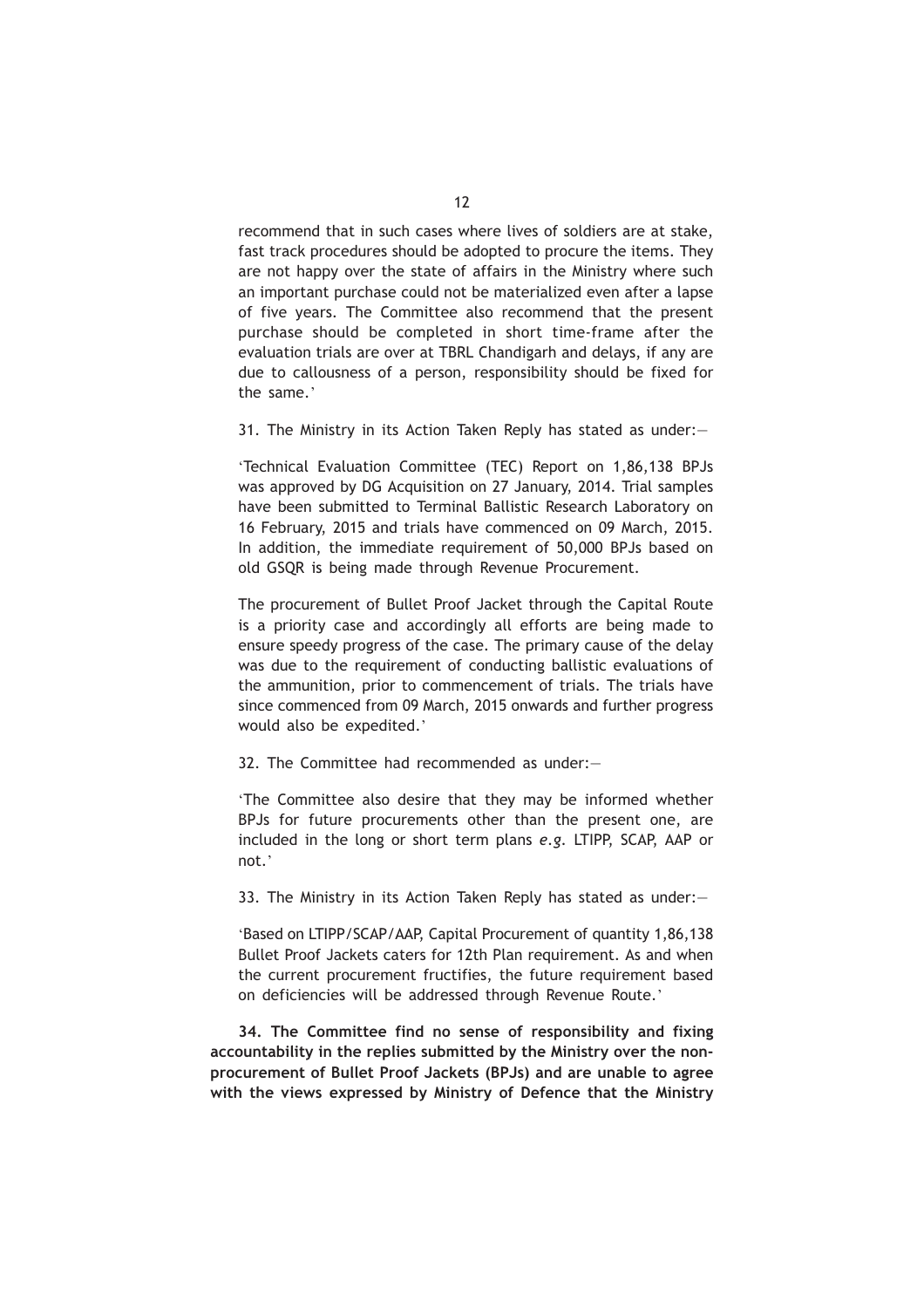**has treated procurement of BPJs as a priority case and all efforts are being made for speedy progress of the case. The Committee feel that if it was true, Army might have received the BPJs long ago. In the present instance, it is surprising to note that although the authorisation of BPJs is 3,53,765 and current held strength is 1,22,624, but the Ministry of Defence approved procurement of only 1,86,138 BPJs which is 45,003 less than the authorised numbers of BPJs. The Committee recall that while examining Demands for Grants 2015-16, during the deliberations, the matter regarding shortage of BPJs came up and Committee were shocked to learn that "shelf life" of existing Bullet Proof Jackets was going to expire in the succeeding year. It is inexplicable on the part of the Ministry that all these years, the Ministry could not find a source to procure BPJs. It also baffles the Committee that while arriving at the figure of 1,86,138 BPJ, the Ministry has not given thought of the BPJs which are to be invalidate due to wear, tear and expiry of prescribed time period.**

**35. The Committee are NOT AT ALL SATISFIED and observe that it is the duty of the Government to provide proper gear to their soldiers before sending them to counter insurgency or war-like situations.**

**36. It also perturbs the Committee that despite knowing the importance of such a crucial life saving item and the Committee pointing its importance earlier also, it has taken MORE THAN SIX YEARS to arrive at the trial stage after the approval of Defence Acquisition Council and after approval of DG Acquisition on 27 January 2014, it took the Ministry more than a year to trial evaluate the BPJs.**

**37. The Committee recommend that the Ministry should come out of slumber and make the procurement of BPJs in fast track accountable mode to make up present and near future shortages so as to save lives of thousands of soldiers. The Committee may be apprised of the action taken to procure the BPJs within a period of two months.**

**38. The Committee desire that steps should be taken to develop the industry in the country so that dependence on foreign sources can be minimized.**

**39. The Committee also desire that the Ministry should give them criteria of treating a certain item as priority case.**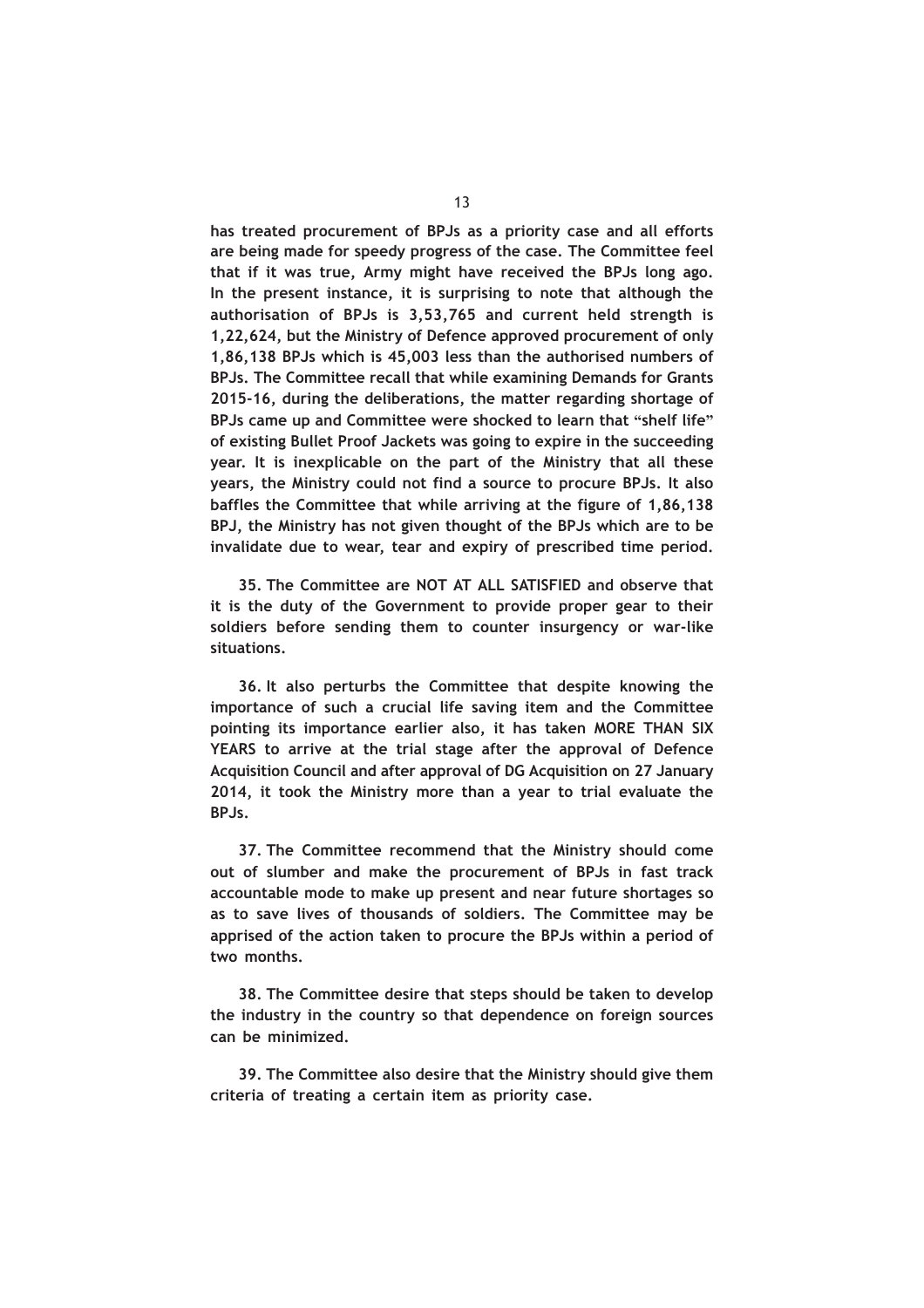# **F. Night Vision Devices**

# **Recommendation (Para No. 14)**

# 40. The Committee had recommended as under:—

'The Committee came to know during deliberations about the shortage of Night Vision Devices (NVD). The Committee also find seemingly inconsistency between the satisfaction level of the Ministry and Army. While the Ministry seems to be satisfied with what forces have on the other hand, the Army has altogether different view. It appears that Ministry is not taking Army in confidence while doing its perspective planning. The Committee feel that to have operational preparedness for all times to come perspective planning of Army as well as other forces should be visualized and strengthened. The Committee feel that delays in procurement may adversely impact operational preparedness of the services and also result in substantial cost overruns.'

41. The Ministry in its Action Taken Reply has stated as under:—

'In view of shortages in the availability of Night Vision Devices (NVDs) a road map for Night Enablement of Indian Army being prepared as per Empowered Committee directions of October 2013. For this, enhancement of scales of Night Vision devices and weapon sights is in progress.'

**42. The Committee are perturbed to find that since October 2013, even after the directions of the Empowered Committee, Night Vision Devices and Weapon Sights had not been procured. The Committee are distressed to note that the process of preparing road map for night enablement of Indian Army and enhancement of scales of Night Vision devices and Weapon Sights is still in progress. The Committee are unable to understand that what steps have been taken by the Ministry to purchase them, when it is a known fact that Night Vision Devices and Weapon Sights are essential for a modernised Army specially while operating during the night. The Committee, therefore, desire that to keep the Army in the state of readiness, Night Vision Devices & Weapon Sights should be expeditiously procured.**

# **G. Shortage of Basic Items for Army**

# **Recommendation (Para No. 15)**

43. The Committee had recommended as under:—

'The Committee note that the Empowered Committee which looks into the procurement of 55 types of Special Clothing and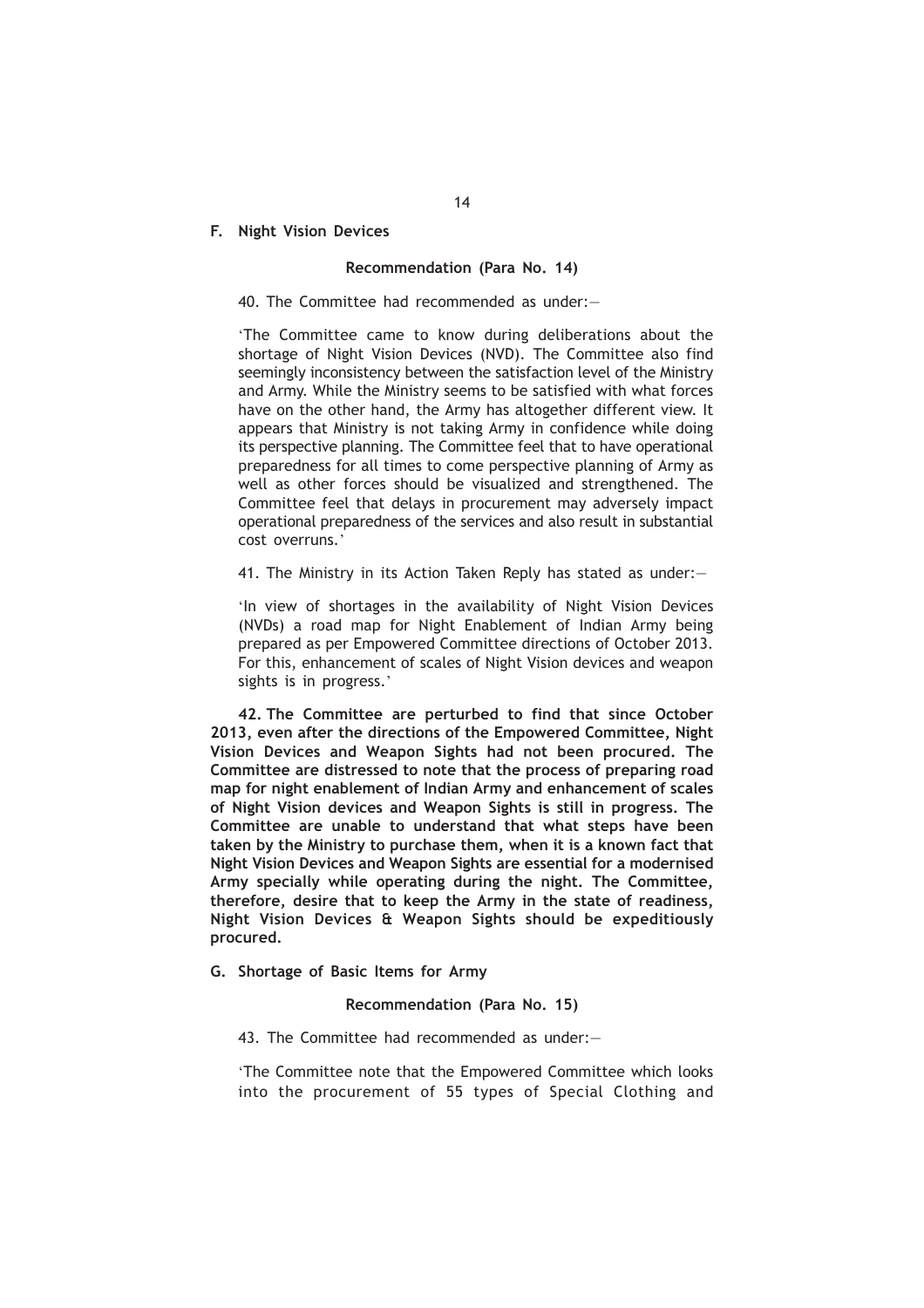Mountaineering Equipments (SCME) authorized to troops deployed in Super High Altitude Areas including Siachen has already been constituted in August 2007 as per the direction of the Raksha Mantri. The Committee also note from the initial reply that there are no significant deficiencies for these equipment, however, to make these items available in adequate quantities, contracts have already been awarded to firms. A total of approximately Rs. 500 crore has already been earmarked for the procurement of Ex-import SCME items from the current year budget. From the reply to the supplementary question, the Committee conclude that the Ministry first tried to avoid the matter altogether and informed them that there were no significant deficiencies for these equipment, however, later on revealed that these exists shortfall of 2,17,388 number of High Ankle Boots, 13,09,092 Canvas brown rubber sole shoes with laces, 4,47,000 Cap Balclava, 65,978 Durrie IT OG and 1,26,270 number of Net Mosquito. The Committee are surprised over that fact that such deficiencies of basic items of regular use where no high-end technology is warranted, was allowed to exist. Therefore, the Committee desire that perspective planning should be done to foresee such deficiencies and pre-emptive action must be taken.'

44. The Ministry in its Action Taken Reply has stated as under:—

'Action is at hand to ensure that the requirements of high altitude clothing and equipment will be met by the procurement underway. A detailed plan has been worked to ensure that troops are inducted into the High Altitude Area only with the necessary clothing and equipment.'

**45. The Committee find the reply of the Ministry of Defence vague and casual. The Committee are not happy over the attention given to the procurement of even basic items for the Army and desire that specific provisions be added in the procurement procedures so that the items which are essential for the survival of the forces like high altitude clothing and equipment are procured hassle free and without any delay. The Ministry has not supplied any specific information on the coping up with the huge shortfall of 2,17,388 number of High Ankle Boots, 13,09,092 Canvas brown rubber sole shoes with laces, 4,47,000 Cap Balclava, 65,978 Durrie IT OG and 1,26,270 number of Net Mosquito and only stated that requirement will be met by the procurement underway. The Committee desire that time schedule so drawn to procure these items be shared with the Committee so the difficulties faced by the Ministry, if any, be mitigated. The Committee may be apprised of the action taken to procure these items within a period of two months.**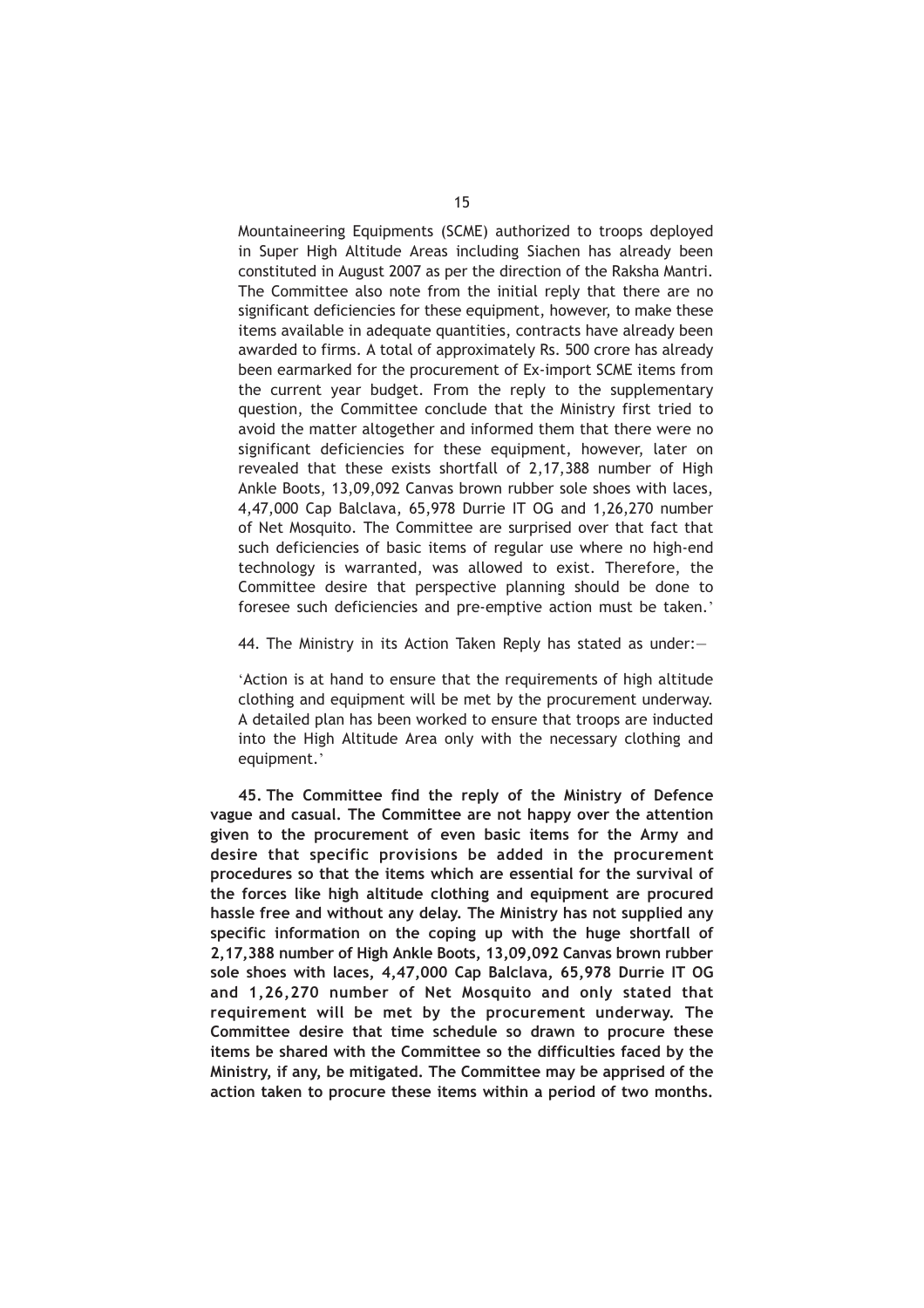# **H. Mountain Strike Corps**

## **Recommendation (Para No. 16)**

## 46. The Committee had recommended as under:—

'The Committee note that Mountain Strike Corps which is needed to counter advances of neighbouring countries at high altitude areas has been sanctioned keeping in view the 15 year perspective plan. However, the Committee are surprised to note that for raising of this Corps, no separate allocation has been made in this year's budget. As informed, an amount of Rs. 5000.00 crore has been earmarked for it but it is not over and above the actual budget allocated and the Army has been asked to raise this Corps out of its own budget. The Committee also came to know that for raising this Corps only war wastage reserve are being utilised. It seems very impractical and incongruous that a new Corps is being raised with war wastage reserves. The Committee feel that the Ministry should do away with its proclivity of *ad-hoc* planning and provide adequate budgetary support commensurate with the requirement of Mountain Strike Corps.'

47. The Ministry in its Action Taken Reply has stated as under:—

'The proposal regarding 'Capability Development Plan along the Northern Borders' referred as 'Mountain Strike Corps' was approved by the CCS in Sept. 2013 and the sanction order was issued in October, 2013. Since less time was left after the approval during the financial year 2013-14, no additional funds were provided during 2013-14. During the current financial year (2014-15), an amount of Rs. 1,44,481.00 crore was projected as overall budget which included Rs. 8118.00 crore (Capital + Revenue) for Mountain Strike Corps. Later a separate allocation of Rs. 3934.00 crore for Capital Acquisition was indicated for the scheme. In order to enable immediate capability enhancement for the Northern Borders, the raising of Mountain Strike Corps was commenced utilising existing manpower and weapons and stores from existing reserve stocks (WWR). Plans for replenishment of the WWR stocks already issued to the new units and formations raised as part of Mountain Strike Corps, have been formulated and are under implementation as per availability of budget.'

**48. The Committee are constrained to note that the raising of 'Mountain Strike Corps' was commenced utilizing War Wastage Reserves (WWR), which are war reserves and not to be touched**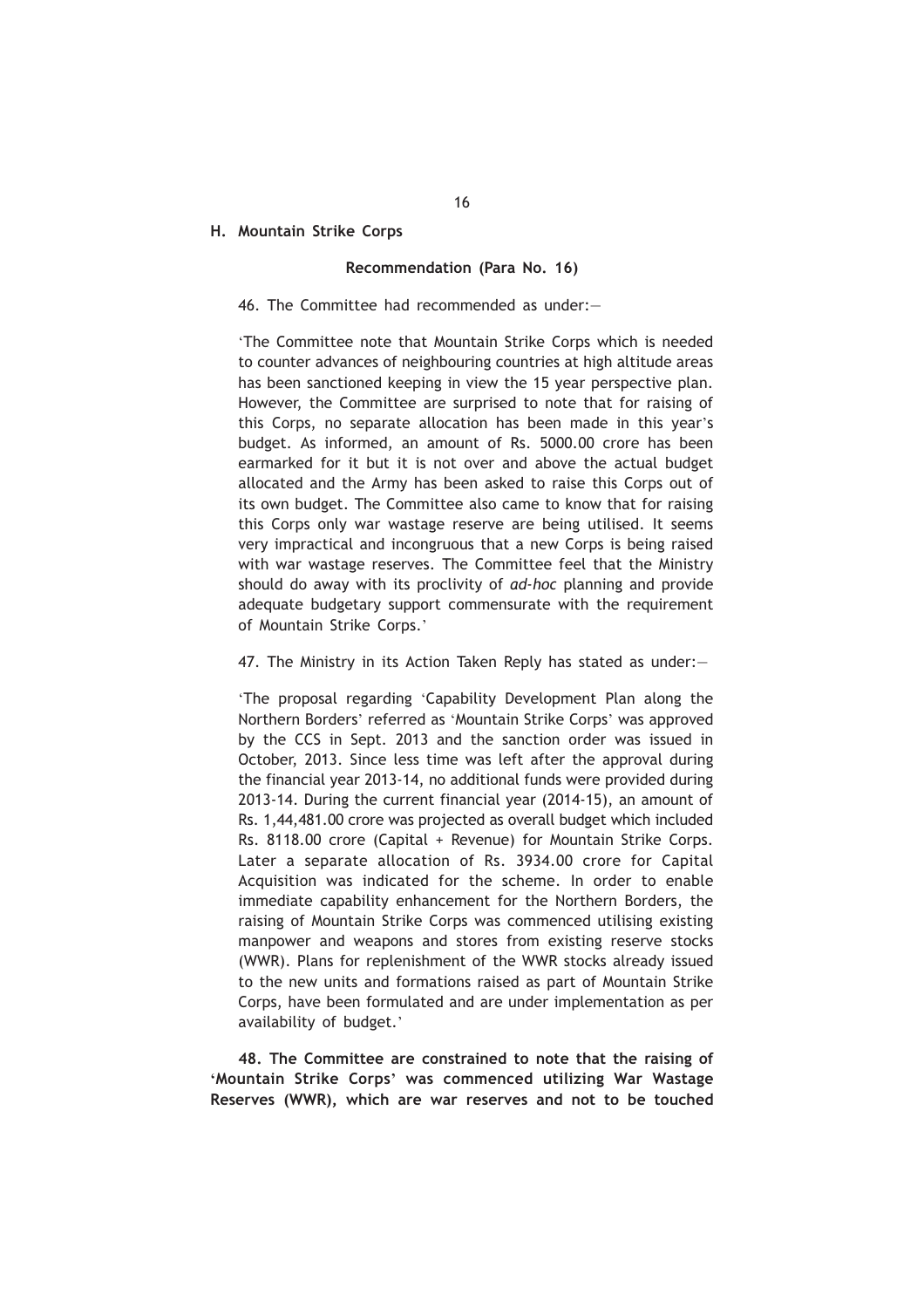**otherwise. Keeping in mind the importance of 'Mountain Strike Corps' to counter advance of neighbouring countries at high altitude area, the Committee had desired the Ministry to do away with its proclivity of** *ad-hoc* **planning and provide adequate budgetary support commensurate with requirement of 'Mountain Strike Corps' but the Action Taken Replies convey that Mountain Strike Corps is being raised only as per availability of budget.**

**49. The Committee contemplated over the whole scenario including the raising of Mountain Strike Corps from WWR and take a very serious view on the milking of existing resources. As there are, already, serious shortages in the current WWR, which does not even cater fully to the existing demand, how could it can be further "milked" to create new assets like Mountain Strike Corps. The Committee have been repeatedly pointing out the 'serious' shortages in various "operational" areas, however, it appears that the matter is not being given due consideration that it deserve.**

**50. The Committee deplore the casual approach of the Ministry in treating their recommendations. The Committee, therefore, reiterate their earlier recommendation to provide separate allocation as well as separate set of modernized weapons for raising of 'Mountain Strike Corps', which is essential for protecting our borders at high altitude areas.**

## **I. Need for new Rifle for Army - INSAS Rifle Vs Assault Rifle**

# **Recommendation (Para Nos. 20, 21 & 22)**

51. The Committee had recommended as under:—

'The Committee note that INSAS Rifle was designed and developed by DRDO based on Qualitative Requirements (QRs) set in 1982 and met all QR parameters and inducted into Service in 1996. The Rifle has been fully exploited since then including OP Vijay in 1999. Subsequent to OP Vijay, the problems started occurring e.g loosening of flash eliminator, loosening of Piece guide, etc. The requirement was also felt for Upper Hand Guard, additional safety in firing mechanism, Grenade sight requirement, Improved Lever Locking Gas Cylinder. The Committee also note that DRDO and Ordnance Factory Board (OFB) jointly took up product improvement programme based on this feedback and introduced the Improved Rifle as Rifle Mark 1B1 in 2001. Later on, plastic magazine cracking problem was reported. Earlier, the magazines were procured ex-trade but now production has been established at Ordnance Factory Dum Dum and problems have been resolved.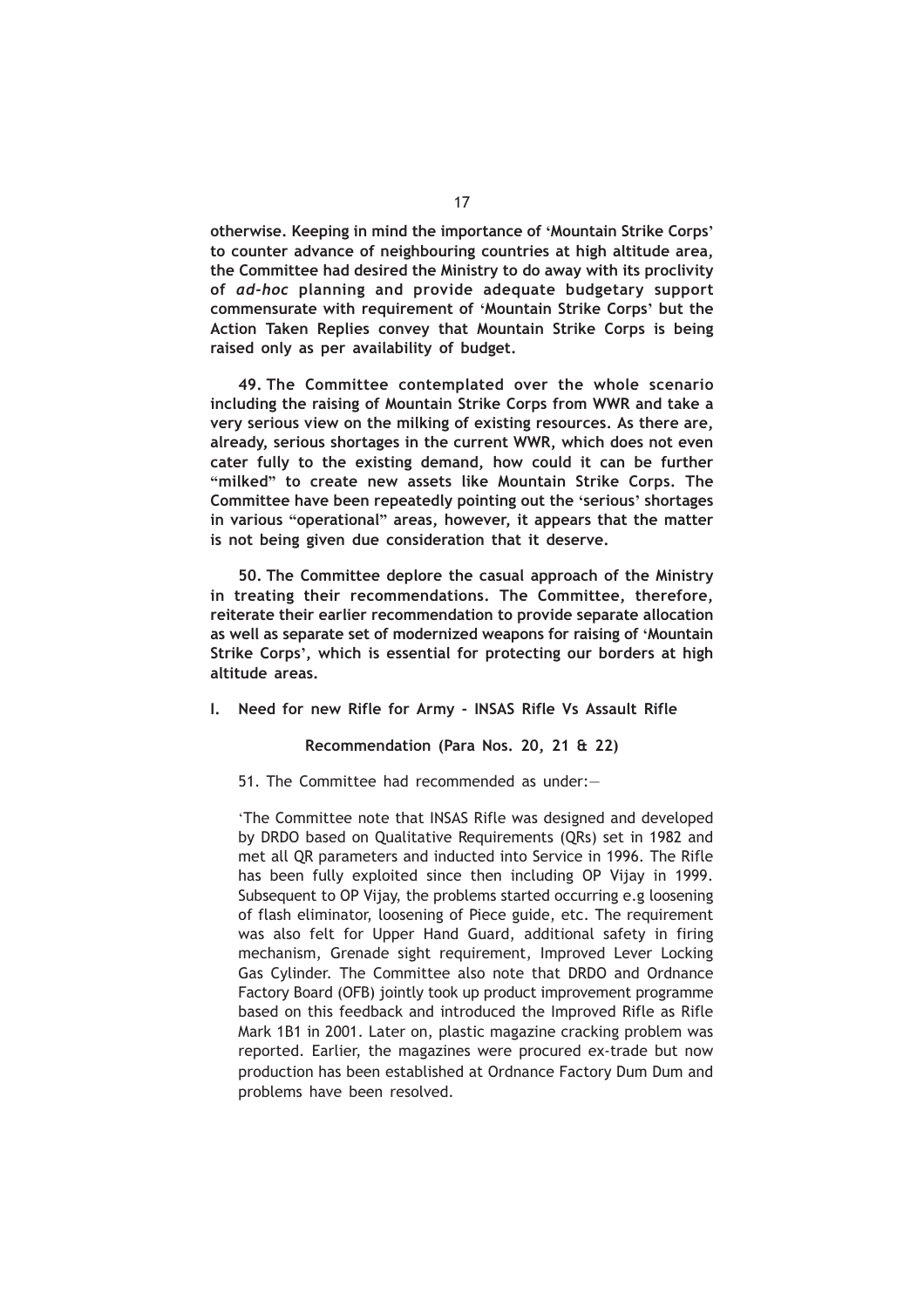From the information furnished, the Committee are dismayed to learn that DRDO started working on INSAS Rifle way back in 1982 but surprisingly it took 14 years in its development and could able to deliver the Rifle only in 1996. But just after 3 years, the quality of rifle tested in Operation Vijay revealed that product was not up to the mark and many improvements were needed. The Committee find it shocking that even years of expertise has not evolved DRDO to develop a world class basic product like rifle.'

52. The Ministry in its Action Taken Reply has stated as under:—

"Armament Research & Development Establishment (ARDE), Pune started working on Indian National Small Arms System (INSAS) project in March, 1982 with Probable Date of Completion (PDC) of 4 years. The scope of the project was to offer prototypes for User evaluation. These prototypes were Rifle, LMG, Carbine, their ammunition along with sighting system and accessories. After development, prototypes were offered for User trials in November, 1987. The User trials were concluded in April, 1988. Thereafter, additional requirements in Qualitative Requirements (QRs) were stated by the Army in August, 1988, March, 1990 and July, 1990. All these additional requirements led to additional R&D work and conduct of technical, re-user trials and evaluation. This took considerable time of 2 to 3 years. Further, Ordnance Factory Board (OFB) was sanctioned a project for setting up of a new plant for mass manufacture of INSAS in 1992. After commissioning of plant, production started in 1996.

Development of INSAS took 5 years (1982-1987) followed by User trials, implementation of additional requirements, trial and evaluation which took another 5 years (1987-1992) and further establishing mass manufacturing at OFs took 4 years (1992-1996). Based on suggestions made by users, DRDO, OFB & DGQA took initiatives to improve the weapon and Rifle 1B1 was introduced in 2001.

Post 1992, ARDE improved Rifle 5.56x45 mm as Mark 1B1. Further, to enhance fire power of INSAS and AK47 Rifles held by Indian Army, ARDE developed Under Barrel Grenade Launcher (UBGL). UBGL is inducted into Services. DRDO carried out study to develop stateof-the-art Rifle for future infantry soldier and prepared a roadmap for 'soldier as a platform'. A project proposal to that effect was submitted in February, 2007. However, no headway was made."

53. The Committee had recommended as under:—

'The Committee also note that at present Army uses in-service INSAS and AK-47 rifles in various situations, however, Indian Army is in the process of procuring Assault Rifles through a global tender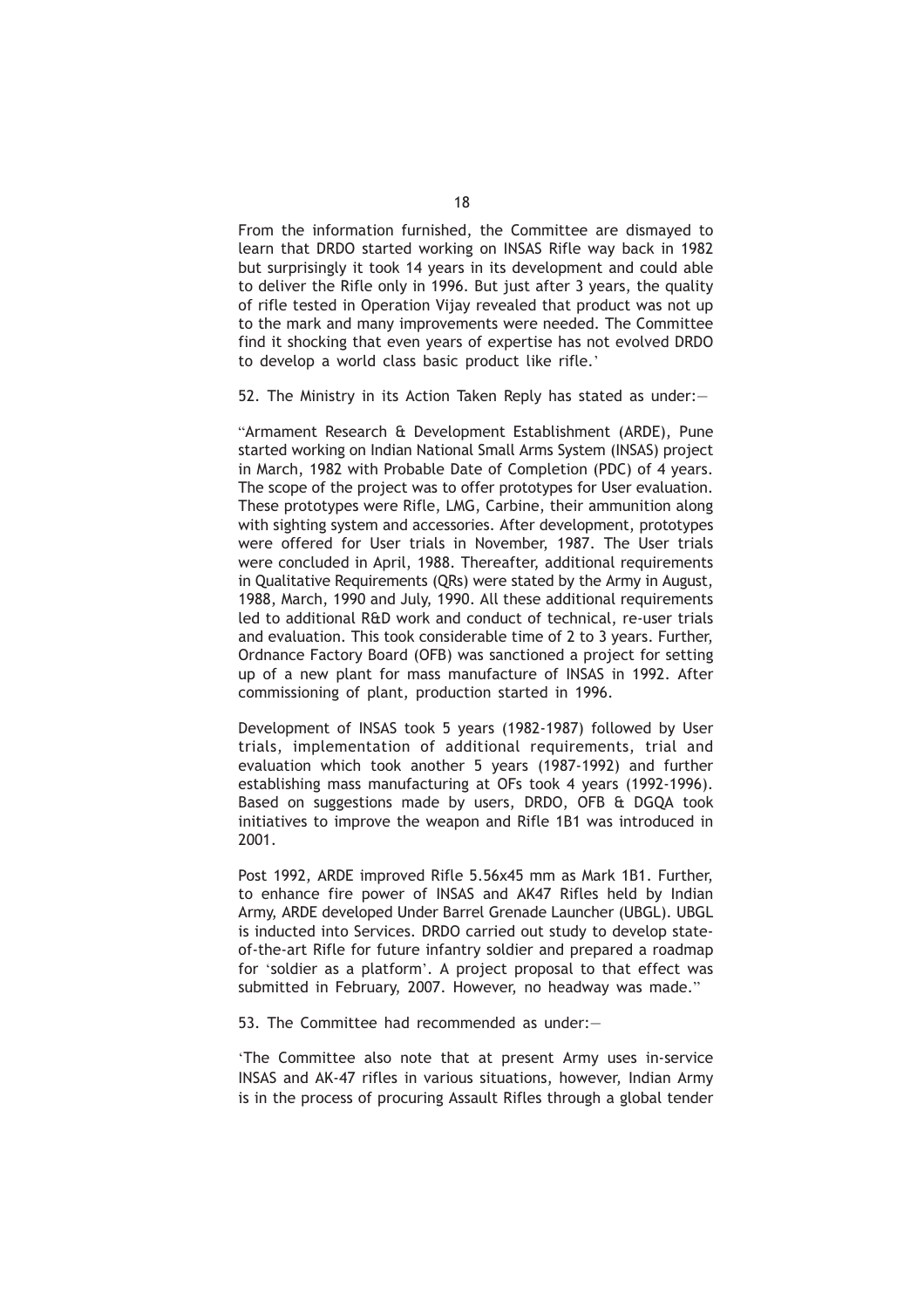with Transfer of Technology to Ordnance Factory Board. Considering the track record of DRDO, the Committee recommend that a world class production after satisfying the requirement of user *i.e.* Army may be purchased out rightly for immediate use after trials are over and services of DRDO may be utilized to get Transfer of Technology to produce this item in the country.'

54. The Ministry in its Action Taken Reply has stated as under:—

"The recommendation of the Committee is already being implemented through a 'Buy and Make' case for Assault Rifle with transfer of technology to Ordinance Factories Board (OFB). DRDO can support the OFB in the ToT process."

55. The Committee had recommended as under:—

'After contemplating over the various issues involved in INSAS and Assault Rifles, the Committee feel that either Long Term Integrated Perspective Plan(LTIPP) and the five year Services Capital Acquisition Plan (SCAP) is not properly designed or there is some fault with the procurement procedures, otherwise, the problems of INSAS Rifle which were surfaced in 1996, almost 18 years ago, a Request for Proposal for new Rifle could be issued more than a decade later.'

56. The Ministry in its Action Taken Reply has stated as under:—

'The INSAS Rifle introduced in 1996 under went a number of upgrades *viz.* INSAS Rifle 1A, 1A1,1 Band 1 B1. The Request for Proposal (RfP) for the procurement of new Assault Rifle was issued as the indigenous modifications did not cater to the user aspiration. Thus, the timing of the RfP was due to upgrades and not planning or procurement procedure issues.'

**57. The Committee note that Ordnance Factory Board (OFB) was sanctioned a project for setting up of a new plant for mass manufacture of INSAS in 1992. After commissioning of plant, production started in 1996 and based on suggestions made by users, DRDO, OFB & DGQA took initiatives to improve the weapon and Rifle 1B1 was introduced in 2001. The Committee also note that post 1992, ARDE improved Rifle 5.56x45 mm as Mark 1B1. Further, to enhance fire power of INSAS and AK47 Rifles held by Indian Army, ARDE developed Under Barrel Grenade Launcher (UBGL) and it is inducted into Services. DRDO carried out study to develop state-ofthe-art Rifle for future infantry soldier and prepared a roadmap for 'soldier as a platform'. A project proposal to that effect was submitted**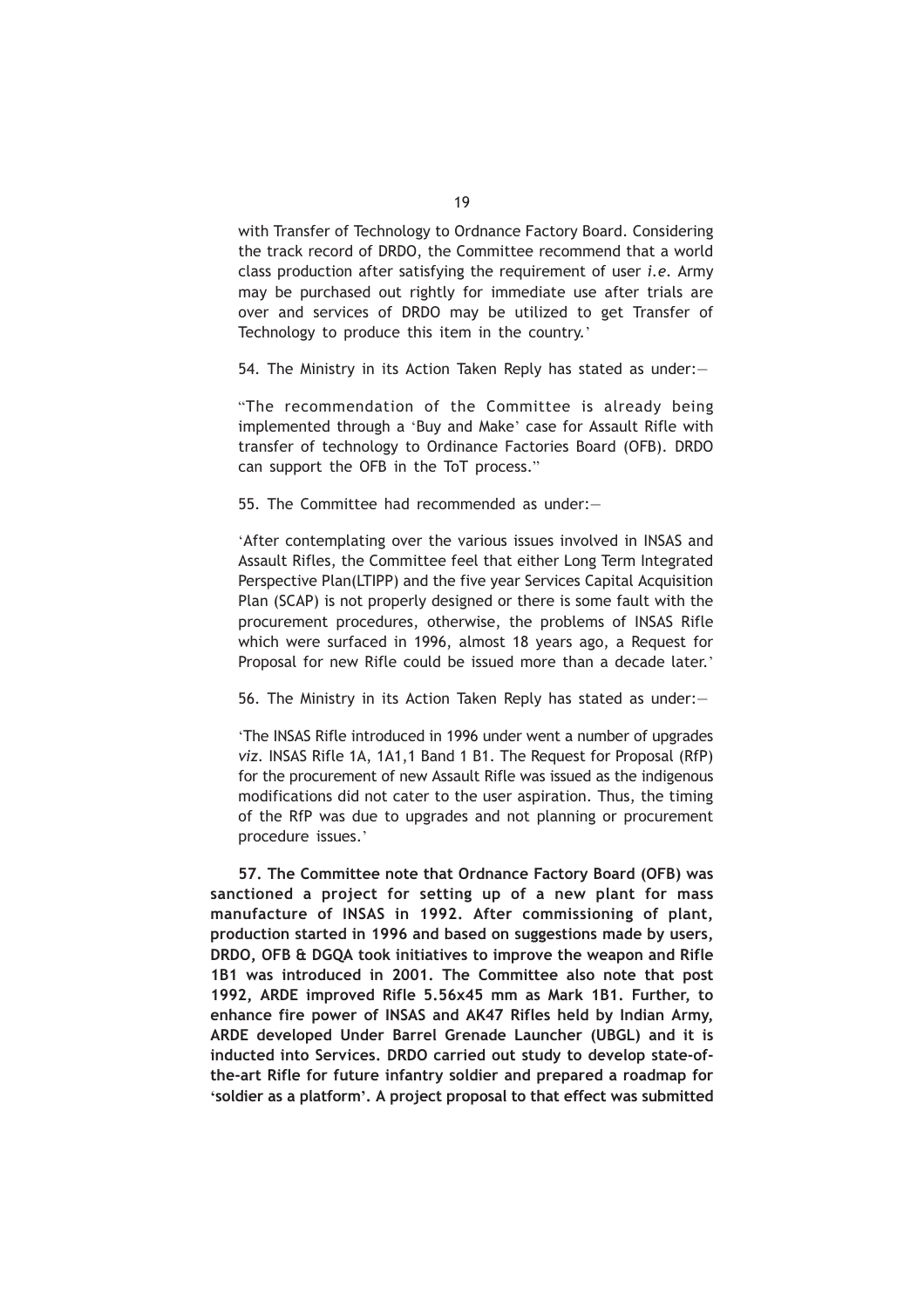**in February, 2007. However, no headway was made. The Committee desire that the reasons for not making any headway in developing 'soldier as a platform' should be conveyed to them at the earliest.**

**58. The Committee appreciate that their recommendation with regard to purchase of Assault Rifle with transfer of technology to Ordnance Factory Board (OFB) is being implemented. The Committee desire that action in this regard should be completed at the earliest.**

**59. From the reply submitted by the Ministry, the Committee understand that presently indigenous modifications did not cater to the user aspirations. Therefore, the Committee reiterate that their recommendation to procure a new rifle should be implemented at the earliest.**

**J. Conditions for Treating a Soldier as Martyr**

# **Recommendation (Para No. 23)**

60. The Committee had recommended as under:—

'The Committee note that 54 missing defence personnel of 1965 and 1971 wars are believed to be in custody in Pakistan and the Government has repeatedly been taking up the matter with the Pakistan Government. The Government of Pakistan does not acknowledge the presence of any such personnel in its custody. A delegation of 14 relatives of missing defence personnel also visited 10 jails in Pakistan during 1st June, 2007 - 14th June, 2007. The delegation, however, could not conclusively confirm the physical presence of any missing defence personnel.

The Committee also note that the families of the missing defence personnel (MDP) had been provided liberalized pensionary/ rehabilitation benefits as per extant rules. Subsequently, the Government accepted the judgement dated 23.12.2011 passed by the Hon'ble High Court of Gujarat for payment of services and retirement benefits to the next of kin (NoK) of the MDP believed to be in the custody in Pakistan, as if they had retired on superannuation. Necessary orders in this regard have been issued. However, as the reports are reaching to the Committee through various sources about non receipt of benefits, therefore, the Committee recommend that the Ministry should look into the matter afresh and issue orders for all the benefits in respect of these 54 missing defence personnel. The Committee also desire that the Ministry should show respect to defence personnel who without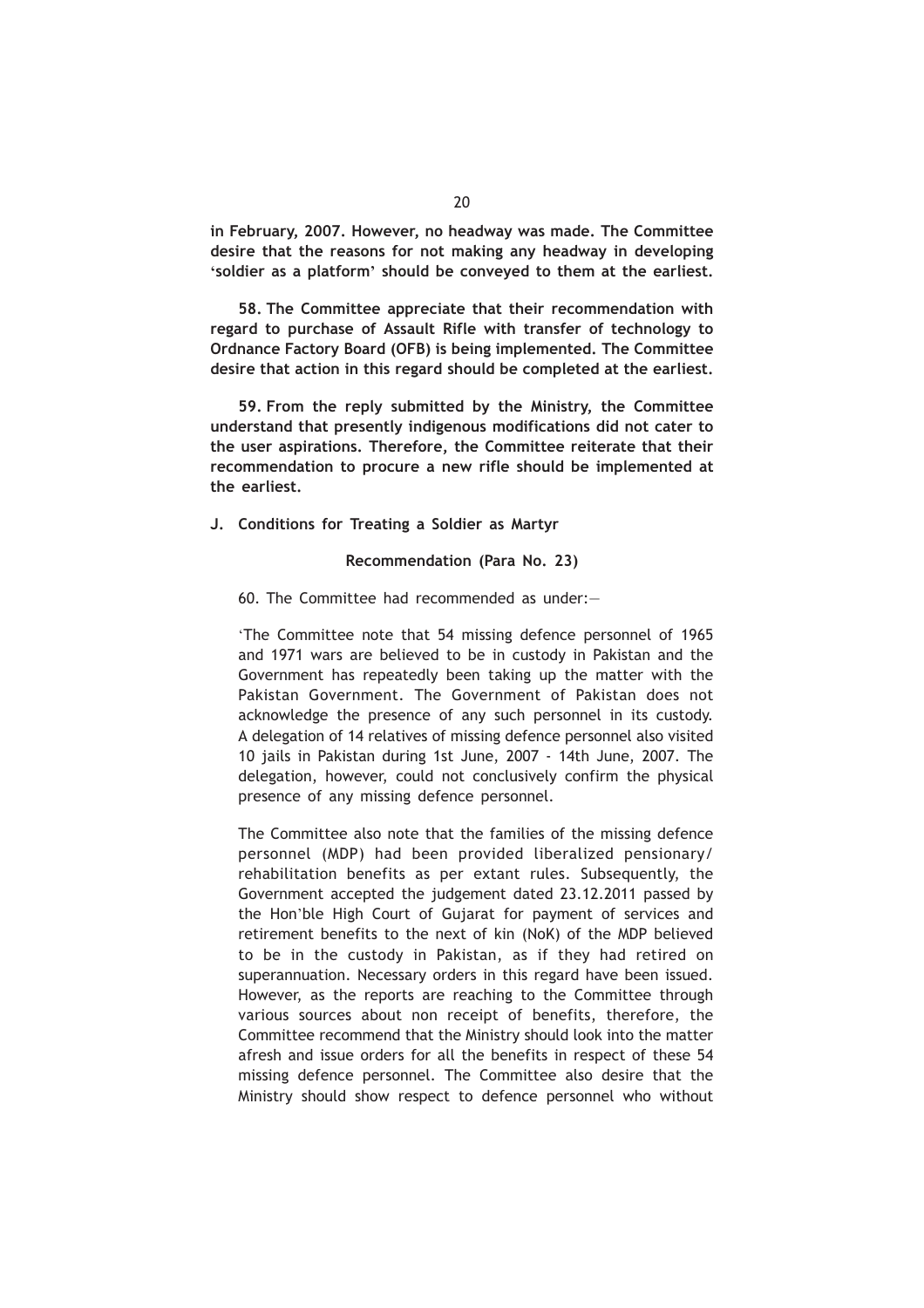worrying for their lives made or slated to make supreme sacrifice for the nation, and take *suo-motu* decision for providing benefits to them and their family members without waiting for the orders of a Court of Law. It is not desirable where a soldier or his family members has to approach a court of law for the service benefits.

61. The Ministry in its Action Taken Reply has stated as under:—

Government accepted the order dated 23.12.2011 passed by the Hon'ble High Court of Gujarat for payment of services and retirement benefits to the next of kin (NoK) of 54 missing defence personnel (MDP) believed to be in custody in Pakistan, as if they had retired on superannuation and accordingly necessary Government letter was issued on 29.06.2012 towards compliance of the *ibid* order dated 23.12.2011.

The status of implementation in respect of three Services *viz.* Army, Navy, Air Force and Border Security Force (BSF), MHA, is as under:

## **Army**

- (a) Out of 24 MDP in respect of Army, dues have been paid to NoK of 16 MDP.
- (b) In case of 08 MDP, dues have been deposited in the High Court of Gujarat due to non-availability of NoK/legal heirs.

#### **Navy**

- (a) Out of 02 cases pertaining to Navy, dues have been paid to NoK in respect of 01 MDP.
- (b) In the second case, dues have been deposited with the High Court of Gujarat pending verification of legal heirship of claimant (brother).

# **Air Force**

- (a) Out of 24 MDP pertaining to Air Force, dues have been paid to NoK/legal heir in respect of 20 MDP.
- (b) In case of remaining 04 MDP, dues have been deposited with the High Court of Gujarat due to non availability of NoK/ legal heirs.

# **Border Security Force (BSF), Ministry of Home Affairs (MHA)**

In one case of MDP belonging to BSF, it has been informed by BSF that the NoK are yet to submit the requisite heirship documents. They have further informed that all efforts are being made by them to get the financial benefits released to the NoK.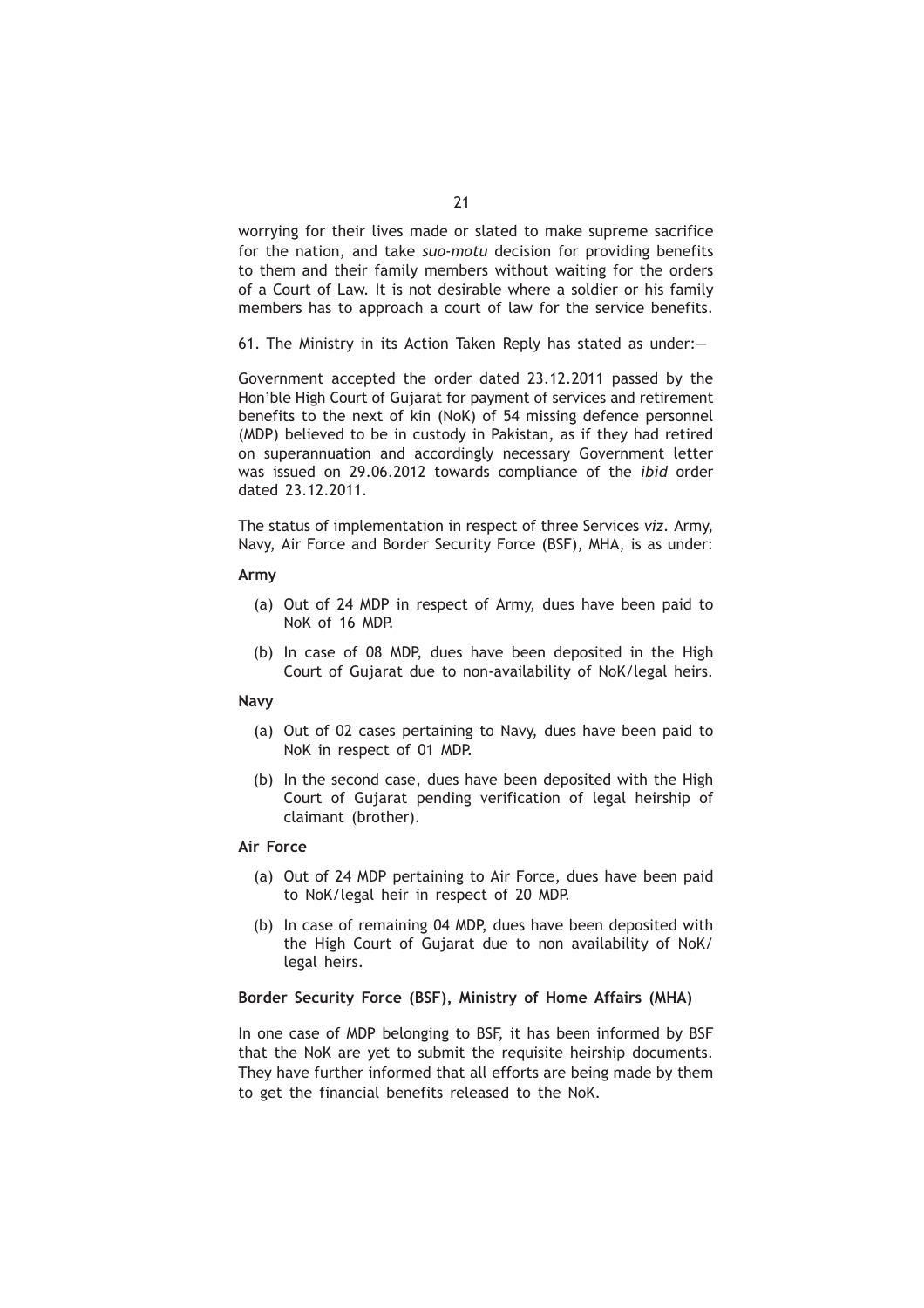# **Details not known**

Details of 03 MDPs (namely Captain Vashist Nath, Gunner Shyam Singh Sepoy Gian Chand) with respect to Service number, Unit and NoK are not known. High Court of Gujarat has already been apprised through an affidavit in August, 2012 regarding non-identification of these 03 MDPs.

**62. The Committee appreciate the immediate measures taken by the Ministry after the Orders of the Hon'ble High Court of Gujarat for payment of services and retirement benefits to the Next of Kin (NoK) of all but three missing defence personnel. However, the Committee desire that the Ministry should not always depend on the Court of Law to guide it, and in such cases responsibilities of erring officers should be fixed. The Committee also desire that the Ministry should take all the possible measures before hand so that situation like this do not recur in future.**

# **K. Ex-Servicemen Contributory Health Scheme (ECHS)**

## **Recommendation (Para Nos. 24 & 25)**

# 63. The Committee had recommended as under:—

'The Committee note that the Ex-Servicemen Contributory Health Scheme (ECHS) was launched with effect from 01 April, 2003, which provides Ex-Servicemen pensioners and their dependents treatment in specifically empanelled civil/private hospitals besides service hospitals. The scheme is financed by the Government of India. The Committee analysed the budget provided to ECHS for the last five years and found that in Revenue outlay from the year 2010-11; to 2014-15, the allocation got dwindled by Rs. 278.96 crore, Rs. 608.86 crore, Rs. 460 crore, Rs. 606.49 crore and Rs. 1068.63 crore respectively. The position in Capital Budget is no better, wherein ECHS is short of Rs. 30 crore this year.

The Committee were further enlightened by the Secretary, Ex-Servicemen Welfare during the oral evidence that low BE raises the issue of pending bills and the department get into arrears with the hospitals resulting in refusal by the hospitals to treat the patients. This issue was echoed by the Managing Director of ECHS also. The Committee are dismayed over the cut in the allocation and feel that is an instance of greatly misplaced priorities. The Committee are of the view that it is the responsibility of grateful nation to look after their veterans who have given best years of their lives to it. Therefore, the Committee recommend that the Ministry should take immediate necessary modification in their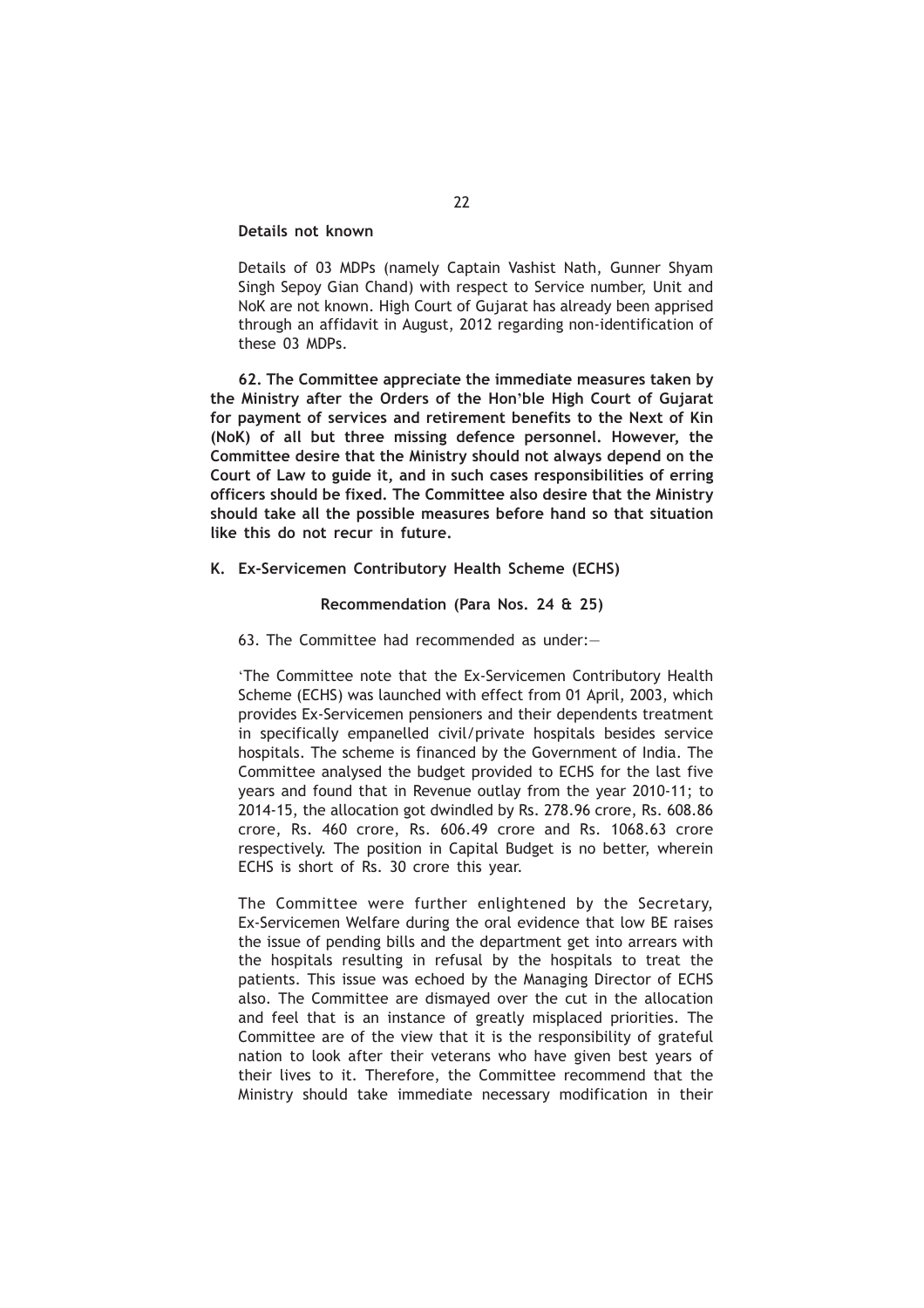planning processes so that ECHS get what it has projected for and our veterans and their family members do not suffer due to fault of others.'

64. The Ministry in its Action Taken Reply has stated as under:—

'(i) Stage-wise budgetary allocation for the FY 2014-15 upto RE stage is as given below:

|                      |            |         |            | (Rs. in crore) |
|----------------------|------------|---------|------------|----------------|
| Heads                | Projection | ВE      | Amended BE | RE             |
| Salary               | 170.00     | 170.00  | 170.00     | 170.00         |
| Medicines            | 621.00     | 320.00  | 370.00     | 510.00         |
| Medical<br>Treatment | 1600.00    | 854.58  | 1254.58    | 1714.58        |
| Others               | 98.21      | 76.00   | 76.00      | 76.00          |
| Total                | 2489.21    | 1420.58 | 1870.58    | 2470.58        |

(ii) Projection for the next FY 2015-16 is:

|  | (Rs. in crore) |
|--|----------------|
|  |                |
|  |                |
|  |                |

| Heads             | Projection |
|-------------------|------------|
| Salary            | 200.00     |
| Medicines         | 670.00     |
| Medical Treatment | 2544.12    |
| <b>Others</b>     | 118.00     |
| Total             | 3532.12    |

(iii) If financial allocation is granted at the BE stage as projected during the deliberation, financial planning can be undertaken more deliberately and financial liabilities can be avoided.'

65. The Committee had recommended as under:—

'The Committee note that the sanction for going on-line for all 28 polyclinics is available since 1st April, 2014, however, he admitted a glitch in terms of the agreement to be done with them in terms of the bugs in the software. However, out of those 28 polyclinics,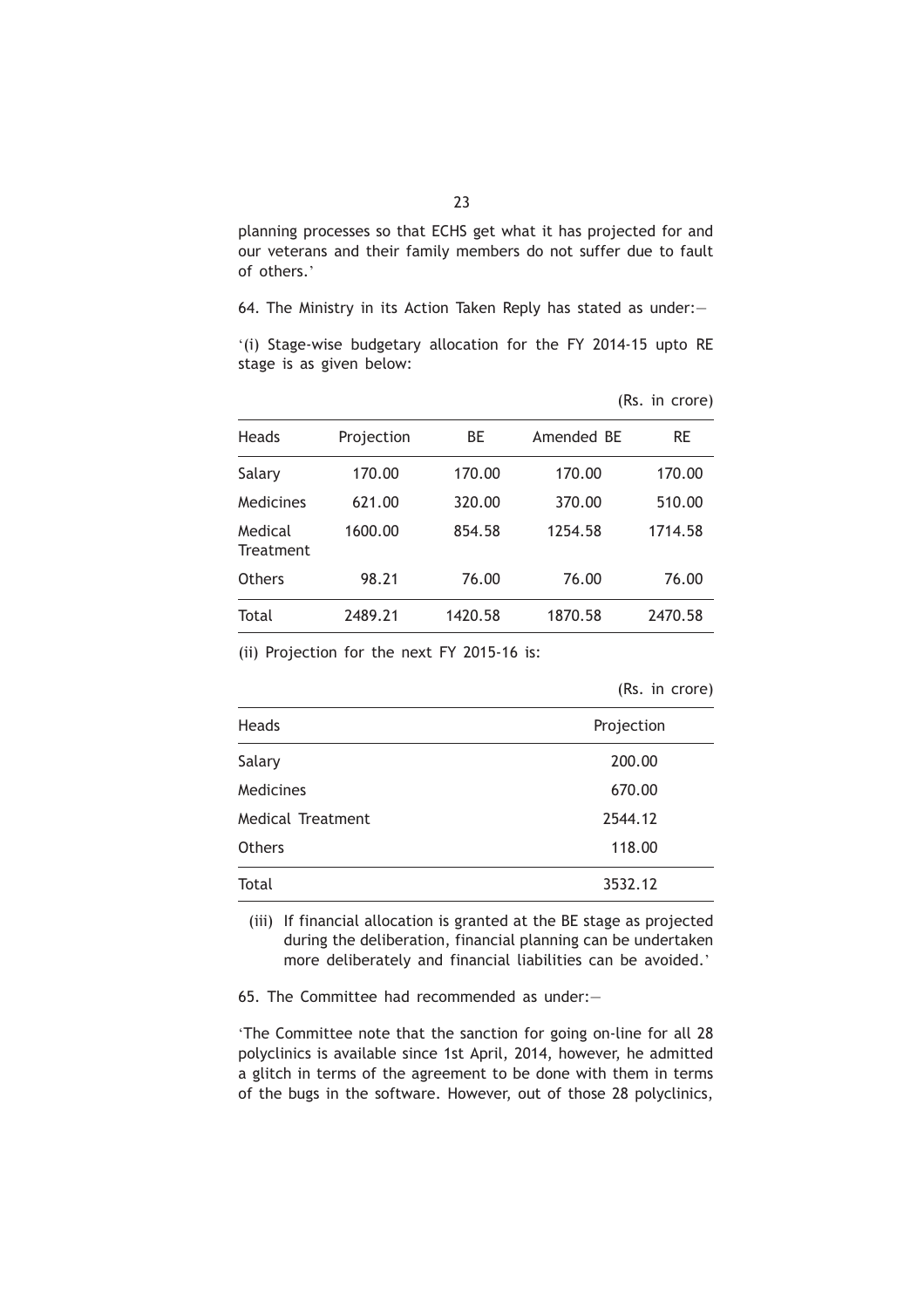18 were not on-line and the specialists in hospitals have stopped accepting the patients. The Committee feel that software updates and making hospital billing on-line is not highly technical affair now a days, therefore, it should be done in a time-bound manner and the Committee may be informed accordingly. The Committee also desire that the effective steps should be taken to stop malpractices prevailing in ECHS.

Keeping in view wide spread population of veterans, the Committee recommend that ECHS should increase its reach in far flung areas so that aged veteran may not travel long distances to get medical facilities.'

66. The Ministry in its Action Taken Reply has stated as under:—

'On-line billing came into effect in April, 2012 in five Regional Centres. On receiving a positive response from environment and ESM fraternity the process was further extended to five more Regional Centre in April, 2013 and making it to a total of 10 'Online' Regional Centres. Government formal clearance to go on-line for all Regional Centres was received *vide* GOI MoD letter No. 22A(10)/2010/US(WE)/D(Res)/Vol-VIII dt 14 February, 2014. Presently a total of 24 Regional Centres out of 28 have gone 'on-line'. The balance four (04) are likely to be on-line by 31 March, 2015. The complete scheme will have 'on-line billing' w.e.f. 01 April, 2015. Consolidation and expansion of the scheme is under progress.'

**67. The Committee agree to the views expressed by the Ministry that if financial allocation is granted at the BE Stage as projected during the deliberation, financial planning can be undertaken more deliberately and financial liabilities can be avoided. Therefore, the Committee desire that full allocation should be provided to ECHS as projected at BE stage to make the lives of veterans and their family members comfortable.**

**68. In the Action Taken Reply, the Ministry has stated that presently a total of 24 Regional Centres out of 28 have gone 'online'. The balance four (04) are likely to be on-line by 31 March, 2015. The complete scheme will have 'on-line billing' w.e.f. 01 April, 2015 and the consolidation and expansion of the scheme is under progress. However, the reply from the Ministry was received on 11 June, 2015, wherein the Ministry has not mentioned whether the balance Regional Centres have become online or not. The Committee, therefore, desire that they should be updated on the consolidation, expansion and online billing aspect at the earliest.**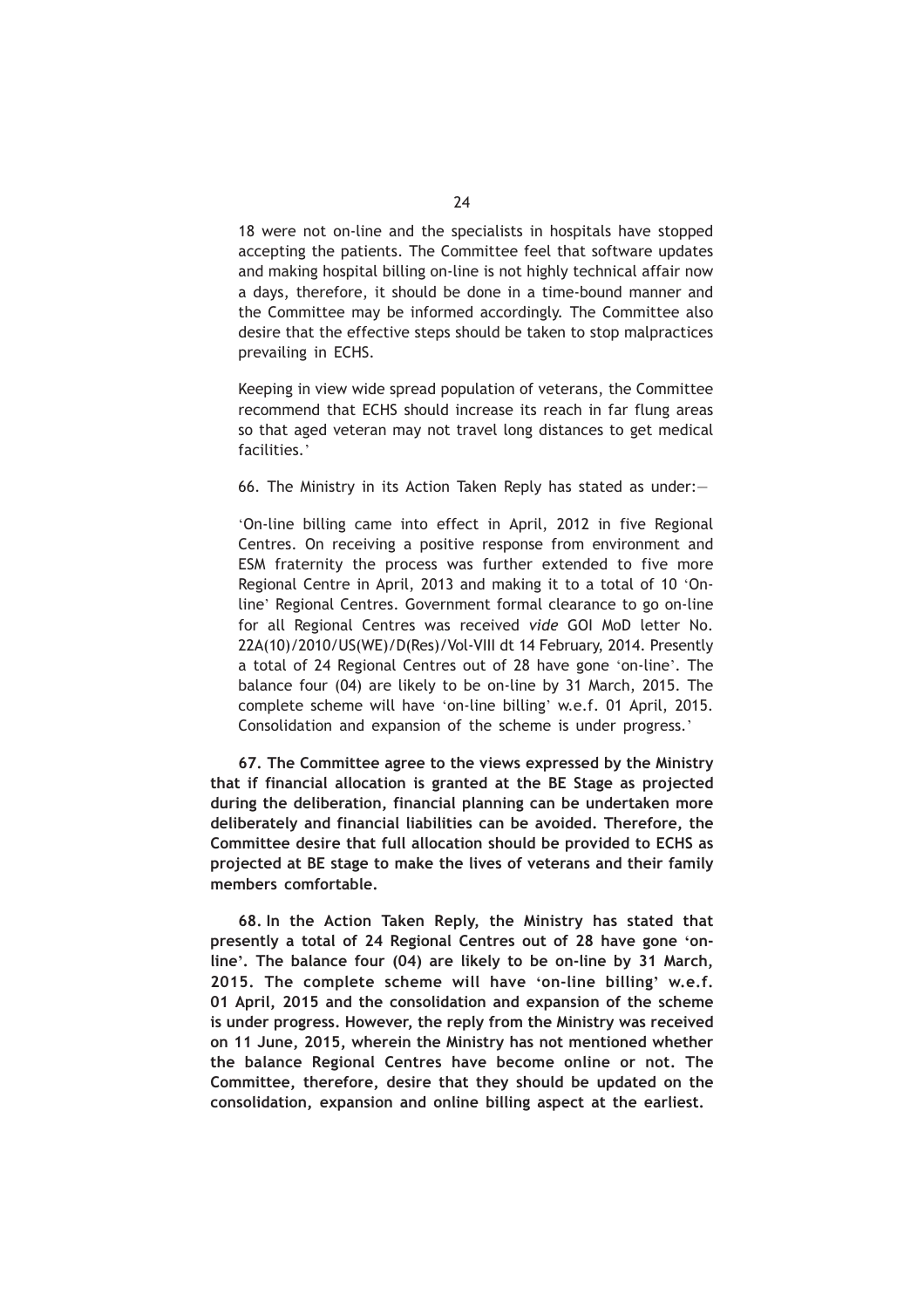**69. The Committee also reiterate their earlier recommendation keeping in view wide spread population of veterans, ECHS should increase its reach in far flung areas so that aged veteran may not have to travel long distances to get medical facilities.**

**L. Directorate General Quality Assurance (DGQA)**

**Recommendation (Para Nos. 26 & 27)**

70. The Committee had recommended as under:—

'After contemplating over the various issues involved in INSAS and Assault Rifles, the Committee feel that either Long Term Integrated Perspective Plan(LTIPP) and the five year Services Capital Acquisition Plan (SCAP) is not properly designed or there is some fault with the procurement procedures, otherwise, the problems of INSAS Rifle which were surfaced in 1996, almost 18 years ago, a Request for Proposal for new Rifle could be issued more than a decade later.'

71. The Ministry in its Action Taken Reply has stated as under:—

'The INSAS Rifle introduced in 1996 underwent a number of upgrades *viz.* INSAS Rifle 1A, 1A1,1 Band 1 B1. The Request for Proposal (RFP) for the procurement of new Assault Rifle was issued as the indigenous modifications did not cater to the user aspiration. Thus, the timing of the RFP was due to upgrades and not planning or procurement procedure issues.'

72. The Committee had recommended as under:-

'The Committee also desire that DGQA should be more vigilant in inspections carried out by it so army personnel are sure of what they are getting. Moreover, the DGQA is there to instill confidence in the forces and not to scare them. The improvement in procedure so done may be informed to the Committee at the earliest.'

73. The Ministry in its Action Taken Reply has stated as under:—

'The steps initiated by DGQA to improve the quality of stores supplied by OFB are enumerated below:—

(a) To ensure consistency in the quality of equipment/stores manufactured and supplied to the Defence Forces by the OFB, regular feedback from the Users is being taken. Based on the defects noticed during the production, Final Acceptance Inspection and defects noticed during the exploitation by the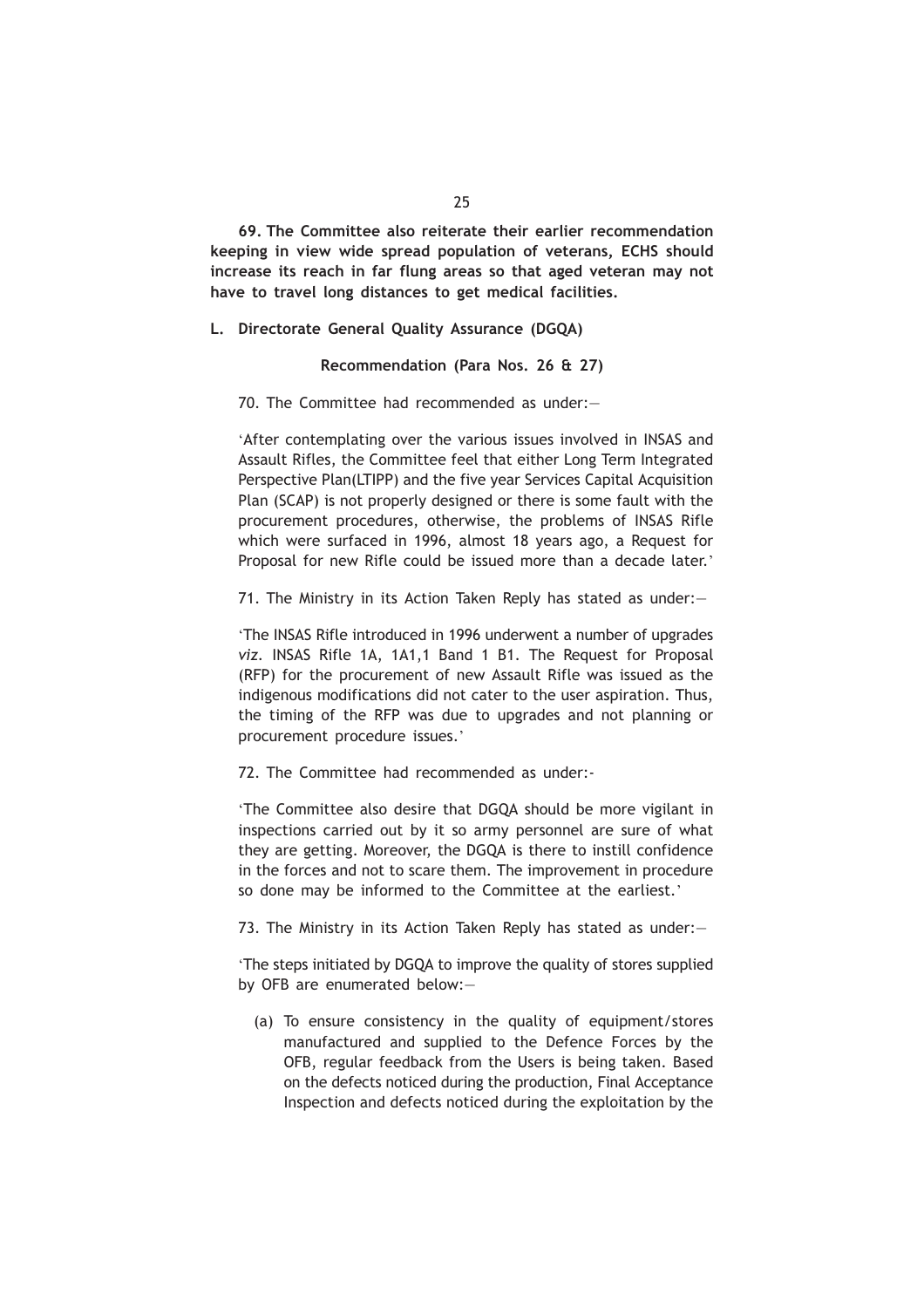Users, the processes and the products to be addressed are identified. These processes and products are audited by team of officers, specialized in the field. The aim of these audits is to initiate corrective action/improvement in the processes to ensure consistency/improvement in the quality of products manufactured by the OFB. The recommendations of these audits are conveyed to the Ordnance Factories for implementation to improve the process/products.

- (b) In order to ensure the quality, ammunition store is subjected to stringent static and dynamic tests. Series of test firings at DGQA and DRDO Firing Ranges are carried out.
- (c) The laboratories of DGQA are being continuously upgraded with the latest test equipment. The test equipment is well maintained and calibrated for getting accurate results. 39 laboratories of DGQA have been accredited by National Accreditation Board of Labs (NABL).
- (d) The specifications, product drawings, Quality Assurance Instructions are continuously revised in line with the latest standards for these products, in order to improve the testing methods for ensuring quality.'

**74. The Committee find the reply is routine in nature and it does not speak of the results it has achieved to supply flawless products to the Army. Instead DGQA mentioned only steps it follows while performing its duties. As mentioned by DGQA that it is a second party inspecting organization, the Committee feel that even if it is true but it has failed to do justice to its mandate and substandard products are reaching to the Forces. The Ministry of Defence has not given reply to review of procedures in vogue and only specified what existing procedures are. The Committee are of the view that in the current scenario where a small fault gets a widespread coverage, DGQA should be careful about its role or handover its responsibilities to third party private sector firms who have capabilities to test and inspect stores.**

**M. National Cadet Corps**

**Recommendation (Para Nos. 28, 29, 30 & 31)**

75. The Committee had recommended as under:—

'The Committee note that NCC aims at creating a pool of organized trained and motivated youth with leadership qualities in all walks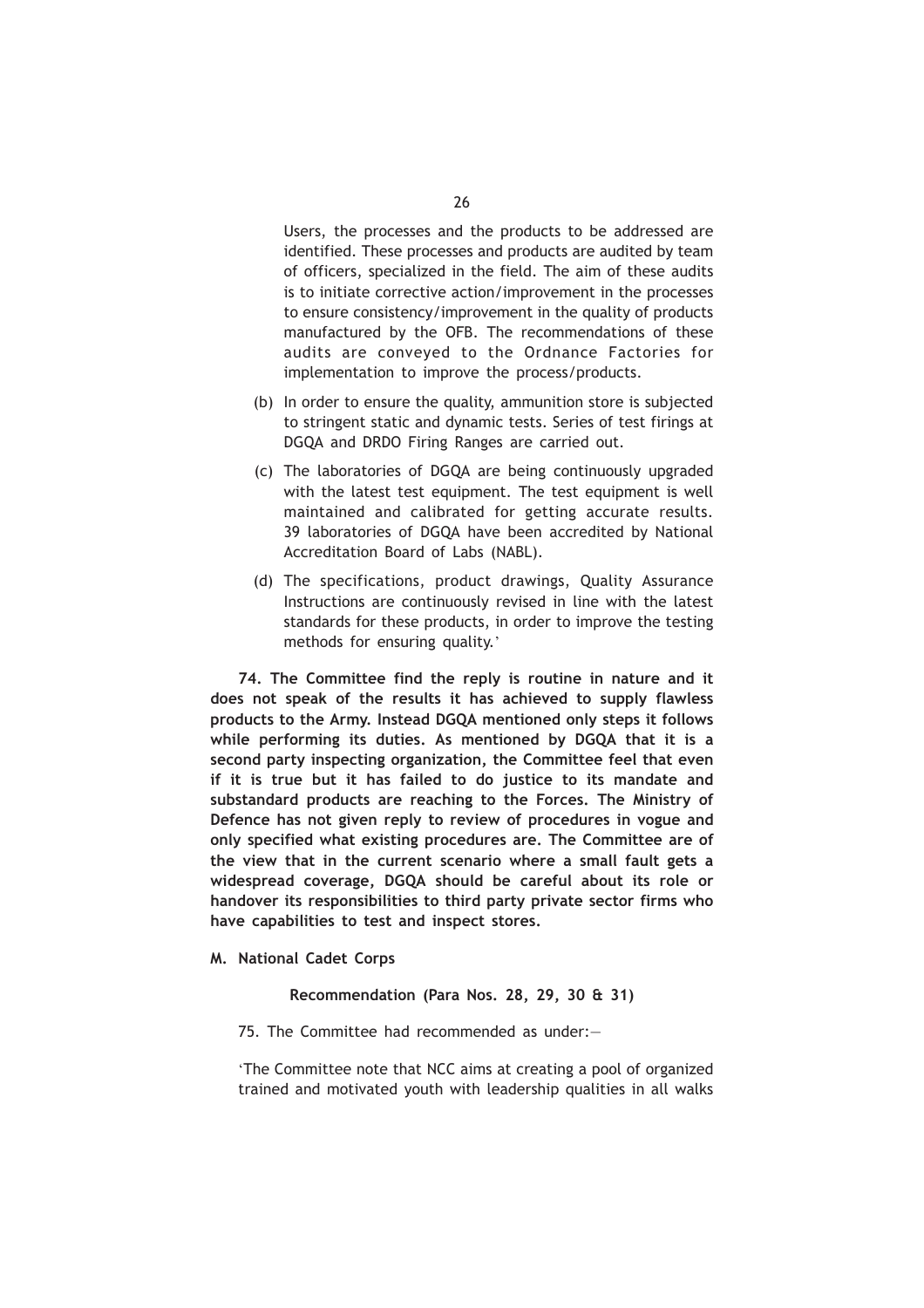of life, who will serve the Nation regardless of which career they choose. It also provides an environment conducive to motivate young Indian to join the armed forces.

The Committee also note that during the year 2010-11 NCC was allocated Rs. 970.37 crore, however, the actuals were Rs. 707.67 crore, during the year 2011-12 NCC were allocated Rs. 984.01 crore, however, the actuals were Rs. 713.81 crore, during the year 2012-13 NCC were allocated Rs. 1128.80 crore, however, the actuals were Rs. 791.87 crore, during the year 2013-14 NCC was allocated Rs. 887.12 crore, however, the actuals were Rs. 874.03 crore. During the year 2014-15 NCC has been allocated Rs. 1025.17 crore, however, till Jul 2014 it has spent just Rs. 362.44 crore. It can be analyzed from the data that even after the Revised Estimates, there has been under spending every year. The Committee desire that NCC Directorate must be guided by the Finance Division of the Ministry of Defence in the financial planning process to avoid this under spending.'

76. The Ministry in its Action Taken Reply has stated as under:—

'The underutilization of funds allotted to the NCC has been mainly in the Sub Heads relating to Stores, Training, Information Technology, Revenue/Capital Works and procurement of Microlites. The reasons attributable to the said under utilization are:—

| (a) Stores                                              | Due to failure of rate contract and resultant<br>non-materialization of supply orders in<br>respect of procurement of uniforms, ban on<br>procurement of vehicles as part of the<br>economy measures, delay in delivery of 0.22<br>Rifles and ammunition by Rifle Factory and<br>Ammunition Depot respectively. |
|---------------------------------------------------------|-----------------------------------------------------------------------------------------------------------------------------------------------------------------------------------------------------------------------------------------------------------------------------------------------------------------|
| (b) Training                                            | Lesser number of camps were conducted in<br>North Eastern Region, Andhra Pradesh,<br>Uttarakhand and J&K because of inclement<br>weather conditions and local disturbances.<br>Due to these reasons some of the Treks also<br>had to be cancelled.                                                              |
| (c) Information<br>Technology                           | Lesser expenditure incurred by 17 State NCC<br>Directorates under Local Purchase.                                                                                                                                                                                                                               |
| (d) Revenue Works/<br>Capital Works<br>(New/Carry over) | Slow progress of sanctioned Works and non-<br>submission of final bills by MES.                                                                                                                                                                                                                                 |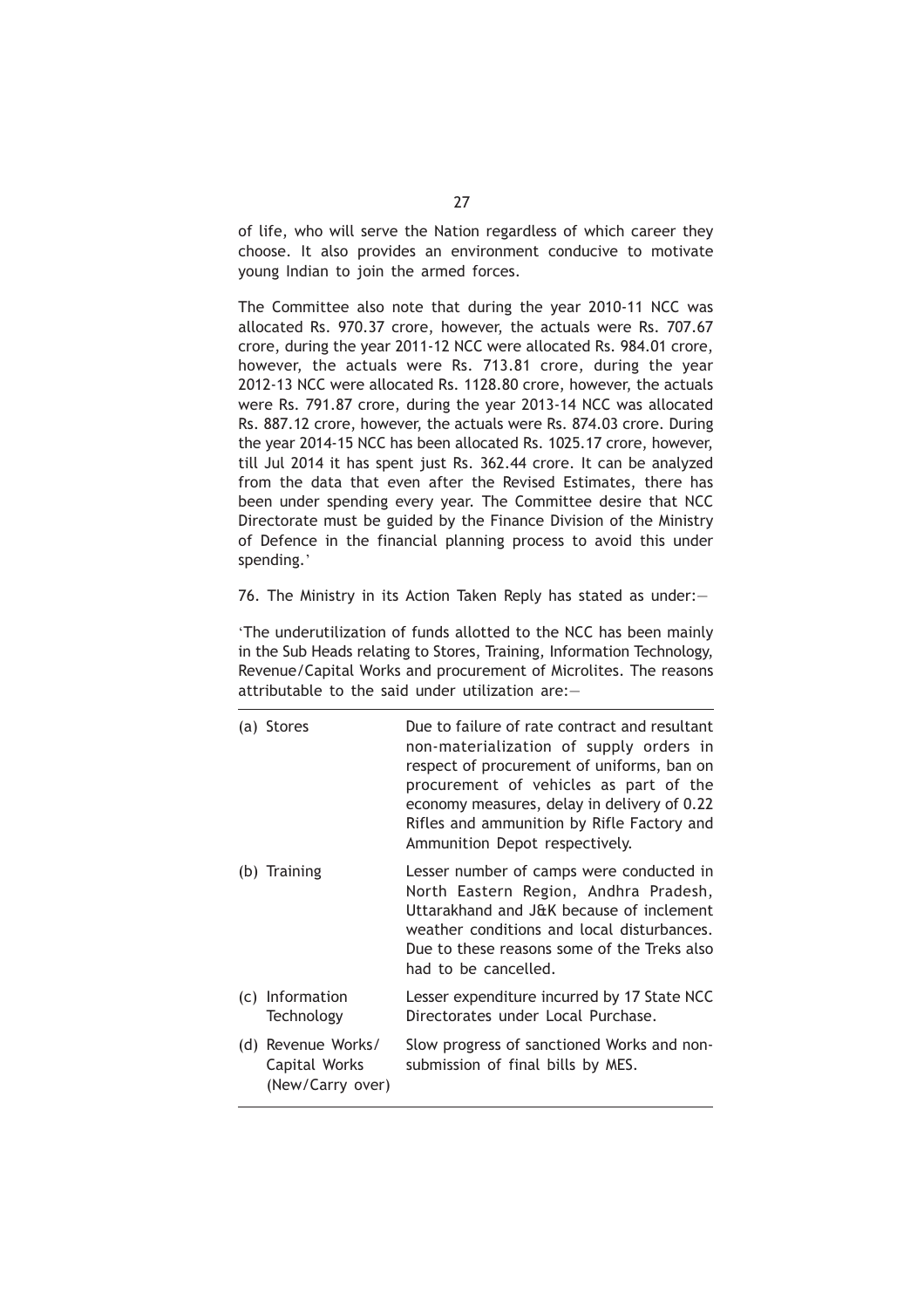(e) Procurement of Procurement of Microlites by Indian Air Force Microlites did not materialize which led to nonutilization of budgetary provision of Rs. 19.39 crore during 2010-11, Rs. 20 crore during 2011-12 and Rs. 39 crore during 2012-13. No budgetary provision was made during 2013-14 and 2014-15. Procurement of Microlites by Indian Air Force is being expedited.

2. As regards current financial year *i.e.* 2014-15, as compared to the expenditure of Rs. 362.44 crore till July 2014, the expenditure till December 2014 has increased to Rs. 849.05 crore which is 82.82% of the budgetary allocation. Procurement of stores, based on Annual Provision Review, are done in accordance with laid down procedures. Department of Defence (Finance) is always a part of the procurement process. Further, a proposal for delegation of financial powers to NCC is under consideration in consultation with Department of Defence (Finance).'

77. The Committee had recommended as under:—

The Committee further note that total sanctioned strength of NCC cadets is 15 lakh. At present the actual strength of NCC cadets is 11,73,029. Out of it, the Girl cadets are 3, 04,661, consisting of 26%. The NCC has covered 10,174 Schools 5,548 Colleges and 670 Districts. However, it has 4790 Schools and 2549 Colleges in the waiting list. However, NCC is taking initiative for expansion in five phases. In addition, the Government has recently approved a selffinancing scheme in which the Government does not have to pay, but the institution, if it wants to join, can join after paying approximately Rs. 6,500 per cadet per year and 153 minor units which will be upgraded may take care of the major part of the waiting list.

The Committee recommends that to have wider reach of NCC in schools and colleges, the Ministry of Defence should look into the possibility of coordinating with the Ministry of Human Resource Development. The Committee also desire the Ministry of Human Resource Development to make NCC as a part of the education policy so as to create organized, trained, disciplined, selfless and motivated future generation. The steps should be taken to encourage girls to join NCC to correct ratio of Girl vs Boy Cadets.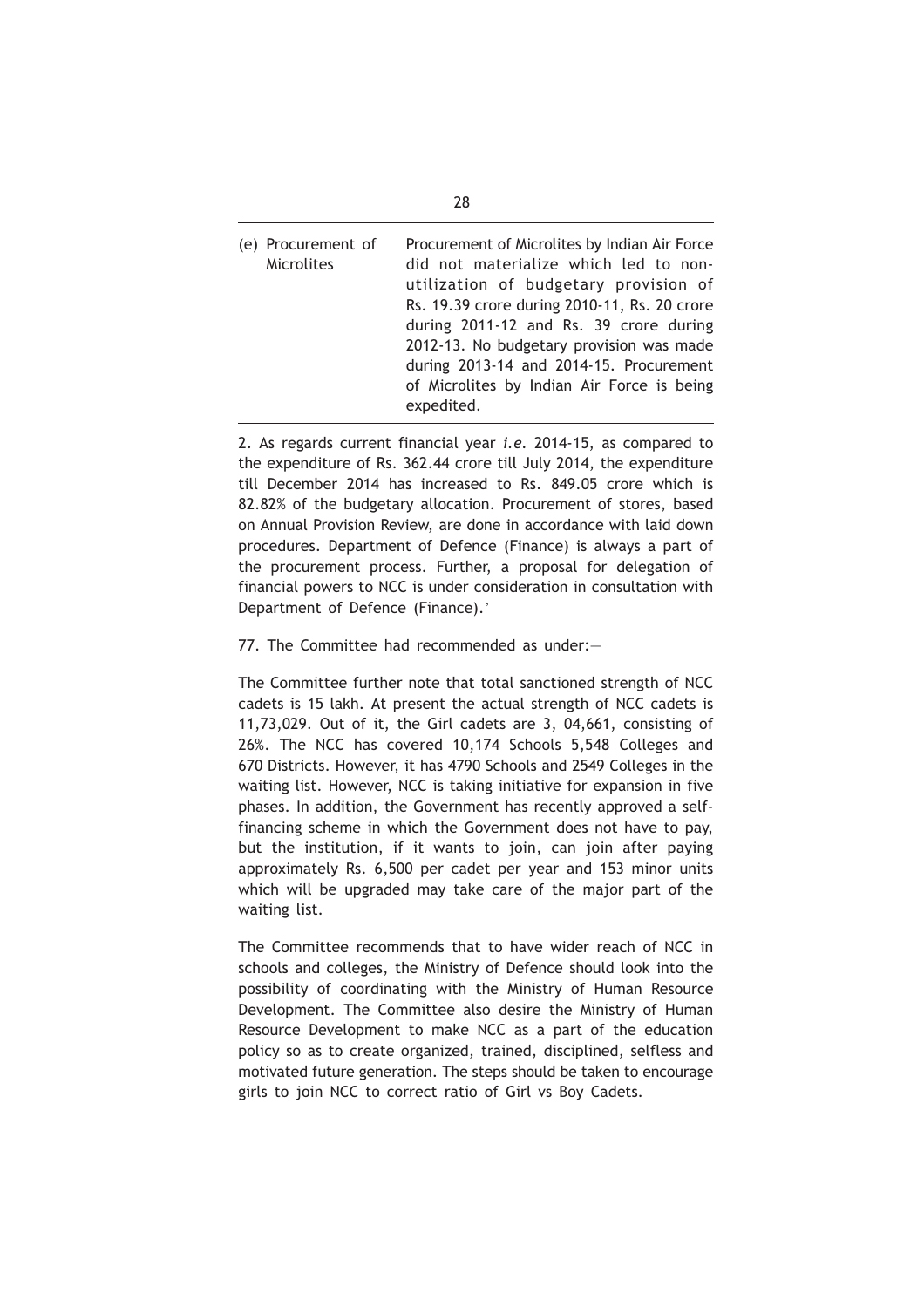78. The Ministry in its Action Taken Reply has stated as under:—

2 Group Head Quarters and 24 units have been raised in the 1st and 2nd phases of the 2 lakh Additional Cadet Strength Implementation Process. The proposal for raising 1 Group Head Quarters and 14 units in the 3rd Phase is under progress. A tentative Plan for raising 2 Group Head Quarters and 23 NCC Units in the 4th & 5th Phases of the 2 lakh Additional Cadet Strength Implementation Process has been formulated. A study Group has been constituted to draw up a Comprehensive Plan considering aspects of upgradation, amalgamation/merger, relocation and concentration of waitlisted institutions in totality, as also keeping in view the priority areas, including coastal, border areas and Left Wing Extremism affected regions.

Ministry of Human Resource Development has been requested to issue advisory to the various Educational Boards, Central Board of Secondary Education, Kendriya Vidyalaya Sangathan and Navodaya Vidyalaya Sangathan for implementation of the Central Advisory Committee proposal of including the best practices of NCC in school curriculum.

There is a plan to increase girls' representation in NCC to 33% in the coming years @ 1.5% per training year for which necessary directions have been issued.

79. The Committee had recommended as under:—

'As the information is not available in public domain regarding a provision, wherein an individual from any school, whether that is enrolled or not can apply to be trained as an NCC cadet, the Committee desire that this information should be made available on public domain for larger benefit to the aspiring NCC cadets.'

80. The Ministry in its Action Taken Reply has stated as under:—

'Policy guidelines on relevant subjects that would be of interest to individuals/institutions have been hosted in the NCC Website. Details of enrolment in NCC, even for students of educational institutions not enrolled for NCC training, has been uploaded on the NCC Website under "Cadets Corner".'

81. The Committee had recommended as under:—

'The Committee further note that NCC is having Youth Exchange Programme with 10 countries *e.g.* Russia, Singapore, Kazakhstan, Vietnam, Turkmenistan, Sri Lanka, Maldives, Bangladesh, Nepal and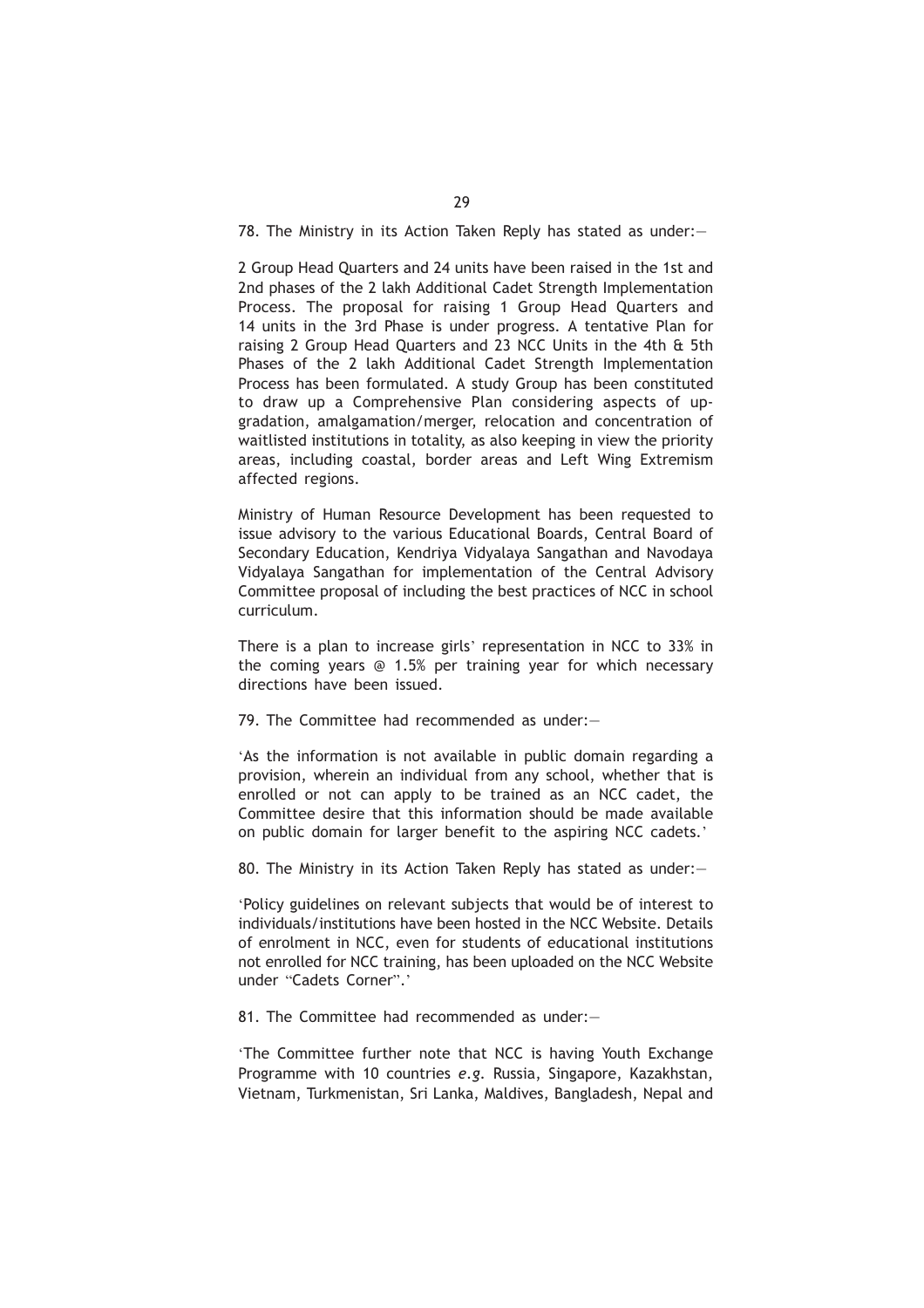Bhutan. The Committee desire that youth exchange programme should be spread to other countries also where similar organizations exist.

The NCC cadets are given training in Mountaineering Courses, Mountaineering Expeditions (Boys and Girls), Para Basic Courses, Para Sailing, Snow Skiing, Trekking, White Water Rafting, Sailing Expeditions, Yachting Regatta and Desert Camel Safari. The Committee recommend that NCC cadets should also be encouraged and facilitated to participate in international adventure sports also.'

82. The Ministry in its Action Taken Reply has stated as under:—

'Seven Commonwealth of Independent States countries with whom Youth Exchange Programme does not exist were contacted for giving their views with respect to starting the programme. The response is awaited from the following seven countries:—

- (i) Armenia
- (ii) Azerbaijan
- (iii) Belarus
- (iv) Kyrgyzstan
- (v) Moldova
- (vi) Tajikistan
- (vii) Uzbekistan

Indian Defence attaches of the countries with whom Youth Exchange Programme exists have been contacted to see the feasibility of adventure activity during the visit to these countries. The present status is:—

- (i) Nepal has agreed to the proposal.
- (ii) Sri Lanka adventure activities are conducted during CAC camp in which 1 Officer and 6 cadets (3 Senior Division & 3 Senior Wing) participated.
- (iii) Confirmation from other countries is still awaited.

**83. The Committee note that a tentative Plan for raising 2 Group Head Quarters and 23 NCC Units in the 4th and 5th Phases of the 2 lakh Additional Cadet Strength Implementation Process has been formulated and also a Study Group has been constituted to draw up**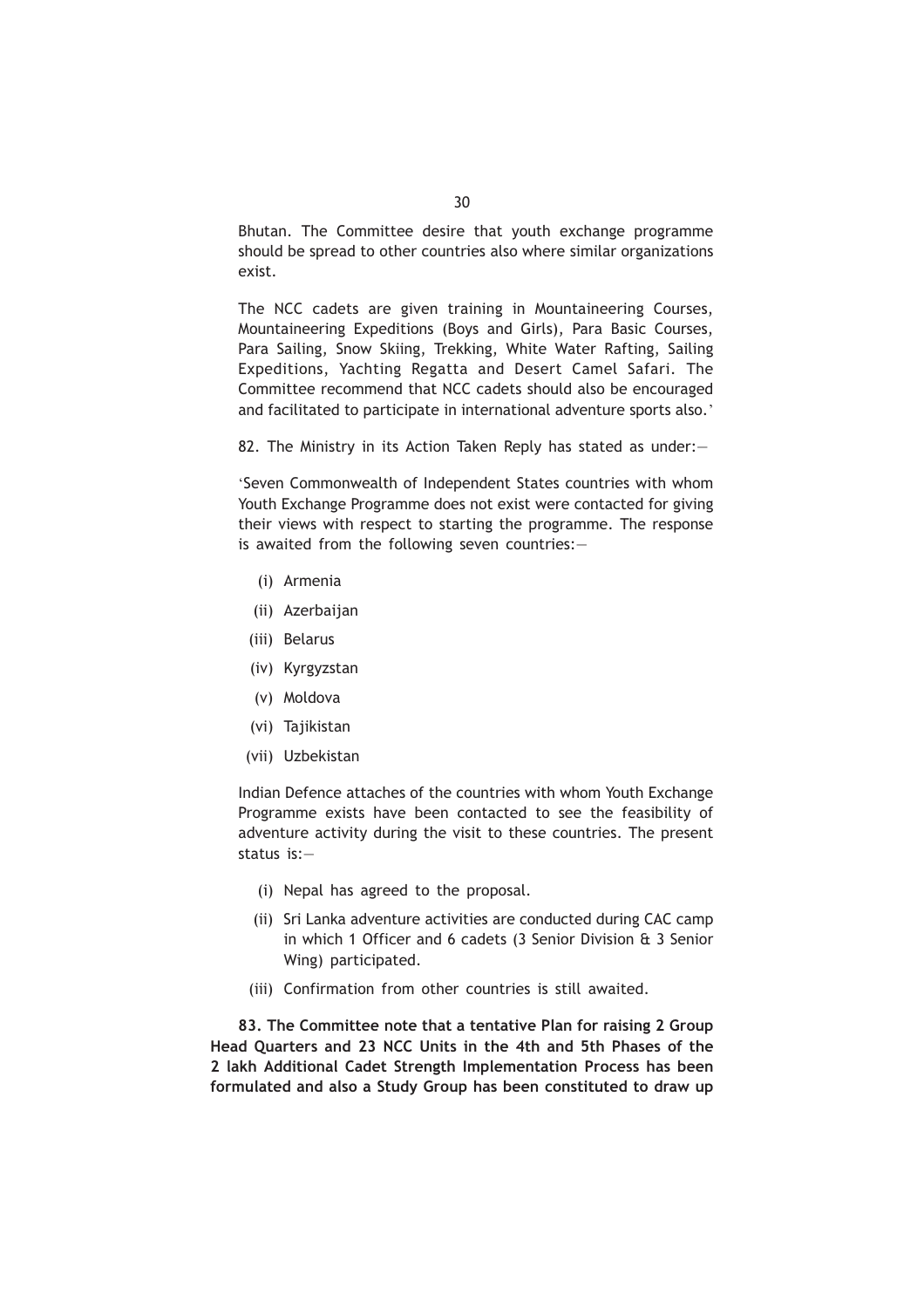**a Comprehensive Plan considering aspects of up-gradation, amalgamation/merger, relocation and concentration of waitlisted institutions in totality, as also keeping in view the priority areas, including coastal, border areas and Left Wing Extremism affected regions. The Committee desire that the Committee should be apprised of the Additional Cadet Strength Implementation Process and Comprehensive Plan considering aspects of up-gradation, amalgamation/merger, relocation outcome at the earliest.**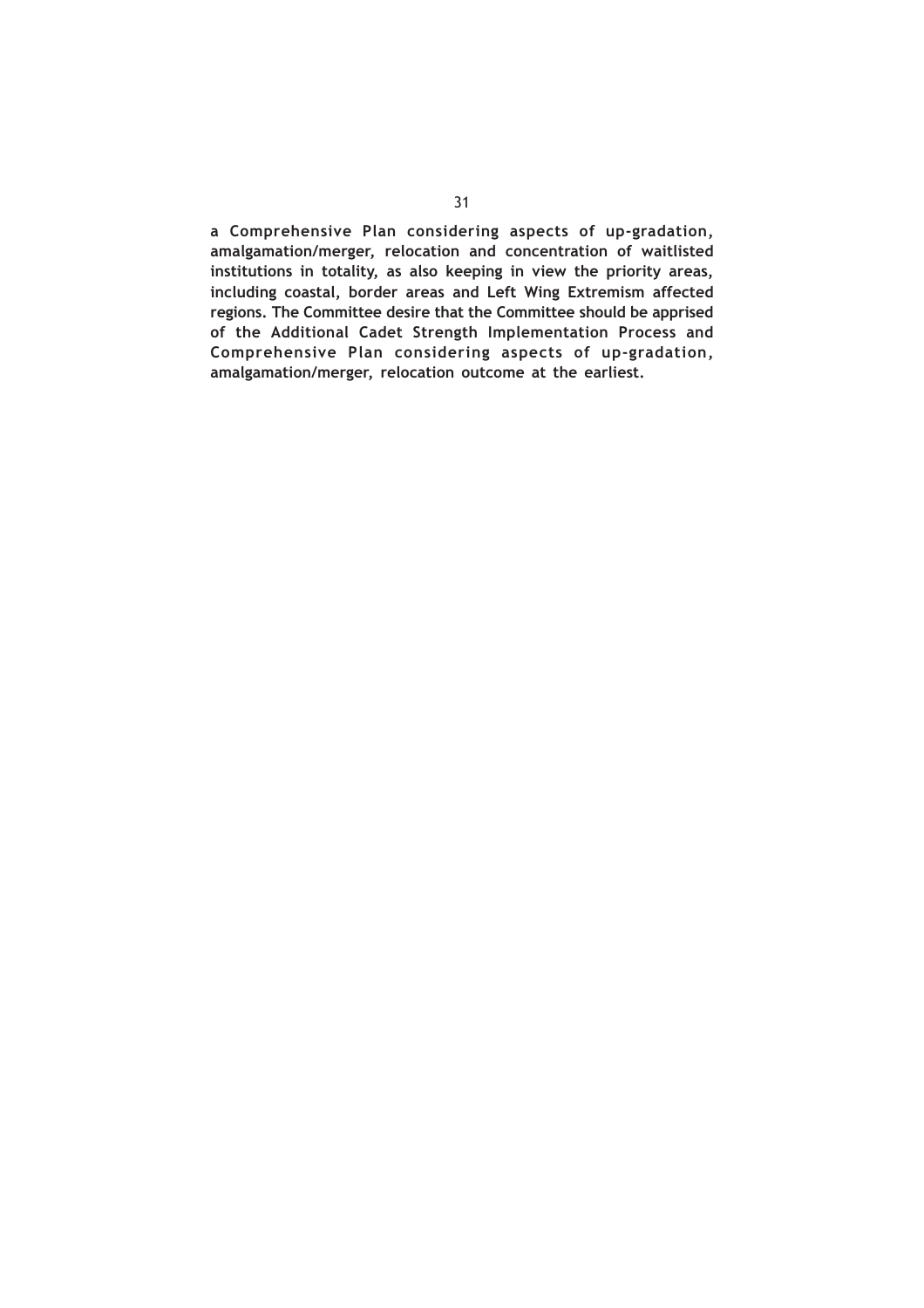## **CHAPTER II**

# RECOMMENDATIONS/OBSERVATIONS, WHICH HAVE BEEN ACCEPTED BY THE GOVERNMENT

**Critical Shortage with Army Tanks**

### **Recommendation (Para No. 6)**

The Committee had recommended as under:—

The Committee analysed from the information supplied to them that availability of tank is very low and requirement of tank is also being filed with the MBT Arjun. The Committee note that improved MBT Arjun Mk II has been offered by DRDO. The information regarding the performance and satisfaction level of MBT Arjun with Army was not supplied by the Ministry. As various categories of tanks are available with friendly countries, world market and Ordnance Factories, it is in the fitness of things that Army should be given a free hand in choosing class of tank as per their requirement and nothing should be forced on them. The Committee desire that the Ministry should make all out efforts to match authorized and held strength at the earliest and for the purpose additional amount should be provided to them.

The Ministry in its Action Taken Reply has stated as under:—

While giving replies to the points for Examination of Demand for Grants for the year 2014-15, it was *inter-alia* informed to the Parliament Standing Committee that the availability of tanks with the Army is about 85% of the tank authorized. Subsequently, the supplementary information about various characteristics of tanks was provided to the Chairperson of Parliament Standing Committee in a sealed cover as the information was secret in nature.

The Capital Acquisition of defence equipment is based on Services Qualitative Requirements (SQRs) which express the user's requirements in terms of capability desired with minimum required verifiable functional characteristics. The SQRs are drafted by the User Directorate at Service Headquarter following a consultative process provided in the Defence Procurement Procedure (DPP).

The Tank fleet is being supplemented through Ordnance Factory Board (OFB).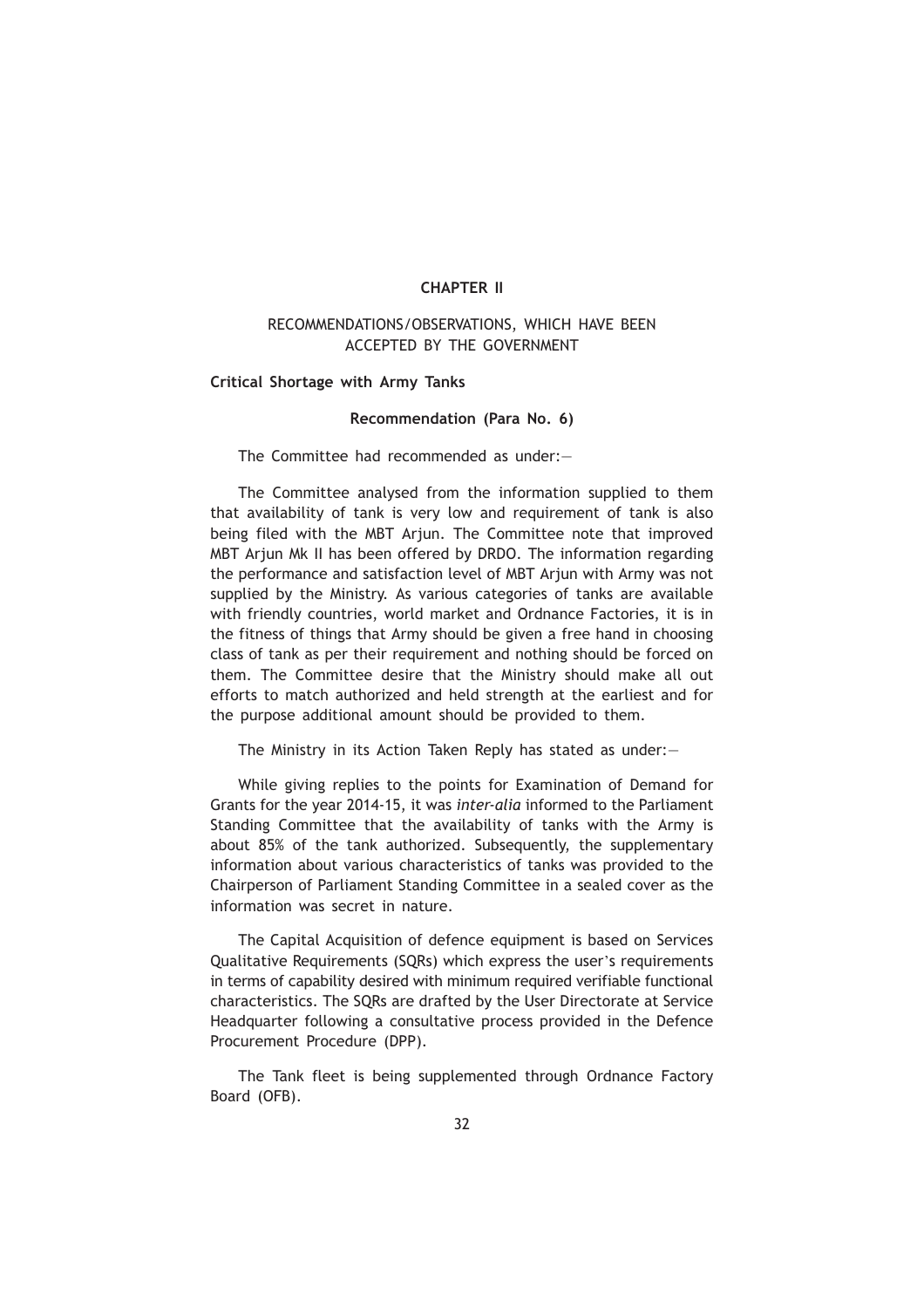**Force Level of Army**

#### **Recommendation (Para Nos. 18 & 19)**

The Committee had recommended as under:—

The Committee note from the manpower part that held strength of Officers in Army is 39,585, while the authorised strength is 47,574, therefore, shortage of Officers in Army is 7989, which is about 17 per cent of the authorised strength of the Officers. In the Other Ranks, the position is somewhat satisfactory where authorised strength is 11,50,463, while the held strength is 11,33,866 leaving a gap of 16,597, which is approximately 1.5 per cent of the authorised strength.

The Committee note that the Government has taken a number of measures to encourage the youth to join the Armed Forces, including conduct of recruitment rallies, media campaign, implementation of the recommendation of the VI Central Pay Commission with improved pay structure, additional family accommodation through Married Accommodation Project and improvement in promotion prospects in the Armed Forces. The Committee appreciate the steps so taken by the Ministry to attract the youth but they also desire that the Ministry should find out the reasons as to why today's youth is not considering armed forces as a fit profession and what more it can do to make it more attractive. In this task, the Ministry can take the help of Defence Institute of Psychological Research (DIPR) of Defence Research and Development Organisation (DRDO). Besides, the Ministry should make all out efforts to bridge the gap in both the categories.

The Ministry in its Action Taken Reply has stated as under:—

The updated position relating to authorized strength, held strength and shortage in respect of Officers and Other Ranks (excluding Army Medical Corps, Army Dental Corps and Military Nursing Service), as on 01.01.2015 is as under:—

|                 | Authorized<br>strength | Held<br>strength | Shortage/<br>deficiency |
|-----------------|------------------------|------------------|-------------------------|
| <b>Officers</b> | 49737                  | 40095            | $9642*$                 |
| Other Ranks     | 11,69,854              | 11,45,498        | 24,356**                |

\* Increase in the figure of shortage is due to increase in authorized strength owing to 12th Plan Accretions.

<sup>\*\*</sup> There is no problem of shortage in Other Ranks in Army as 66,502 recruits are under training against this deficiency.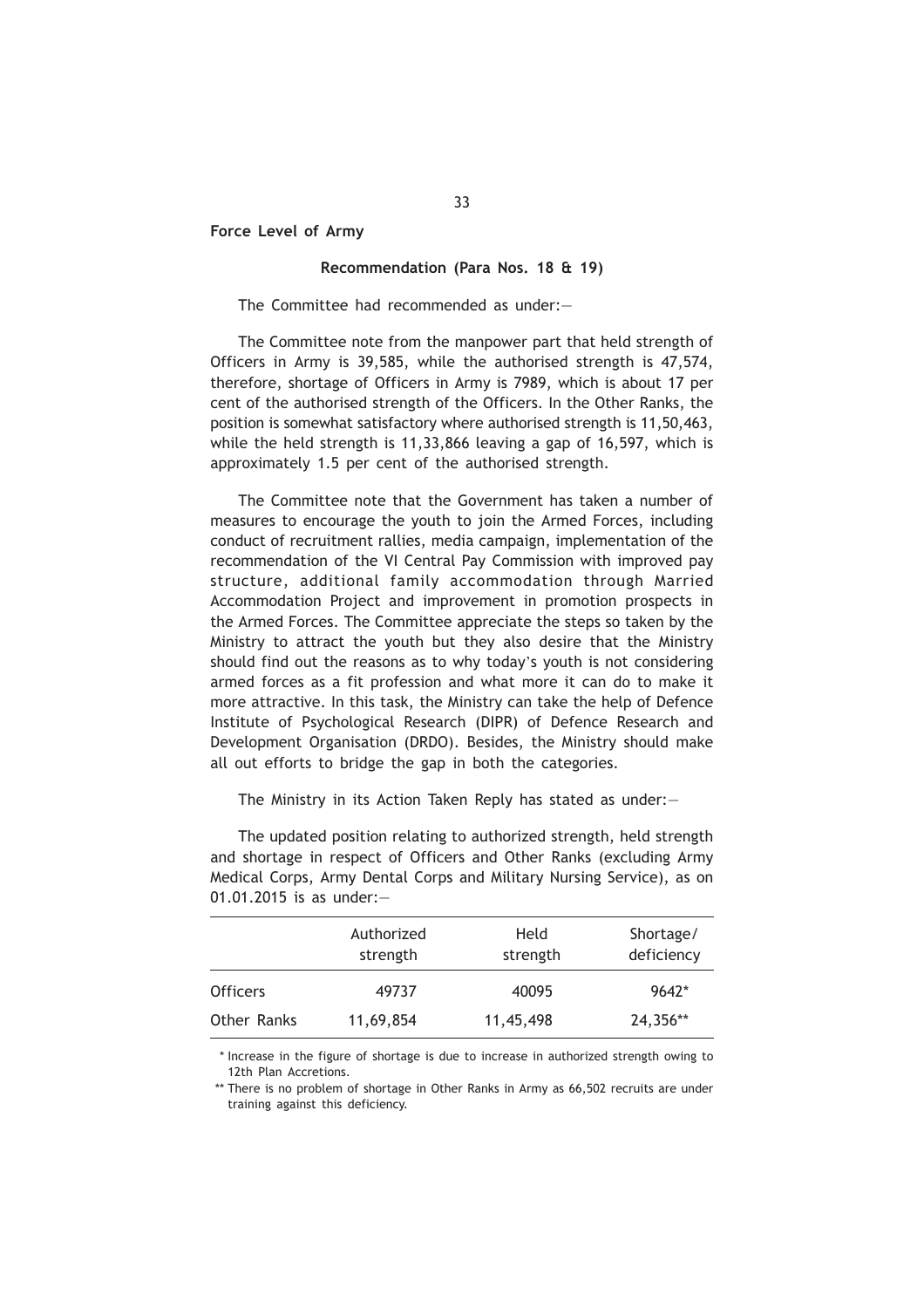Defence Institute of Psychological Research (DIPR) under Defence Research and Development Organisation (DRDO) have carried out a study to identify the job trajectory of Indian youth, their propensity to join Armed Forces and to explore the perceived appeals and apprehensions in joining Armed Forces. In their findings, DIPR have *inter alia,* observed that the inherent problems perceived by the students include separation from family, frequent transfers, transfer to remote areas, less holidays, hard training/physical labour etc. It has also been noticed that today's students are not inclined to the traditional jobs, they see beyond the boundaries, work hard to get the best opportunities and prefer well-paid jobs followed by respect/status and facilities attached to those jobs.

In the study, DIPR have made several suggestions to attract the talented youth to join the Armed Forces which include giving wide publicity through print and electronic media and other sources about the career opportunities in the Armed Forces alongwith the real picture of all military related general duties, conducting seminar/lectures in schools and colleges to spread awareness about the military jobs, to give wide publicity in a realistic manner about the pay package and other facilities in the Armed Forces, regular military camps for the students to get first hand information about the military, improvisations in the Service Selection Board (SSB) process, providing National Cadet Corps (NCC) training etc.

In this connection, it is stated that Armed Forces have been making continuous efforts and have taken a number of measures including giving wide publicity to the attractive careers in Army to attract talented youth to join the force. The above measures have resulted in gradual reduction of shortage in officers in Indian Army as evident from the following table showing the details of shortage of officers in Army (excluding AMC, ADC and MNS) during the last three years and the current year are as under:—

| Year (as on 01<br>January every<br>year) | Authorized<br>strength | Held<br>strength | Shortage |
|------------------------------------------|------------------------|------------------|----------|
| 2012                                     | 47762                  | 37662            | 10100    |
| 2013                                     | 47762                  | 38172            | 9590     |
| 2014                                     | 47574                  | 39119            | 8455     |
| 2015                                     | 49737                  | 40095            | 9642*    |

\*Increase in the figure of shortage is due to increase in authorized strength owing to 12th Plan Accretions.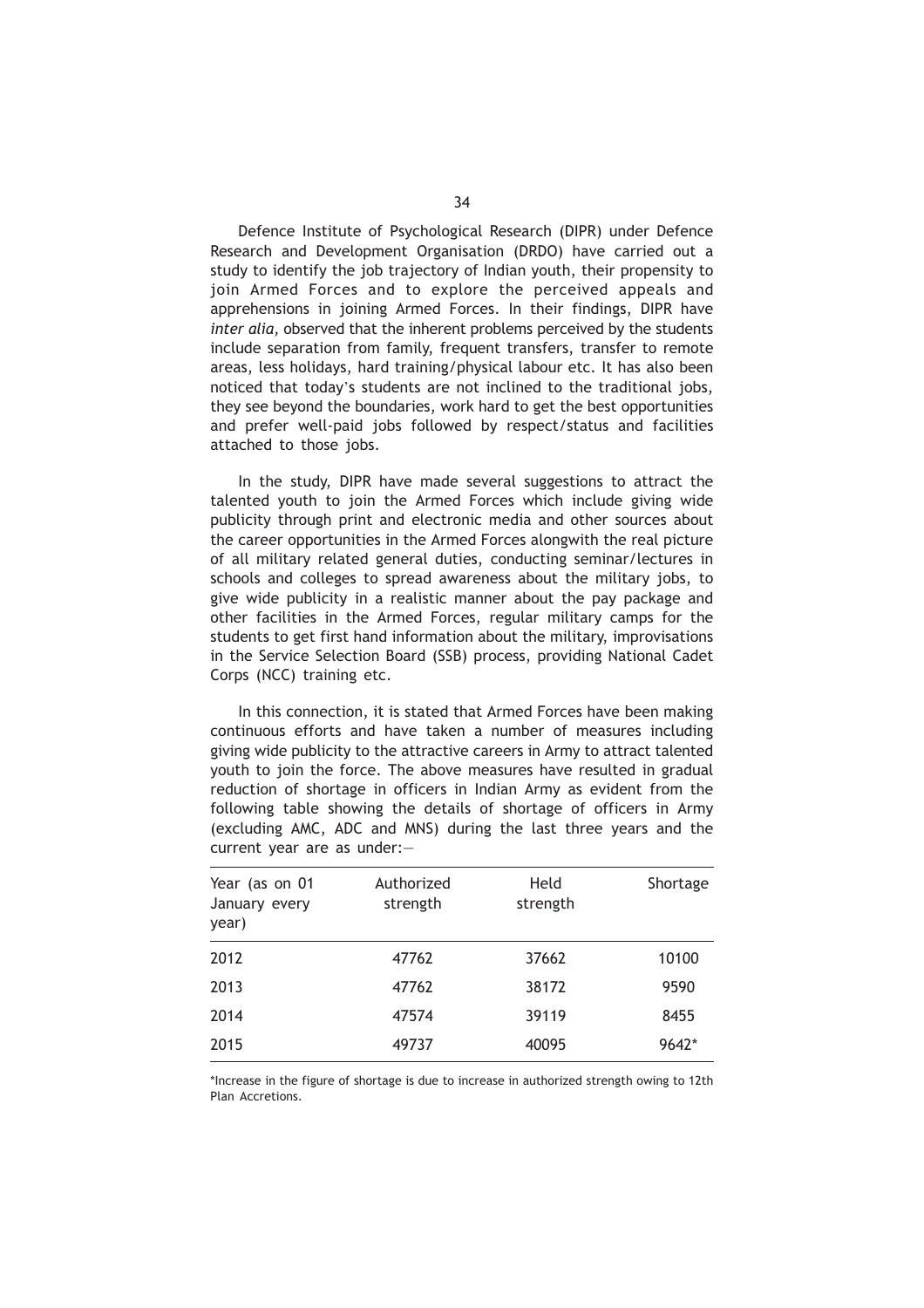#### **Condition for treating a soldier as martyr**

### **Recommendation (Para No. 23)**

#### The Committee had recommended as under:—

The Committee note that 54 missing defence personnel of 1965 and 1971 wars are believed to be in custody in Pakistan and the Government has repeatedly been taking up the matter with the Pakistan Government. The Government of Pakistan does not acknowledge the presence of any such personnel in its custody. A delegation of 14 relatives of missing defence personnel also visited 10 jails in Pakistan during 1st June, 2007 - 14th June, 2007. The delegation, however, could not conclusively confirm the physical presence of any missing defence personnel.

The Committee also note that the families of the Missing Defence Personnel (MDP) had been provided liberalized pensionary/rehabilitation benefits as per extant rules. Subsequently, the Government accepted the judgement dated 23.12.2011 passed by the Hon'ble High Court of Gujarat for payment of services and retirement benefits to the Next of Kin (NoK) of the MDP believed to be in the custody in Pakistan, as if they had retired on superannuation. Necessary orders in this regard have been issued. However, as the reports are reaching to the Committee through various sources about non receipt of benefits, therefore, the Committee recommend that the Ministry should look into the matter afresh and issue orders for all the benefits in respect of these 54 missing defence personnel. The Committee also desire that the Ministry should show respect to defence personnel who without worrying for their lives made or slated to make supreme sacrifice for the nation, and take *suo moto* decision for providing benefits to them and their family members without waiting for the orders of a Court of Law. It is not desirable where a soldier or his family members has to approach a Court of Law for the service benefits.

The Ministry in its Action Taken Reply has stated as under:—

Government accepted the order dated 23.12.2011 passed by the Hon'ble High Court of Gujarat for payment of services and retirement benefits to the Next of Kin (NoK) of 54 Missing Defence Personnel (MDP) believed to be in custody in Pakistan, as if they had retired on superannuation and accordingly necessary Government letter was issued on 29.06.2012 towards compliance of the ibid order dated 23.12.2011.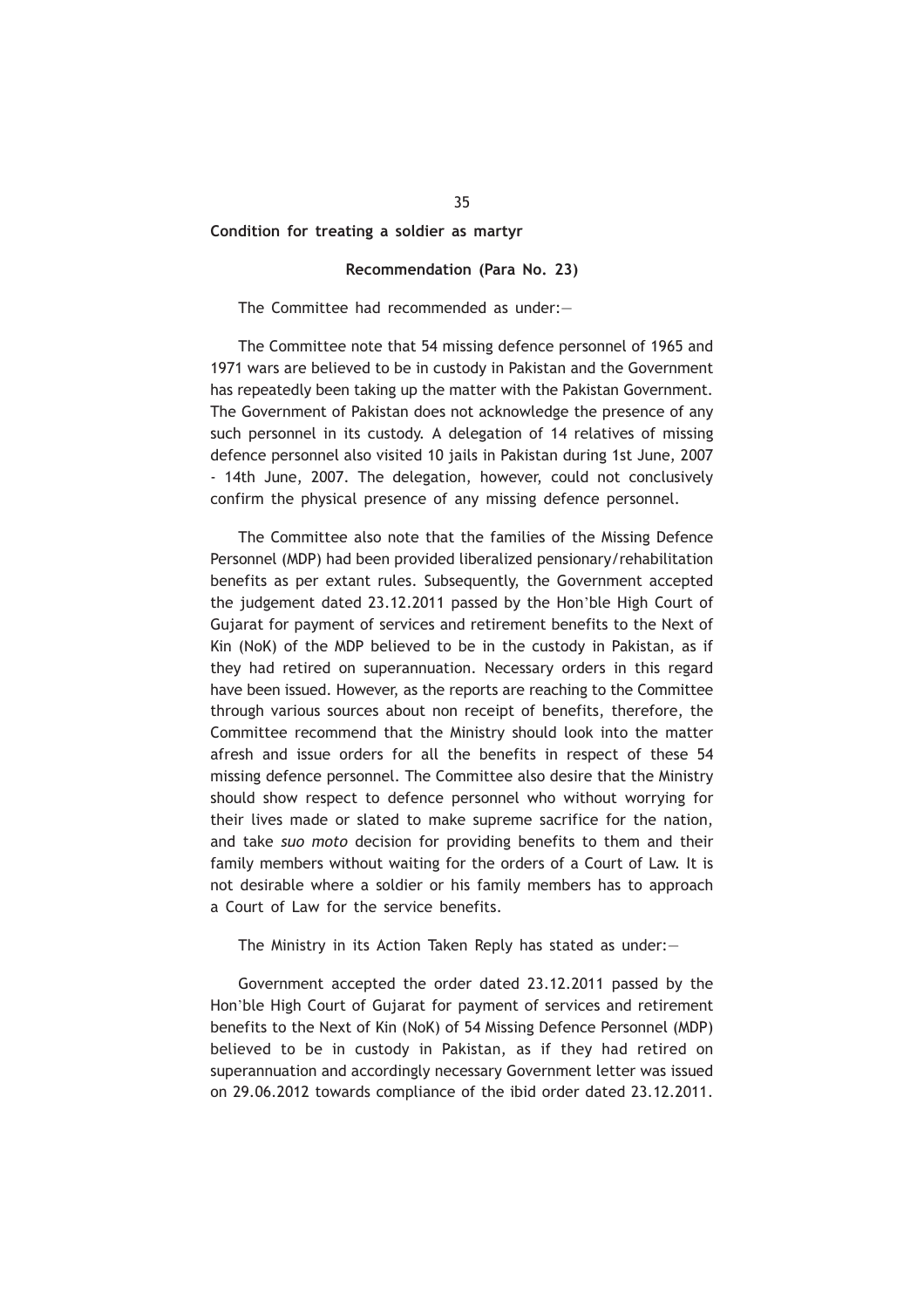The status of implementation in respect of three Services *viz.* Army, Navy, Air Force and Border Security Force (BSF), MHA, is as under:—

#### **Army**

- (a) Out of 24 MDP in respect of Army, dues have been paid to NoK of 16 MDP.
- (b) In case of 08 MDP, dues have been deposited in the High Court of Gujarat due to non-availability of NoK/legal heirs.

#### **Navy**

- (a) Out of 02 cases pertaining to Navy, dues have been paid to NoK in respect of 01 MDP.
- (b) In the second case, dues have been deposited with the High Court of Gujarat pending verification of legal heirship of claimant (brother).

### **Air Force**

- (a) Out of 24 MDP pertaining to Air Force, dues have been paid to NoK/legal heir in respect of 20 MDP.
- (b) In case of remaining 04 MDP, dues have been deposited with the High Court of Gujarat due to non-availability of NoK/ legal heirs.

# **Border Security Force (BSF), Ministry of Home Affairs (MHA)**

In one case of MDP belonging to BSF, it has been informed by BSF that the NoK are yet to submit the requisite heirship documents. They have further informed that all efforts are being made by them to get the financial benefits released to the NoK.

### **Details not known**

Details of 03 MDPs (namely Captain Vashist Nath, Gunner Shyam Singh SepoyGian Chand) with respect to Service number, Unit and NoK are not known. High Court of Gujarat has already been apprised through an affidavit in August, 2012 regarding non-identification of these 03 MDPs.

#### **Ex-Servicemen Contributory Health Scheme**

### **Recommendation (Para No. 24)**

The Committee had recommended as under:—

The Committee note that the Ex-Servicemen Contributory Health Scheme (ECHS) was launched with effect from 01 April 2003, which provides Ex-Servicemen pensioners and their dependents treatment in specifically empanelled civil/private hospitals besides service hospitals.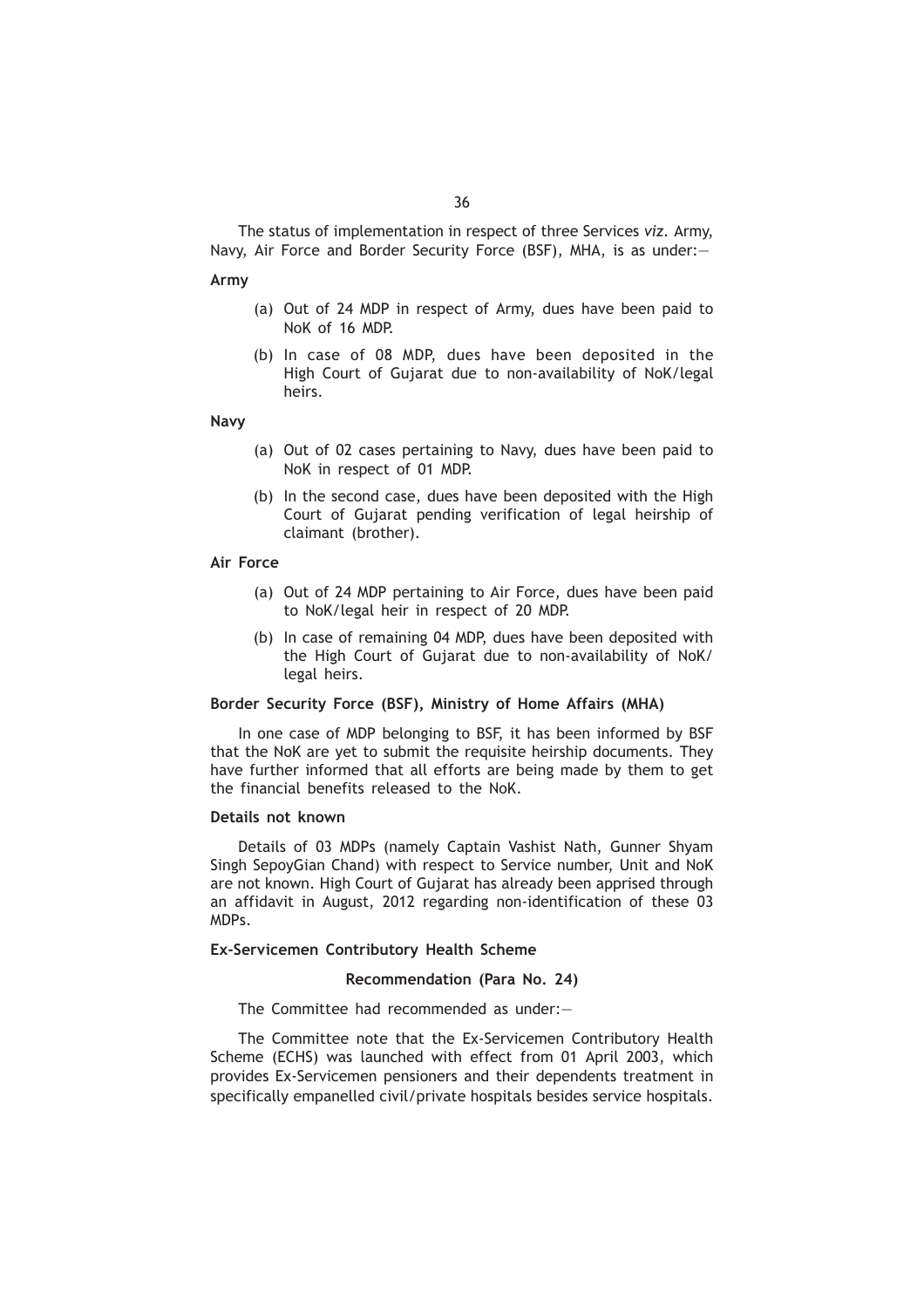The scheme is financed by the Government of India. The Committee analysed the budget provided to ECHS for the last five years and found that in Revenue outlay from the year 2010-11 to 2014-15, the allocation got dwindled by Rs. 278.96 crore, Rs. 608.86 crore, Rs. 460 crore, Rs. 606.49 crore and Rs. 1068.63 crore respectively. The position in Capital Budget is no better, wherein ECHS is short of Rs. 30 crore this year.

The Committee were further enlightened by the Secretary, Ex-Servicemen Welfare during the oral evidence that low BE raises the issue of pending bills and the department get into arrears with the hospitals resulting in refusal by the hospitals to treat the patients. This issue was echoed by the Managing Director of ECHS also. The Committee are dismayed over the cut in the allocation and feel that is an instance of greatly misplaced priorities. The Committee are of the view that it is the responsibility of grateful nation to look after their veterans who have given best years of their lives to it. Therefore, the Committee recommend that the Ministry should take immediate necessary modification in their planning processes so that ECHS get what it has projected for and our veterans and their family members do not suffer due to fault of others.

The Ministry in its Action Taken Reply has stated as under:—

| Heads             | Projection | BE      | Amended BE<br>$(Rs. in cr.)$ $(Rs. in cr.)$ $(Rs. in cr.)$ $(Rs. in cr.)$ | <b>RE</b> |
|-------------------|------------|---------|---------------------------------------------------------------------------|-----------|
| Salary            | 170.00     | 170.00  | 170.00                                                                    | 170.00    |
| Medicines         | 621.00     | 320.00  | 370.00                                                                    | 510.00    |
| Medical Treatment | 1600.00    | 854.58  | 1254.58                                                                   | 1714.58   |
| <b>Others</b>     | 98.21      | 76.00   | 76.00                                                                     | 76.00     |
| Total             | 2489.21    | 1420.58 | 1870.58                                                                   | 2470.58   |

(i) Stage-wise budgetary allocation for the FY 2014-15 upto RE stage is as given below:—

(ii) Projection for the next FY 2015-16 is

| <b>Heads</b>      | Projection (in cr.) |
|-------------------|---------------------|
| Salary            | 200.00              |
| Medicines         | 670.00              |
| Medical Treatment | 2544.12             |
| <b>Others</b>     | 118.00              |
| Total             | 3532.12             |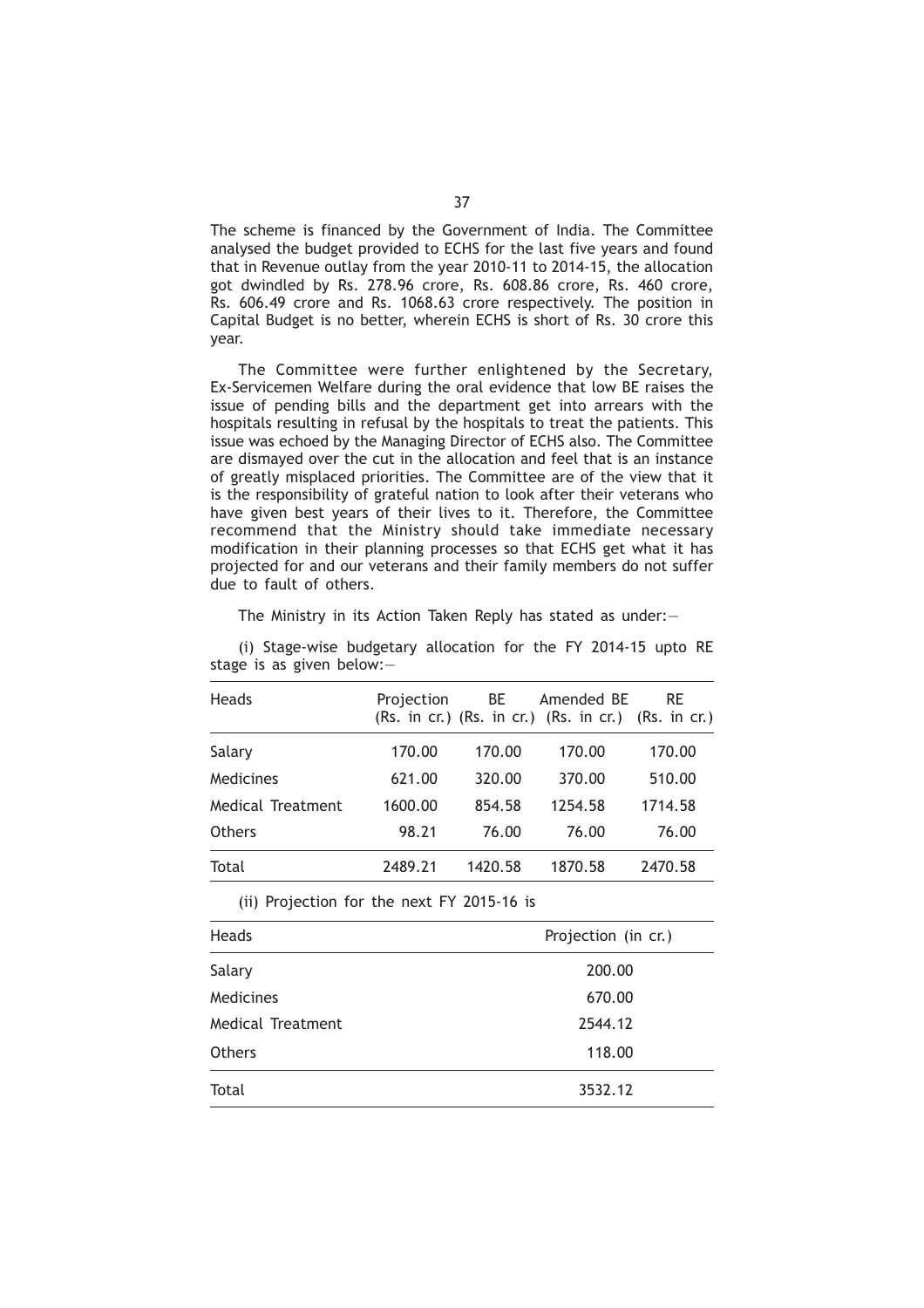(iii) If financial allocation is granted at the BE stage as projected during the deliberation, financial planning can be undertaken more deliberately and financial liabilities can be avoided.

## **Recommendation (Para No. 25)**

The Committee had recommended as under:—

The Committee note that the sanction for going on-line for all 28 polyclinics is available since 1st April, 2014, however, he admitted a glitch in terms of the agreement to be done with them in terms of the bugs in the software. However, out of those 28 polyclinics, 18 were not on-line and the specialists in hospitals have stopped accepting the patients. The Committee feel that software updates and making hospital billing on-line is not highly technical affair now a days, therefore, it should be done in a timebound manner and the Committee may be informed accordingly. The Committee also desire that the effective steps should be taken to stop malpractices prevailing in ECHS.

Keeping in view wide spread population of veterans, the Committee recommend that ECHS should increase its reach in far flung areas so that aged veteran may not travel long distances to get medical facilities.

The Ministry in its Action Taken Reply has stated as under:—

On-line billing came into effect in Apr. 2012 in five Regional Centres. On receiving a positive response from environment and ESM fraternity the process was further extended to five more Regional Centre in Apr. 2013 and making it to a total of 10 'On-line' Regional Centres. Government formal clearance to go on-line for all Regional Centres was received *vide* GoI MoD letter No. 22A(10)/2010/US(WE)/D(Res.)/ Vol.-VIII dt. 14 Feb 2014. Presently a total of 24 Regional Centres out of 28 have gone 'on-line'. The balance four (04) are likely to be on-line by 31 Mar. 2015. The complete scheme will have 'on-line billing' *w.e.f.* 01 Apr. 2015. Consolidation and expansion of the scheme is under progress.

# **National Cadet Corps**

### **Recommendation (Para No. 28)**

The Committee had recommended as under:—

The Committee note that NCC aims at creating a pool of organized trained and motivated youth with leadership qualities in all walks of life, who will serve the Nation regardless of which career they choose. It also provides an environment conducive to motivate young Indian to join the armed forces.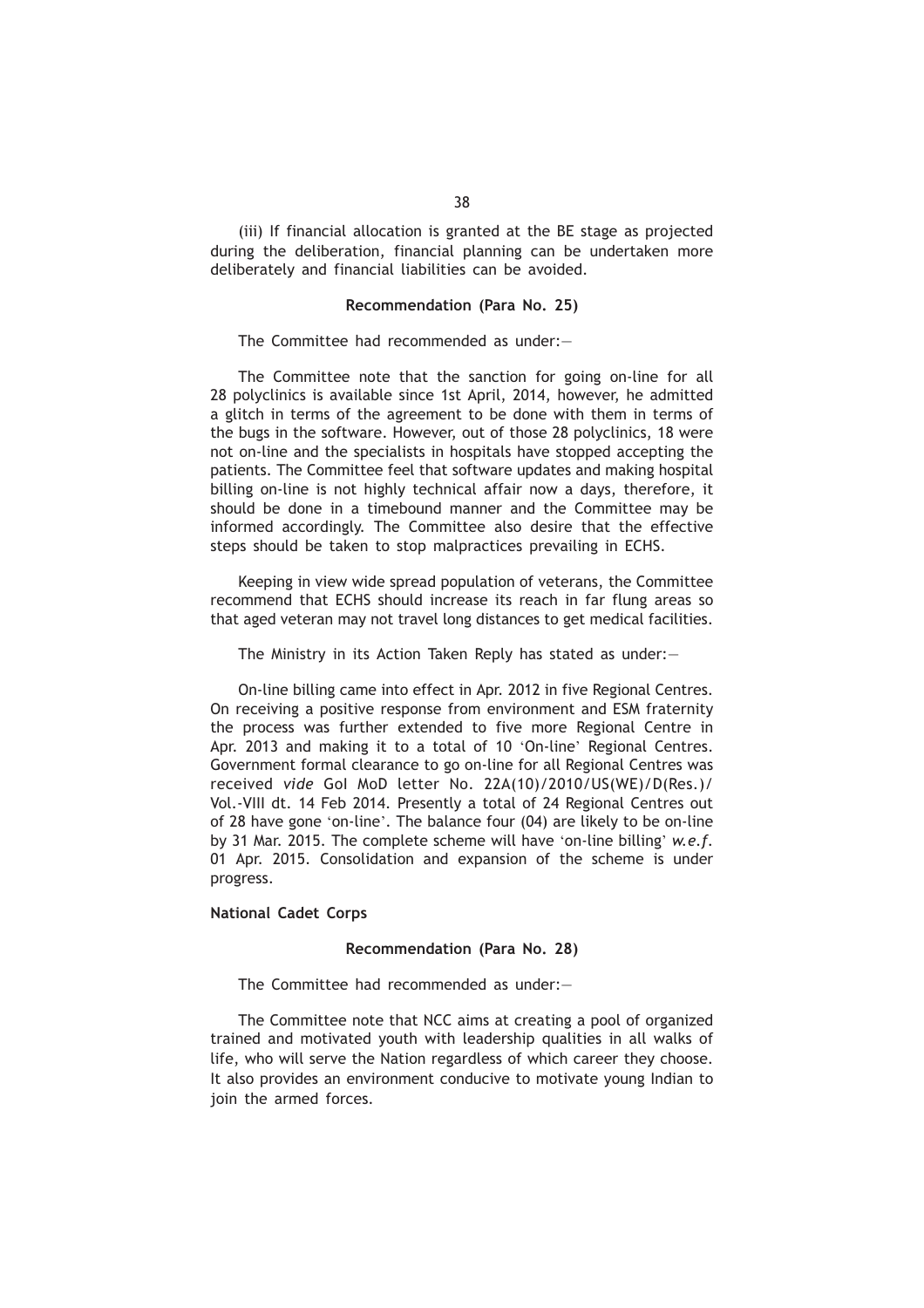The Committee also note that during the year 2010-11 NCC was allocated Rs. 970.37 crore, however, the actuals were Rs. 707.67 crore, during the year 2011-12 NCC were allocated Rs. 984.01 crore, however, the actuals were Rs. 713.81 crore, during the year 2012-13 NCC were allocated Rs. 1128.80 crore, however, the actuals were Rs. 791.87 crore, during the year 2013-14 NCC was allocated Rs. 887.12 crore, however, the actuals were Rs. 874.03 crore. During the year 2014-15 NCC has been allocated Rs. 1025.17 crore, however, till July 2014 it has spent just Rs. 362.44 crore. It can be analyzed from the data that even after the Revised Estimates, there has been under spending every year. The Committee desire that NCC Directorate must be guided by the Finance Division of the Ministry of Defence in the financial planning process to avoid this under spending.

The Ministry in its Action Taken Reply has stated as under:—

The underutilization of funds allotted to the NCC has been mainly in the Sub-Heads relating to Stores, Training, Information Technology, Revenue/Capital Works and procurement of Microlites. The reasons attributable to the said under utilization are:—

| (a) Stores                                              | Due to failure of rate contract and resultant<br>non-materialization of supply orders in respect<br>of procurement of uniforms, ban on procurement<br>of vehicles as part of the economy measures,<br>delay in delivery of 0.22 Rifles and ammunition<br>by Rifle Factory and Ammunition Depot<br>respectively.                                                             |
|---------------------------------------------------------|-----------------------------------------------------------------------------------------------------------------------------------------------------------------------------------------------------------------------------------------------------------------------------------------------------------------------------------------------------------------------------|
| (b) Training                                            | Lesser number of camps were conducted in<br>North-Eastern Region, Andhra Pradesh,<br>Uttarakhand and J&K because of inclement<br>weather conditions and local disturbances. Due<br>to these reasons some of the Treks also had to<br>be cancelled.                                                                                                                          |
| (c) Information<br>Technology                           | Lesser expenditure incurred by 17 State NCC<br>Directorates under Local Purchase.                                                                                                                                                                                                                                                                                           |
| (d) Revenue Works/<br>Capital Works<br>(New/Carry over) | Slow progress of sanctioned Works and non-<br>submission of final bills by MES.                                                                                                                                                                                                                                                                                             |
| (e) Procurement of<br>Microlites                        | Procurement of Microlites by Indian Air Force<br>did not materialize which led to non-utilization<br>of budgetary provision of Rs. 19.39 crores during<br>2010-11, Rs. 20 crores during 2011-12 and<br>Rs. 39 crores during 2012-13. No budgetary<br>provision was made during 2013-14 and<br>2014-15. Procurement of Microlites by Indian<br>Air Force is being expedited. |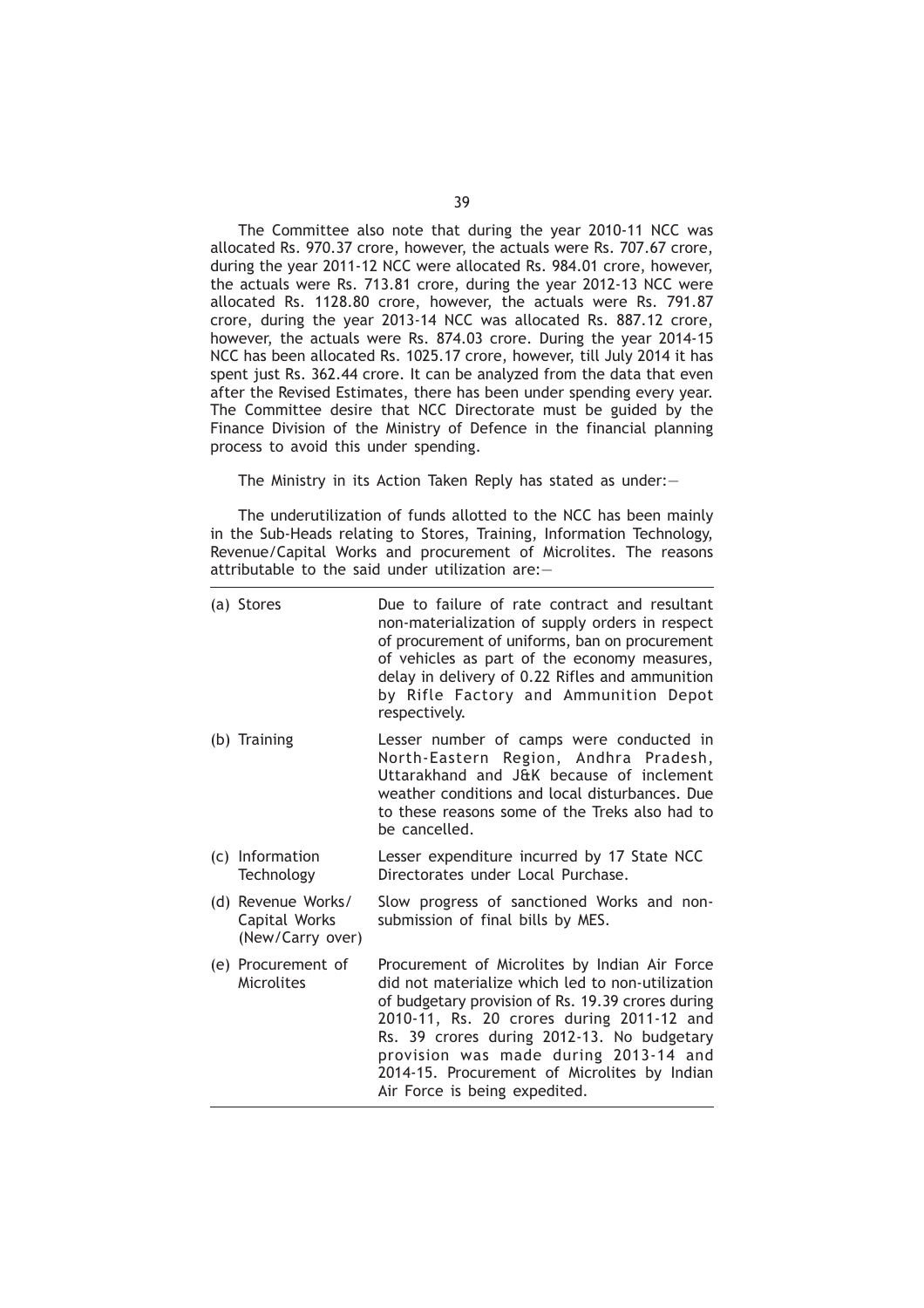2. As regards current financial year *i.e.* 2014-15, as compared to the expenditure of Rs. 362.44 crores till July 2014, the expenditure till December 2014 has increased to Rs. 849.05 crores which is 82.82% of the budgetary allocation. Procurement of stores, based on Annual Provision Review, are done in accordance with laid down procedures. Department of Defence (Finance) is always a part of the procurement process. Further, a proposal for delegation of financial powers to NCC is under consideration in consultation with Department of Defence (Finance).

#### **Recommendation (Para No. 29)**

The Committee had recommended as under:—

The Committee further note that total sanctioned strength of NCC cadets is 15 lakh. At present the actual strength of NCC cadets is 11,73,029. Out of it, the Girl cadets are 3, 04,661, consisting of 26%. The NCC has covered 10,174 Schools 5,548 Colleges and 670 Districts. However, it has 4790 Schools and 2549 Colleges in the waiting list. However, NCC is taking initiative for expansion in five phases. In addition, the Government has recently approved a self-financing scheme in which the Government does not have to pay, but the institution, if it wants to join, can join after paying approximately Rs. 6,500 per cadet per year and 153 minor units which will be upgraded may take care of the major part of the waiting list.

The Committee recommends that to have wider reach of NCC in schools and colleges, the Ministry of Defence should look into the possibility of coordinating with the Ministry of Human Resource Development. The Committee also desire the Ministry of Human Resource Development to make NCC as a part of the education policy so as to create organized, trained, disciplined, selfless and motivated future generation. The steps should be taken to encourage girls to join NCC to correct ratio of Girl *vs* Boy Cadets.

The Ministry in its Action Taken Reply has stated as under:—

2 Group Head Quarters and 24 units have been raised in the 1st and 2nd phases of the 2 lakh Additional Cadet Strength Implementation Process. The proposal for raising 1 Group Head Quarter and 14 units in the 3rd Phase is under progress. A tentative Plan for raising 2 Group Head Quarters and 23 NCC Units in the 4th & 5th Phases of the 2 lakh Additional Cadet Strength Implementation Process has been formulated. A study Group has been constituted to draw up a Comprehensive Plan considering aspects of up-gradation, amalgamation/merger, relocation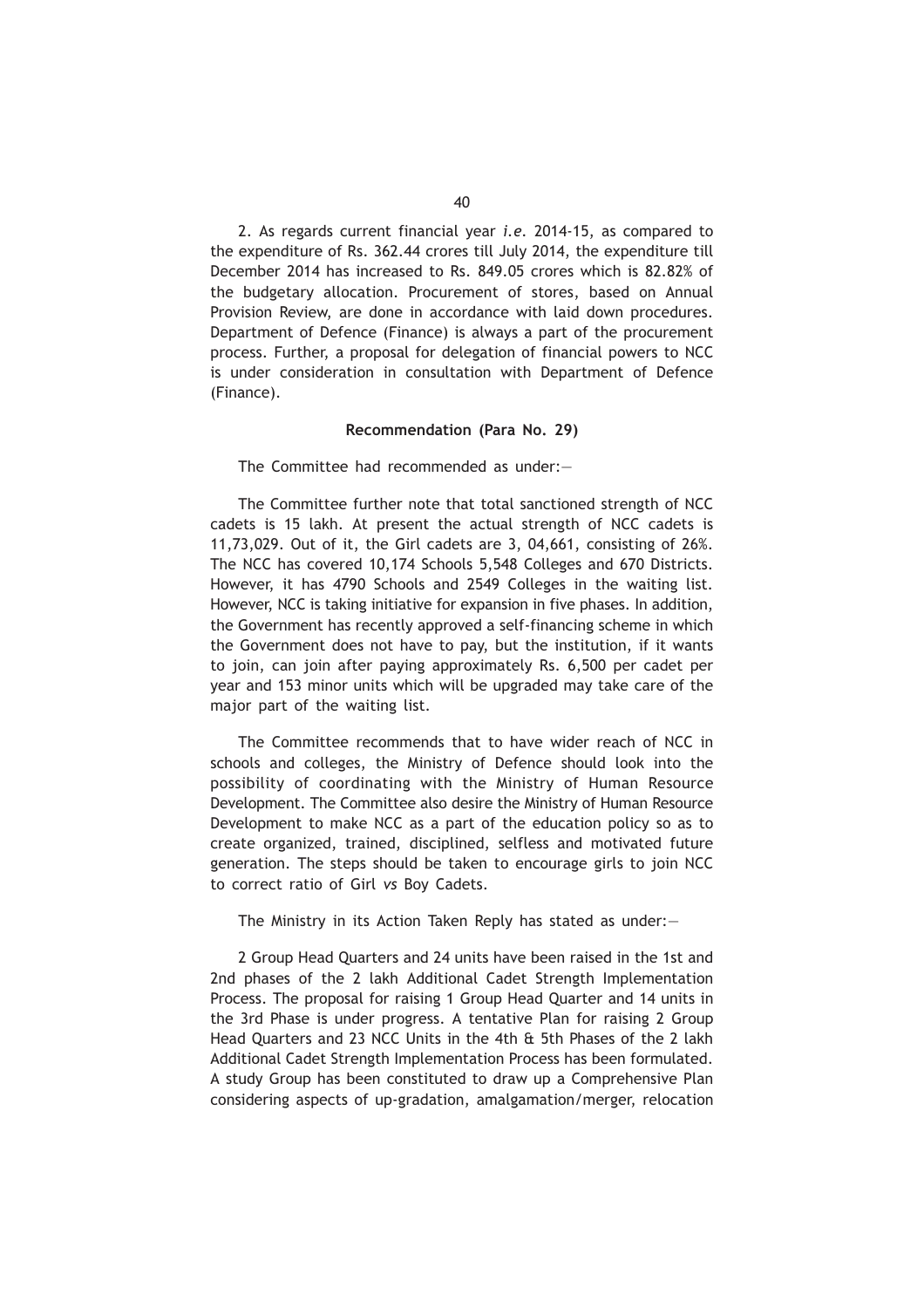and concentration of waitlisted institutions in totality, as also keeping in view the priority areas, including coastal border areas and Left Wing Extremism affected regions.

Ministry of Human Resource Development has been requested to issue advisory to the various Educational Boards, Central Board of Secondary Education, Kendriya Vidyalaya Sangathan and Navodaya Vidyalaya Sangathan for implementation of the Central Advisory Committee proposal of including the best practices of NCC in school curriculum.

There is a plan to increase girls' representation in NCC to 33% in the coming years @ 1.5% per training year for which necessary directions have been issued.

#### **Recommendation (Para No. 30)**

The Committee had recommended as under:—

As the information is not available in public domain regarding a provision, wherein an individual from any school, whether that is enrolled or not can apply to be trained as an NCC cadet, the Committee desire that this information should be made available on public domain for larger benefit to the aspiring NCC cadets.

The Ministry in its Action Taken Reply has stated as under:—

Policy guidelines on relevant subjects that would be of interest to individuals/institutions have been hosted in the NCC Website. Details of enrolment in NCC, even for students of educational institutions not enrolled for NCC training, has been uploaded on the NCC Website under "Cadets Corner".

#### **Recommendation (Para No. 31)**

The Committee had recommended as under:—

The Committee further note that NCC is having Youth Exchange Programme with 10 countries *e.g.* Russia, Singapore, Kazakhstan, Vietnam, Turkmenistan, Sri Lanka, Maldives, Bangladesh, Nepal and Bhutan. The Committee desire that youth exchange programme should be spread to other countries also where similar organizations exist.

The NCC cadets are given training in Mountaineering Courses, Mountaineering Expeditions (Boys and Girls), Para Basic Courses, Para Sailing, Snow Skiing, Trekking, White Water Rafting, Sailing Expeditions,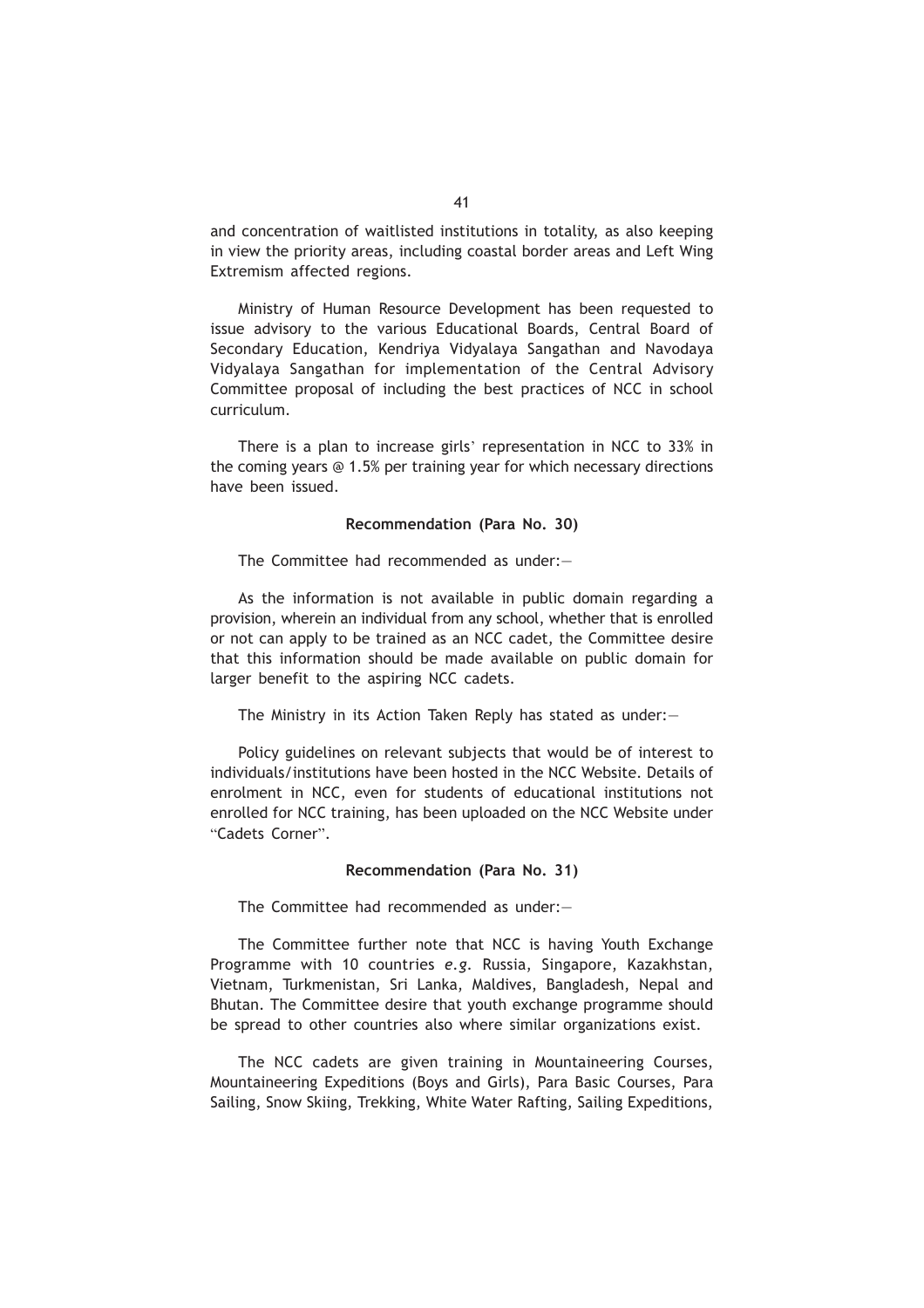Yachting Regatta and Desert Camel Safari. The Committee recommend that NCC cadets should also be encouraged and facilitated to participate in international adventure sports also.

The Ministry in its Action Taken Reply has stated as under:—

Seven Commonwealth of Independent States countries with whom Youth Exchange Programme does not exist were contacted for giving their views with respect to starting the programme. The response is awaited from the following seven Countries:—

- (i) Armenia
- (ii) Azerbaijan
- (iii) Belarus
- (iv) Kyrgyzstan
- (v) Moldova
- (vi) Tajikistan
- (vii) Uzbekistan

Indian Defence attaches of the countries with whom Youth Exchange Programme exists have been contacted to see the feasibility of adventure activity during the visit to these countries. The present status is:—

- (i) Nepal has agreed to the proposal.
- (ii) Sri Lanka adventure activities are conducted during CAC camp in which 1 Officer and 6 cadets (3 Senior Division & 3 Senior Wing) participated.
- (iii) Confirmation from other countries is still awaited.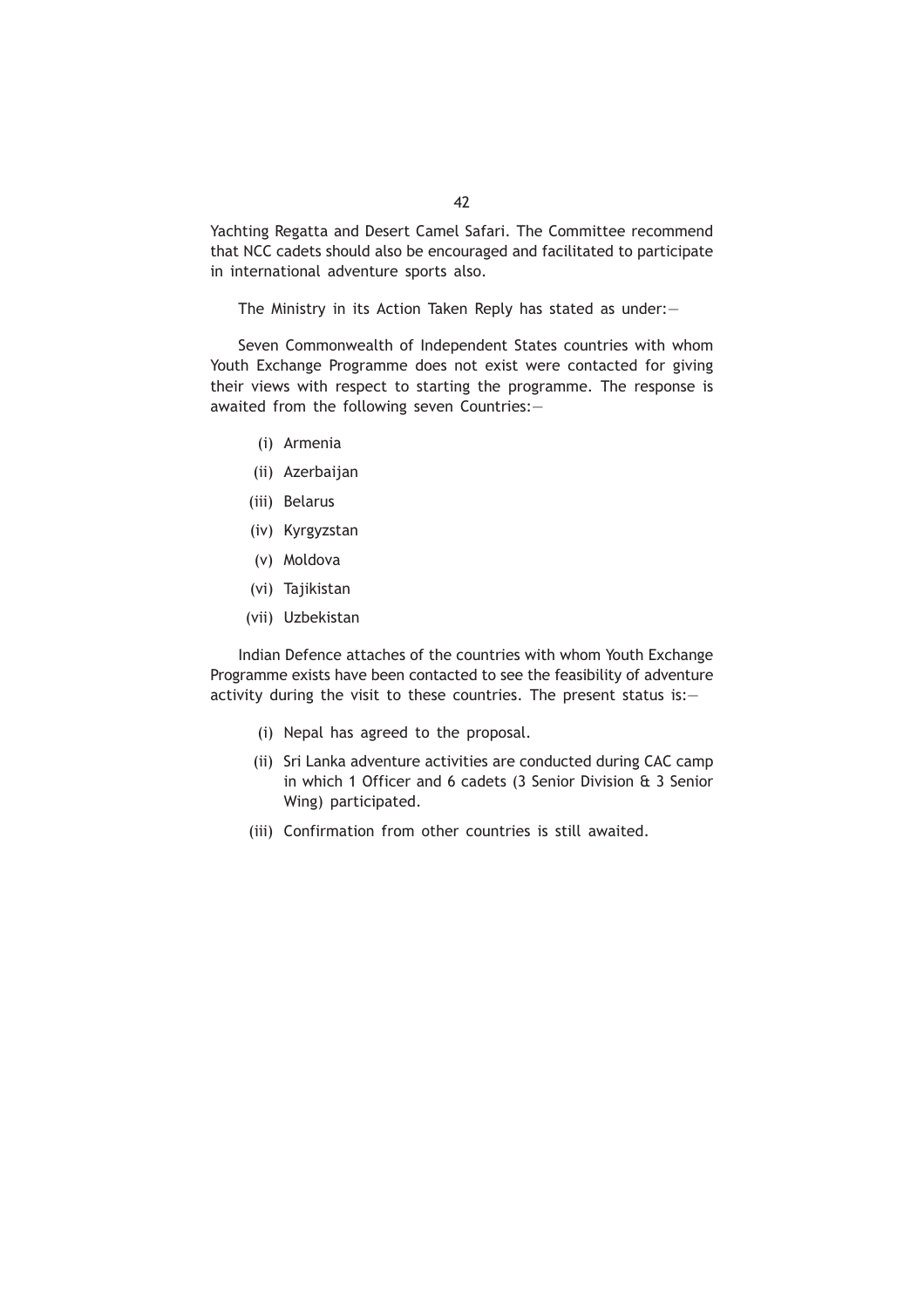# **CHAPTER III**

RECOMMENDATIONS/OBSERVATIONS, WHICH THE COMMITTEE DO NOT DESIRE TO PURSUE IN VIEW OF THE REPLIES OF THE GOVERNMENT

Para No. 8, 9, 11 & 17

The Ministry has stated that the replies to above paras are classified in nature, hence the same have been directly sent to the Chairperson, Standing Committee on Defence.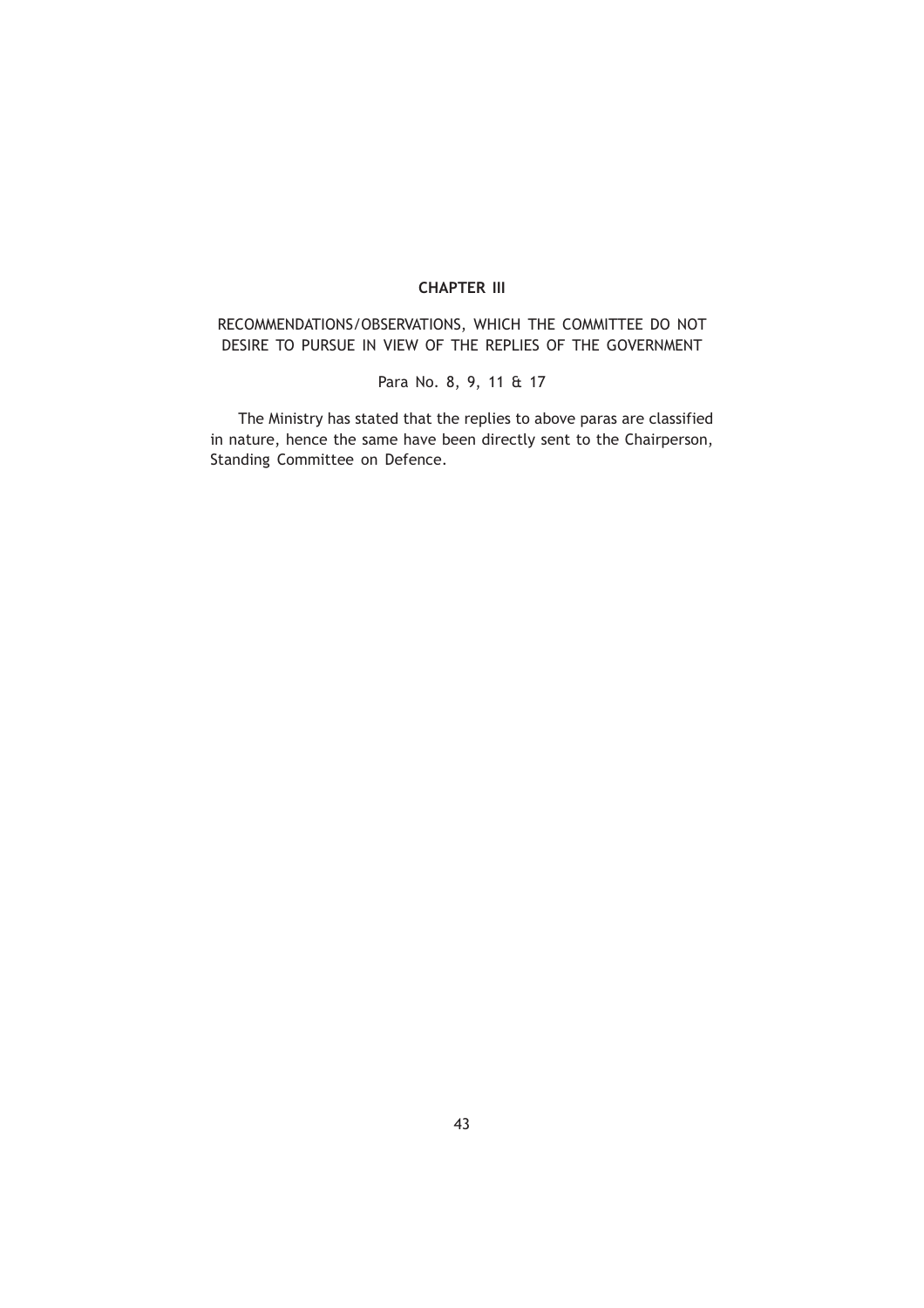## **CHAPTER IV**

# RECOMMENDATIONS/OBSERVATIONS IN RESPECT OF WHICH REPLIES OF THE GOVERNMENT HAVE NOT BEEN ACCEPTED BY THE COMMITTEE AND WHICH REQUIRE REITERATION

# **Budget**

## **Recommendation (Para No. 1)**

The Committee had recommended as under:—

The Committee are surprised to see the continuous gap between the projected requirement of the Army and the allocations made to it. In the Revenue side, the Committee noted that during the year 2010-11, the gap between the projected amount and allocated amount is Rs. 5465.49 crore which has been increased to Rs. 13740.69 crore in 2011-12, whereas, during the year 2012-13, it has been decreased to Rs. 6534.59 crore but again increased to Rs. 12236.18 crore during the year 2013-14. During the current year also, the Committee see the gap of Rs. 12993.86 crore between the projected and allocated amount. In the capital side, it has been noted that there has been huge gap between the projected and allocated amount of Rs. 4382.20 crore, Rs. 6400.99 crore, Rs. 8996.80 crore, Rs. 7644.25 crore and Rs. 15402.55 crore for the years 2010-11, 2011-12, 2012-13, 2013-14 and 2014-15 respectively.

The Ministry in its Action Taken Reply has stated as under:—

The allocations made to the Services are based upon the ceilings conveyed by the Ministry of Finance. In view of the shortfall in the allocations made by the Ministry of Finance as compared to the overall requirements projected by this Ministry, shortfalls are bound to arise in the allocations made to individual Services.

This observation of the Committee was conveyed to the Ministry of Finance *vide* D.O. No. 3(4)/Bud.-I/2013/06/DefSecy/2015 dated 14.01.15.

(Please *see* Para Nos. 11 to 15 of Chapter 1 of the Report)

# **Recommendation (Para No. 2)**

The Committee had recommended as under:—

The Committee are of the view that the Army has projected its demand after careful consideration of its various ongoing and proposed schemes. Since the pay and allowances and other obligatory expenses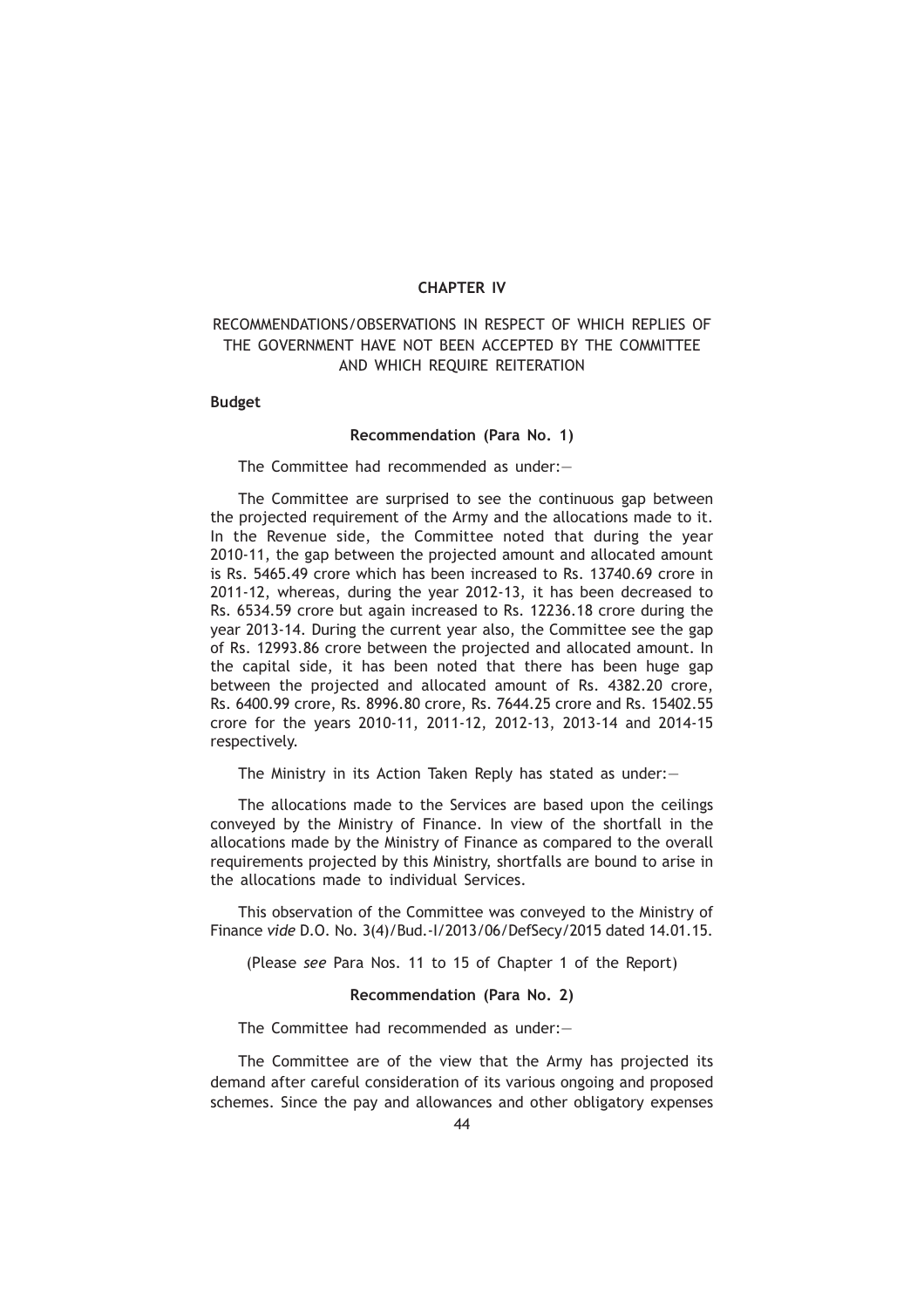are of recurring nature, the gap between projected and allocated amount forced the Army to reduce its requirement of stores including ordnance stores, transportation, revenue works and maintenance, etc. affecting the upkeep of equipment, maintenance of existing infrastructure and bringing deficiencies in overall preparedness of the forces.

The Ministry in its Action Taken Reply has stated as under:—

It may be noted that the Ministry of Defence is bound by the overall budgetary ceiling provided by the Ministry of Finance. Of the available limited resources, funds are allocated to the services depending on their requirements. While allocating funds it is ensured that all the genuine requirements are met and shortfall of funds does not come in the way of security of the country, which is the top-most priority.

This observation of the Committee was conveyed to the Ministry of Finance *vide* D.O. No. 3(4)/Bud-I/2013/06/Def. Secy./2015 dated 14.01.15.

(Please *see* Para Nos. 11 to 15 of Chapter 1 of the Report)

### **Recommendation (Para No. 3)**

The Committee had recommended as under:—

The Committee are not able to understand the reduction of Rs. 15402.55 crore in the capital budget, during the current year and foresee the difficulties likely to be faced by the Army for its new projects and infrastructure as most part of the budget would go for the committed liabilities.

The Committee find the entire scenario very discouraging and do not find any reason with the Ministry of Defence and the Ministry of Finance for curtailment in the budget of the Army. The Committee fully understand that capable, motivated and dedicated force cannot move and fight without fuel in the vehicles and fire in its weapons. Therefore, the Committee recommend that the Ministry of Defence should allocate the amount to the Army as per its projections to buy new weapon system and creating infrastructure for the Army so as to keep its fighting spirit high and ready to move in any eventuality.

The Ministry in its Action Taken Reply has stated as under:—

In view of the shortfall in the allocations made by the Ministry of Finance with reference to the requirements projected, there will be shortfall in allocations made to individual Services. It would be unfair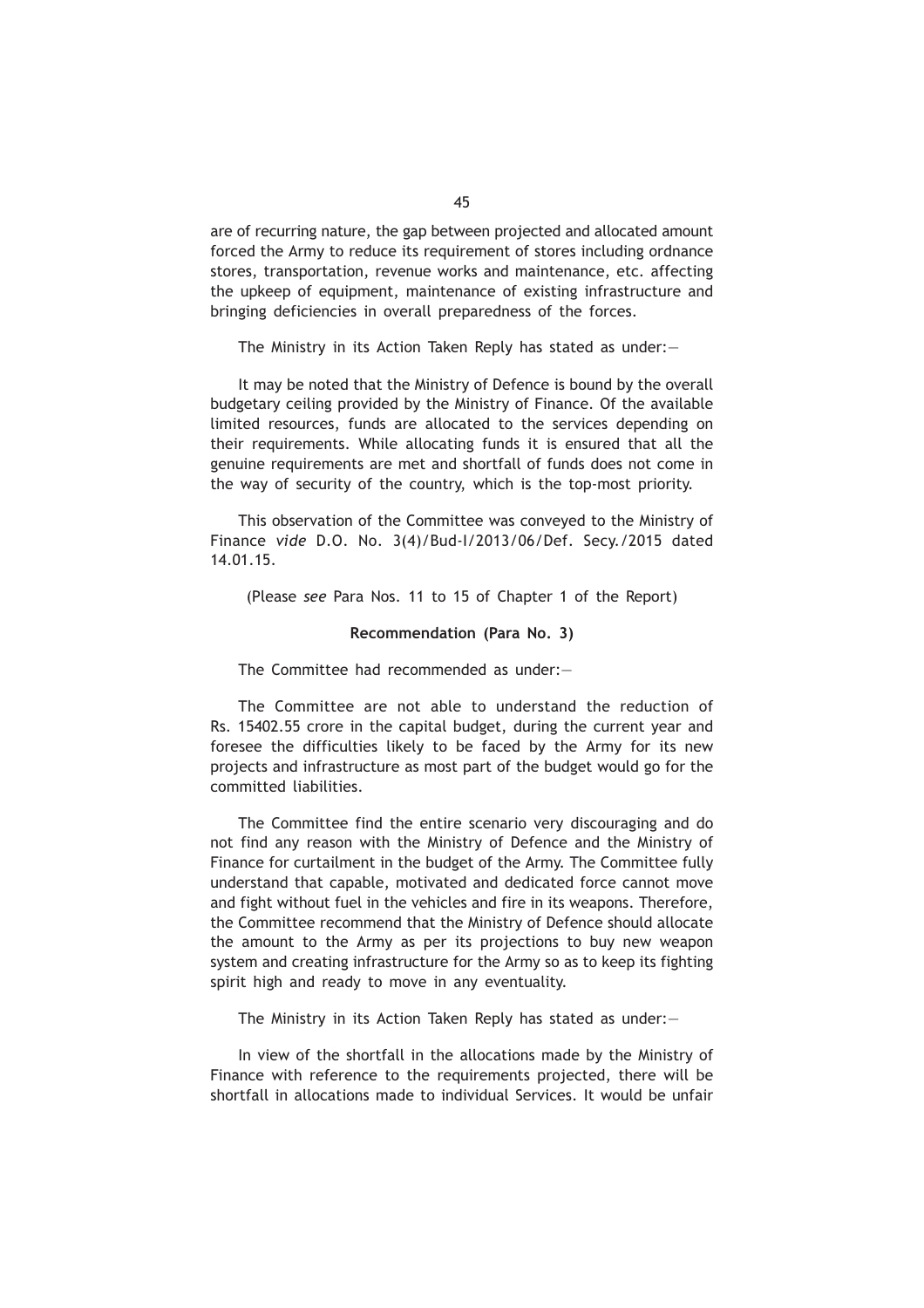to allocate fully to any one Service, as this can only be done at the cost of other Services.

(Please *see* Para Nos. 11 to 15 of Chapter 1 of the Report)

#### **Modernization of Army**

#### **Recommendation (Para No. 4)**

The Committee had recommended as under:—

The Committee note from the reply of the Ministry that the modernization of the Armed Forces is a continuous process based on threat perception, operational necessity, technological changes and available resources and the process is based on a 15 year Long Term Integrated Perspective Plan (LTIPP), the five year Services Capital Acquisition Plan (SCAP) and the Annual Acquisition Plan (AAP) and the Armed Forces remain in a state of operational readiness to meet any eventuality. However, presentation by Army before the Committee belied the claim of the Ministry that all is well with the Army, as Army desired to acquire seven most critical procurement schemes to contribute for enhancement of their combat power in fast track mode. In this respect, the Committee are constrained to note that very little amount *e.g.* Rs. 8,521.10 crore, Rs. 10,176.07 crore, Rs. 13,153.95 crore, Rs. 12,383.36 crore, Rs. 14,252.49 crore, Rs. 13,724.14 crore and Rs. 13,327.04 crore was allocated to the Army for modernization during the years 2007-08 till 2013-14 respectively and that too for the last two years it is on the decrease. On the other hand the information supplied by the Ministry reveals that the Army could not utilize its modernization budget fully for the last six years in a row except for the year 2007- 08. During the year 2008-09, it could not spend Rs. 2461.29 crore; in 2009-10, Rs. 1502.19 crore; in 2010-11, Rs. 666.27 crore; in 2011-12, Rs. 3386.56 crore; in 2012-13, Rs. 2852.35 crore; and in 2013-14 Rs. 2900.55 crore. Taking into account the above facts, the Committee are of the view that the Ministry has not planned spending of the Army properly otherwise surrendering of the funds could have been avoided. The Committee desires that a thorough review of LTIPP, SCAP and AAP should be undertaken for optimal utilization of funds. The Committee also desires that higher allocations should be provided for modernization of Army so as to make it a force to reckon with.

The Ministry in its Action Taken Reply has stated as under:—

The Committee has referred to the seven most critical procurements schemes identified by army. It is clarified that they are derived from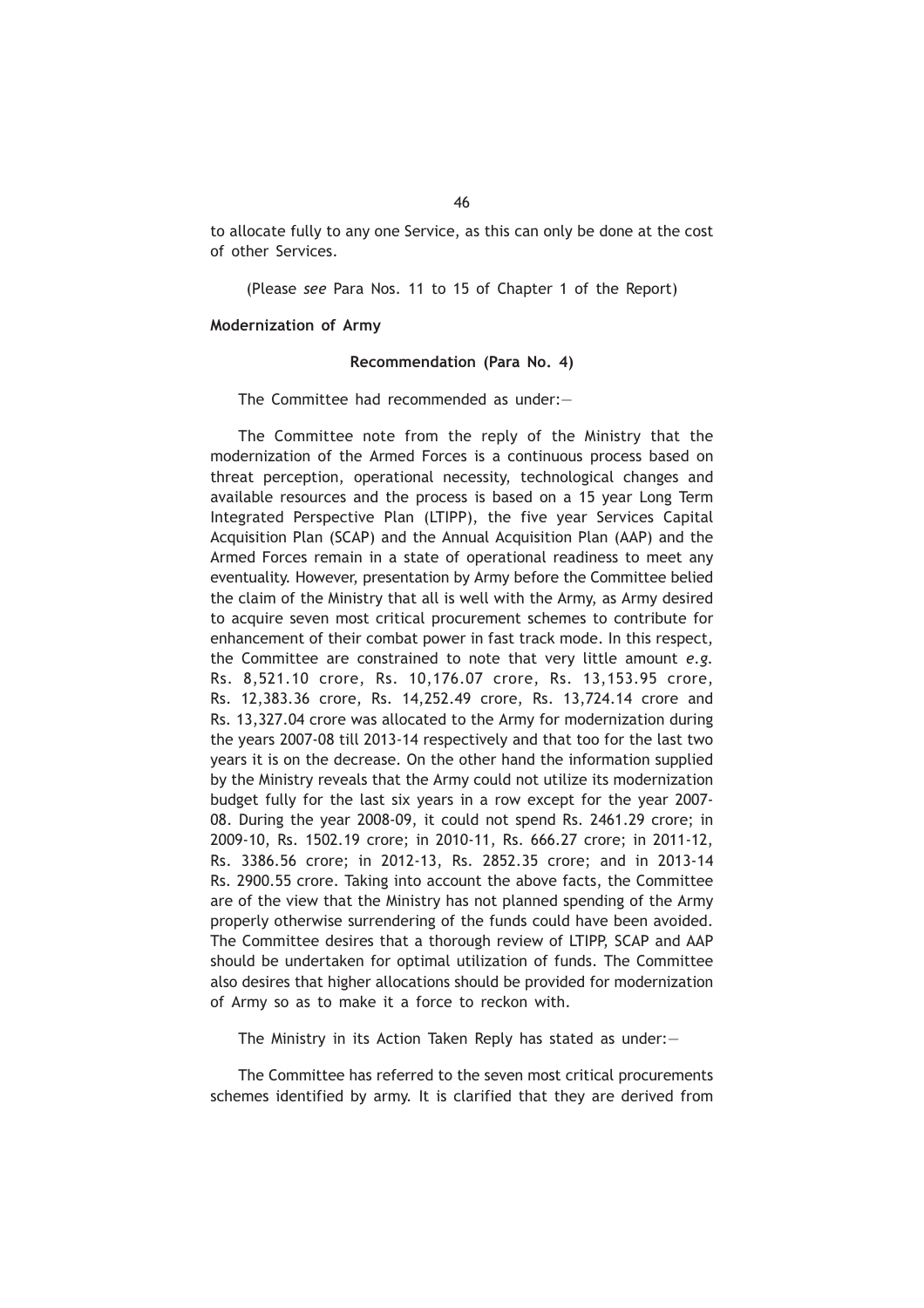LTIPP, SCAP and AAP and the Army has flagged them additionally as priority items. The Budgetary Estimate for Financial Year 2015-16 is Rs. 22054.50 crore. The gaps between Budgetary allocation and actuals arise due to post contracts issues such as delayed supplies, supply consignments not being able to clear inspection and when progress of on-going procurements are affected by reasons such as insufficient and limited vendor base, non-conformity of the offers to the Request of Proposal (RFP) conditions, long field trials, complexities in contract negotiations, stakeholder consultations and long lead time for indigenization etc.

Recommendation of the Committee for Review of LTIPP, SCAP and AAP is already being implemented.

The current LTIPP is for 2012-27 and the next LTIPP (2017-32) is already under formulation. This exercise ensures that the 15 year Long Term Plan (2012-27) is reviewed every 3-5 years and the next LTIPP (2017-32) is prepared incorporating all the operational necessities.

In respect of SCAP, Review of 12th Five Year Plan (2012-17) has already been carried out. The Recast 12th Five Year Plan was approved in July 2014.

Annual Acquisition Plan(AAP) is renewed every year. AAP 2014-16 was approved in May 2014. AAP 2015-17 is already under formulation.

(Please *see* Para Nos. 18 & 19 of Chapter 1 of the Report)

### **Wheeled Guns**

#### **Recommendation (Para No. 5)**

The Committee had recommended as under:—

The Committee note that as per the Artillery profile, adequate quantities of wheeled guns are proposed to be procured to make up for the existing void. An inference can easily be drawn from the existing situation that either there are problems in the course of procurement or with the planning process. The Committee are of the view that items of critical importance should be given priority in planning as well as in procurement so that wheeled guns are available to the Army in a given time.

The Ministry in its Action Taken Reply has stated as under:—

The procurement planning is based on the Long Term Integrated Perspective Plan (LTIPP), Services Capital Acquisition Plan (SCAP) and Annual Acquisition Plan (AAP) and arms and ammunitions are by and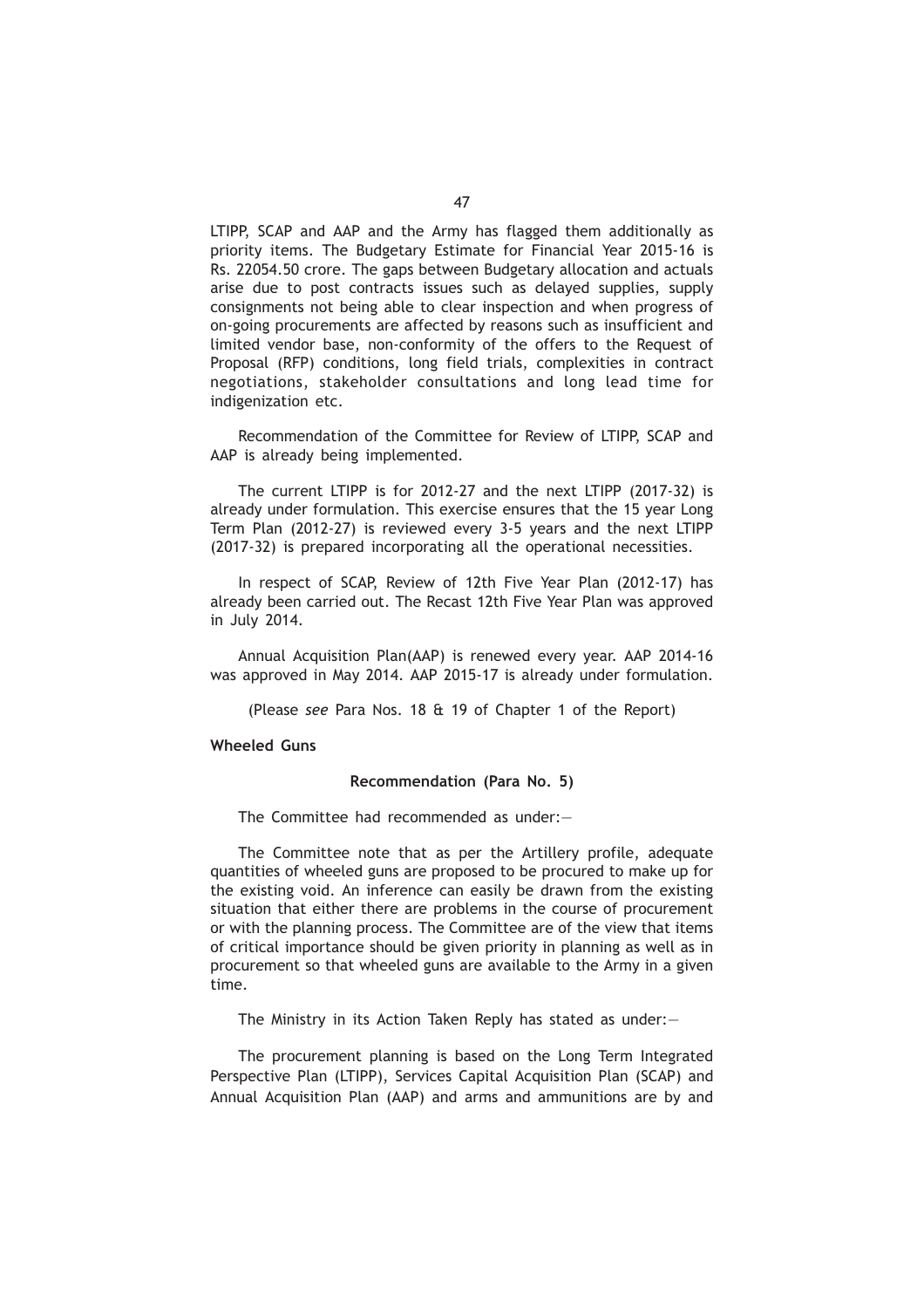large available in the army in adequate quantity. Mismatches between requirements and availability can sometimes occur which are continually addressed by the on-going procurement process.

The Army has identified a set of critical items which are to be given priority. The procurement of wheeled guns is currently under progress in the Regiment of Artillery as per the Artillery profile 2027.

(Please *see* Para Nos. 22 to 24 of Chapter 1 of the Report)

**Critical Shortages with Army: Missiles**

#### **Recommendation (Para No. 7)**

The Committee had recommended as under:—

The Committee note that some of the missile systems with Army are BrahMos, UBK, Milan and Konkurs Missiles. However, the Committee find that Army also have some deficiencies in holding of missiles. The Committee also note that in reply to a question on the availability of missile carrying vehicles and if any proposal from private sector to supply the same had been received, it has been stated that no concrete proposal for supply of these vehicles were received from the private sector. This means that some initiative was taken by the private sector to supply the same but it could not fructify due to some reasons. The Committee desire that as missiles are very crucial component in the arsenal of any modern force with a high deterrent value, it should be made available to the Army in required quantity. Missile carrying vehicle is an essential integral part of carrying missile from place of production to the user, therefore, the Committee recommends that if BEML is not able to supply the requisite quantities due to various controversies or some other reason, private sector should be given an opportunity for presenting their case.

The Ministry in its Action Taken Reply has stated as under:—

Missiles are being procured for the Army through on-going contracts and procurement cases in progress.

Department of Defence Production (DDP), Ministry of Defence has permitted M/s BEML to engage with and procure from M/s TATRA TRUCKS (Czech Republic) the aggregates, components & parts of TATRA vehicles for procurements which are justified and necessary on basis of operational urgency, national security and non-availability of other alternatives. Thus, BEML is in a position to resume supplies for such critical procurement cases.

(Please *see* Para No. 27 of Chapter 1 of the Report)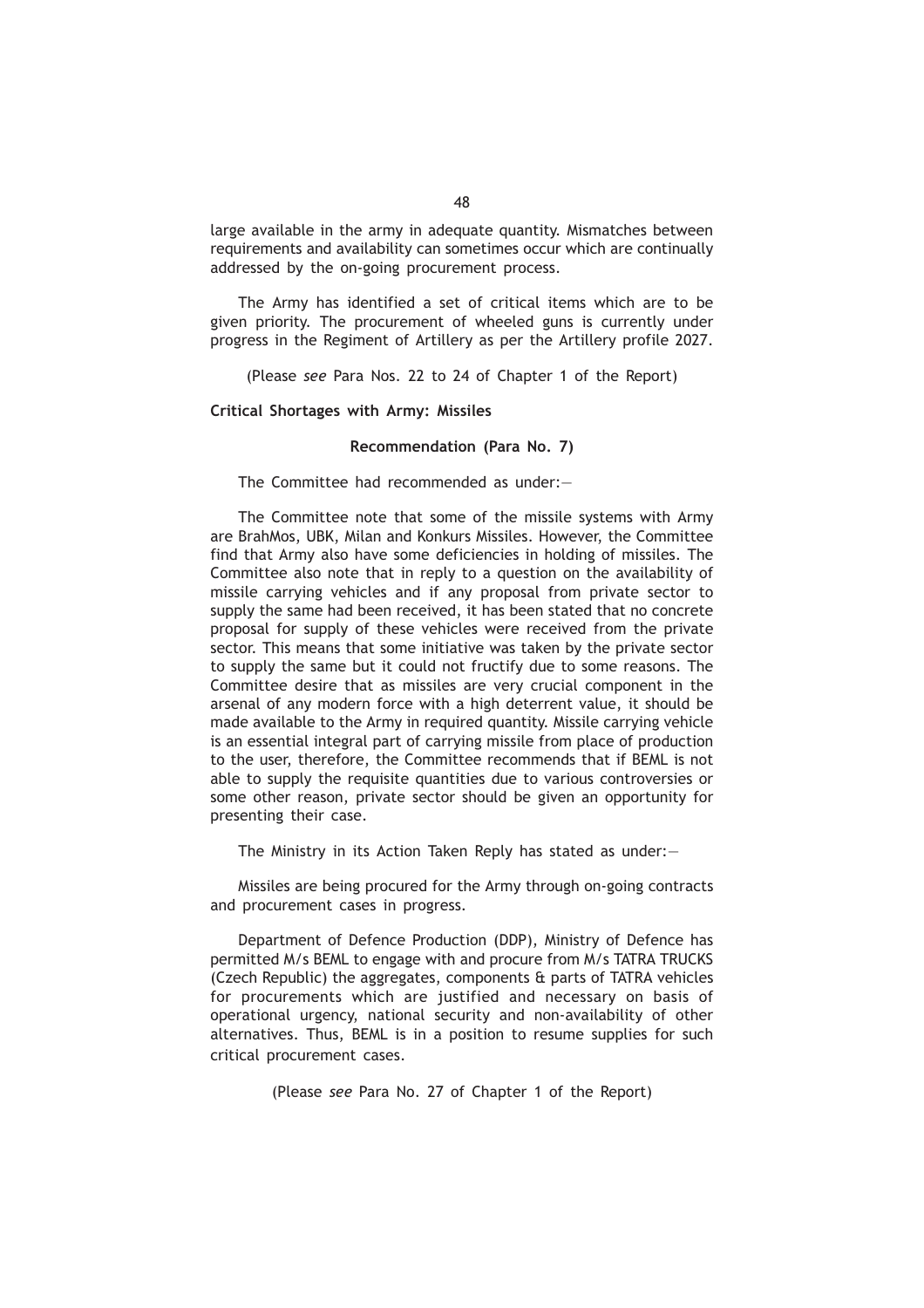**Bullet Proof Jackets**

## **Recommendation (Para No. 10)**

The Committee had recommended as under:—

The Committee note that the Acceptance of Necessity for procurement of 1,86,138 Bullet Proof Jackets was accorded by the Defence Acquisition Council (DAC) in Oct. 2009. The Request for Proposal (RFP) was retracted due to General Staff Qualitative Requirement (GSQR) related issues in Dec. 2011. The GSQR was subsequently amended and a fresh RFP was issued in Dec. 2012. After acceptance of Technical Evaluation Report and validation of the velocities achieved by the various types of ammunition at Terminal Ballistic Research Lab (TBRL) Chandigarh, the Trials of the Bullet Proof Jackets are to commence shortly.

The Committee also note that Bullet Proof Jackets (BPJ) are procured on the basis of the requirements of the Army and this is an ongoing process and the current procurement is on the basis of the revised GSQRs. Although the Ministry has mentioned that BPJs are procured on the basis of the requirements of the Army yet, the Committee could easily draw that the requirement must have arisen well before the approval of Defence Acquisition Council in Oct. 2009. The Committee believe that the figure of 1,86,138 lakh jackets must have soared in the last five years due to increase in number of new recruitees and also wearing down of the old stock.

The Ministry in its Action Taken Reply has stated as under:—

Total authorisation of BPJs is 3,53,765 as per letter No B/82241/29/ CCS/BPJ/MGO/EM(GS&C)/124/DO(CPS/D(O-I)/2004 dated 24 Mar. 2004. Quantity 1,22,624 BPJs are currently held with Indian Army. Technical Evaluation Committee (TEC) Report on 1,86,138 BPJs was approved by DG Acquisition on 27 Jan. 2014. Trial samples have been submitted to Terminal Ballistic Research Laboratory on 16 Feb. 2015 and **trials have commenced** on **09 Mar. 2015.** In addition, the **immediate requirement of 50,000 BPJs** based on **old GSQR** is being made through Revenue Procurement.

(Please *see* Para Nos. 34 to 39 of Chapter 1 of the Report)

**Bullet Proof Jackets**

#### **Recommendation (Para No. 12)**

The Committee had recommended as under:—

The Committee are perturbed over the fact that such an important life saving device has not been purchased by the Ministry jeopardizing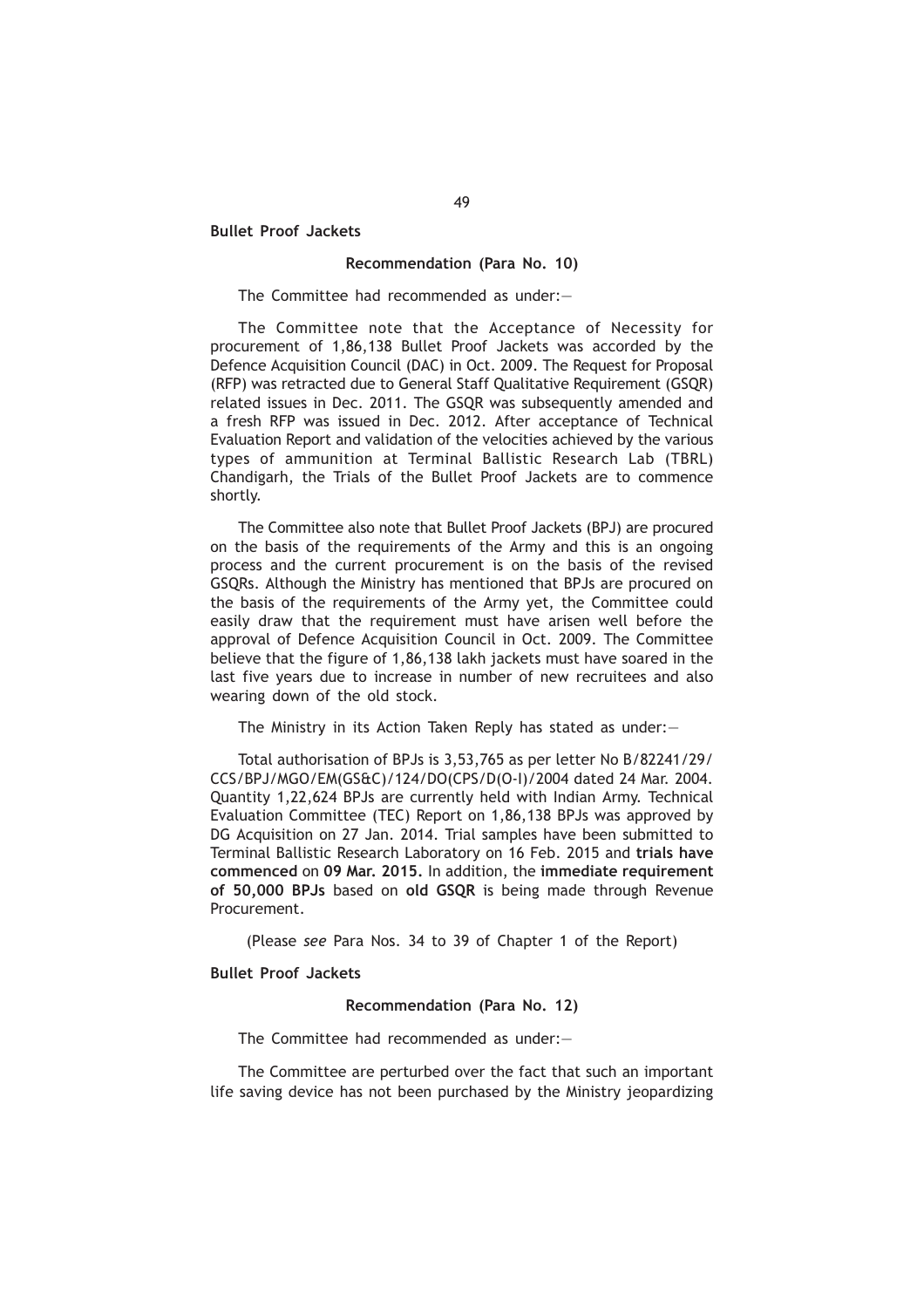the lives of thousands of soldiers. Therefore, the Committee recommend that in such cases where lives of soldiers are at stake, fast track procedures should be adopted to procure the items. They are not happy over the state of affairs in the Ministry where such an important purchase could not be materialized even after a lapse of five years. The Committee also recommend that the present purchase should be completed in short time frame after the evaluation trials are over at TBRL Chandigarh and delays, if any are due to callousness of a person, responsibility should be fixed for the same

The Ministry in its Action Taken Reply has stated as under:—

Technical Evaluation Committee (TEC) Report on 1,86,138 BPJs was approved by DG Acquisition on 27 Jan. 2014. Trial samples have been submitted to Terminal Ballistic Research Laboratory on 16 Feb. 2015 and trials have commenced on 09 Mar. 2015. In addition, the immediate requirement of 50,000 BPJs based on old GSQR is being made through Revenue Procurement.

The procurement of Bullet Proof Jacket through the Capital Route is a priority case and accordingly all efforts are being made to ensure speedy progress of the case. The primary cause of the delay was due to the requirement of conducting ballistic evaluations of the ammunition, prior to commencement of trails. The trials have since commenced from 09 Mar. 15 onwards and further progress would also be expedited.

(Please *see* Para Nos. 34 to 39 of Chapter 1 of the Report)

**Bullet Proof Jackets**

### **Recommendation (Para No. 13)**

The Committee had recommended as under:—

The Committee also desire that they may be informed whether BPJs for future procurements other than the present one, are included in the long or short term plans e.g. LTIPP, SCAP, AAP or not.

The Ministry in its Action Taken Reply has stated as under:—

Based on LTIPP/SCAP/AAP, Capital Procurement of quantity 1,86,138 Bullet Proof Jackets caters for 12th Plan requirement. As and when the current procurement fructifies, the future requirement based on deficiencies will be addressed through Revenue Route.

(Please *see* Paras Nos. 34 to 39 of Chapter 1 of the Report)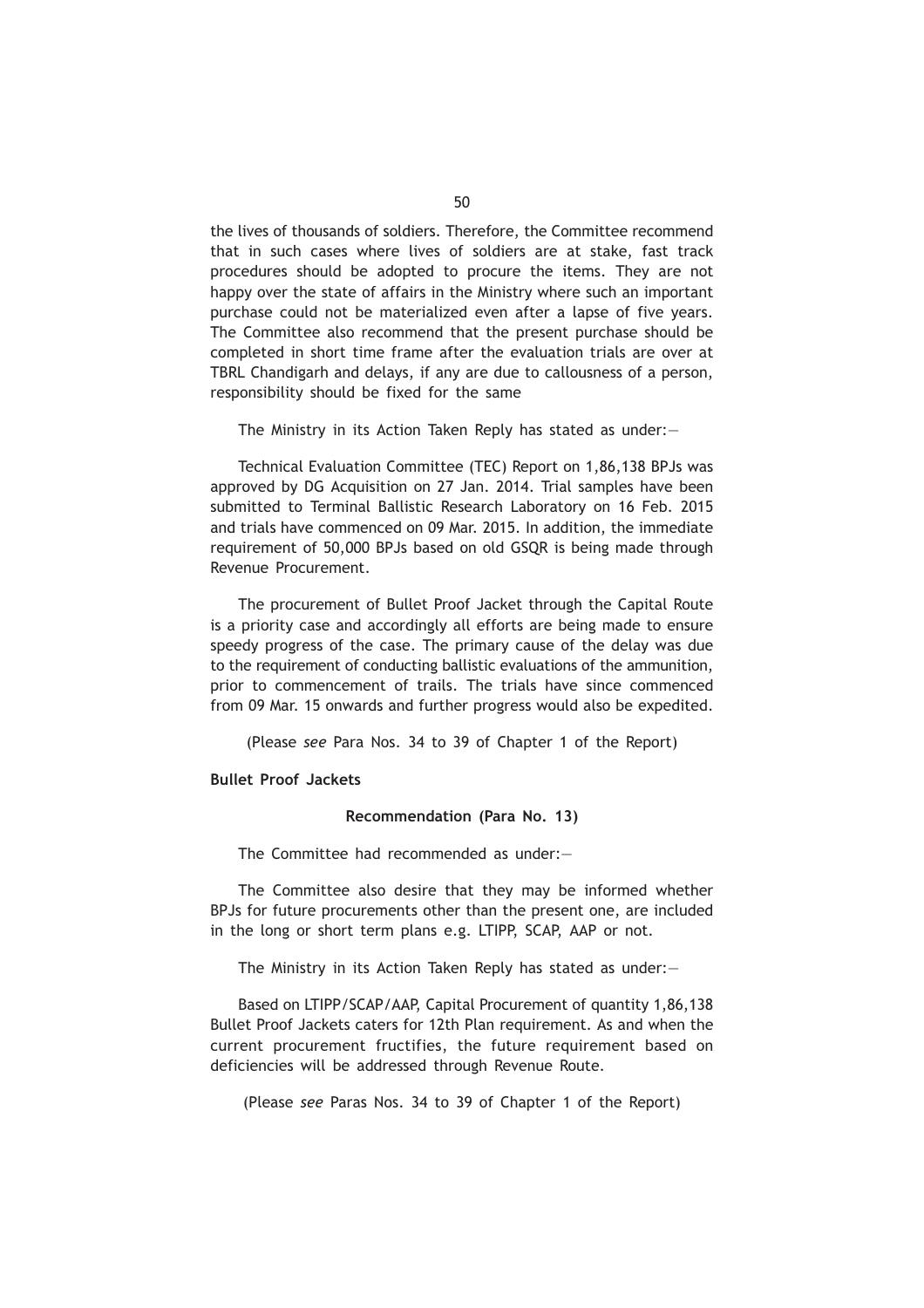**Night Vision Devices**

#### **Recommendation (Para No. 14)**

The Committee had recommended as under:—

The Committee came to know during deliberations about the shortage of Night Vision Devices (NVDs). The Committee also find seemingly inconsistency between the satisfaction level of the Ministry and Army. While the Ministry seems to be satisfied with what forces have on the other hand, the Army has altogether different view. It appears that Ministry is not taking Army in confidence while doing its perspective planning. The Committee feel that to have operational preparedness for all times to come perspective planning of Army as well as other forces should be visualized and strengthened. The Committee feel that delays in procurement may adversely impact operational preparedness of the services and also result in substantial cost overruns.

The Ministry in its Action Taken Reply has stated as under:—

In view of shortages in the availability of Night Vision Devices (NVDs) a road map for Night Enablement of Indian Army being prepared as per Empowered Committee directions of Oct. 2013. For this, enhancement of scales of Night Vision devices and weapon sights is in progress.

(Please *see* Para No. 42 of Chapter 1 of the Report)

### **Shortage of Basic Items for Army**

#### **Recommendation (Para No. 15)**

The Committee had recommended as under:—

The Committee note that the Empowered Committee which looks into the procurement of 55 types of Special Clothing and Mountaineering Equipments (SCMEs) authorized to troops deployed in Super High Altitude Areas including Siachen has already been constituted in August 2007 as per the direction of the Raksha Mantri. The Committee also note from the initial reply that there are no significant deficiencies for these equipment, however, to make these items available in adequate quantities, contracts have already been awarded to firms. A total of approximately Rs. 500 crore has already been earmarked for the procurement of Ex-import SCME items from the current year budget.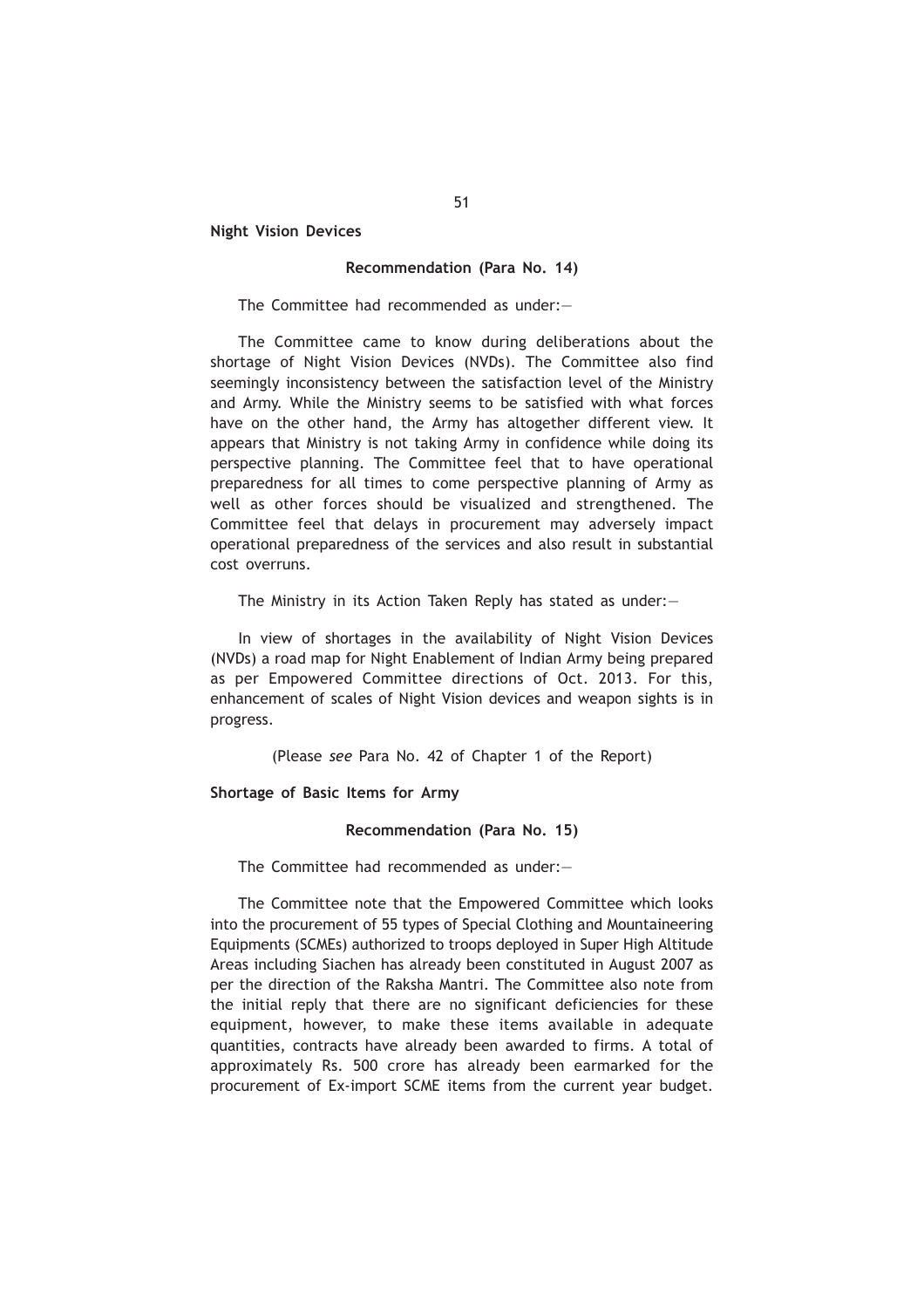From the reply to the supplementary question, the Committee conclude that the Ministry first tried to avoid the matter altogether and informed them that there were no significant deficiencies for these equipment, however, later on revealed that these exists shortfall of 2,17,388 number of High Ankle Boots, 13,09,092 Canvas brown rubber sole shoes with laces, 4,47,000 Cap Balclava, 65,978 Durrie IT OG and 1,26,270 number of Net Mosquito. The Committee are surprised over that fact that such deficiencies of basic items of regular use where no high-end technology is warranted, was allowed to exist. Therefore, the Committee desire that perspective planning should be done to foresee such deficiencies and pre-emptive action must be taken.

The Ministry in its Action Taken Reply has stated as under:—

Action is at hand to ensure that the requirements of high altitude clothing and equipment will be met by the procurement underway. A detailed plan has been worked to ensure that troops are inducted into the High Altitude Area only with the necessary clothing and equipment.

(Please *see* Para No. 45 of Chapter 1 of the Report)

**Mountain Strike Corps**

#### **Recommendation (Para No. 16)**

The Committee had recommended as under:—

The Committee note that Mountain Strike Corps which is needed to counter advances of neighbouring countries at high altitude areas has been sanctioned keeping in view the 15 year perspective plan. However, the Committee are surprised to note that for raising of this Corps, no separate allocation has been made in this year's budget. As informed, an amount of Rs. 5000.00 crore has been earmarked for it but it is not over and above the actual budget allocated and the Army has been asked to raise this Corps out of its own budget. The Committee also came to know that for raising this Corps only war wastage reserve are being utilised. It seems very impractical and incongrous that a new Corps is being raised with war wastage reserves. The Committee feel that the Ministry should do away with its proclivity of *ad-hoc* planning and provide adequate budgetary support commensurate with the requirement of Mountain Strike Corps.

The Ministry in its Action Taken Reply has stated as under:—

The proposal regarding 'Capability Development Plan along the Northern Borders' referred as 'Mountain Strike Corps' was approved by the CCS in Sept. 2013 and the sanction order was issued in Oct., 2013.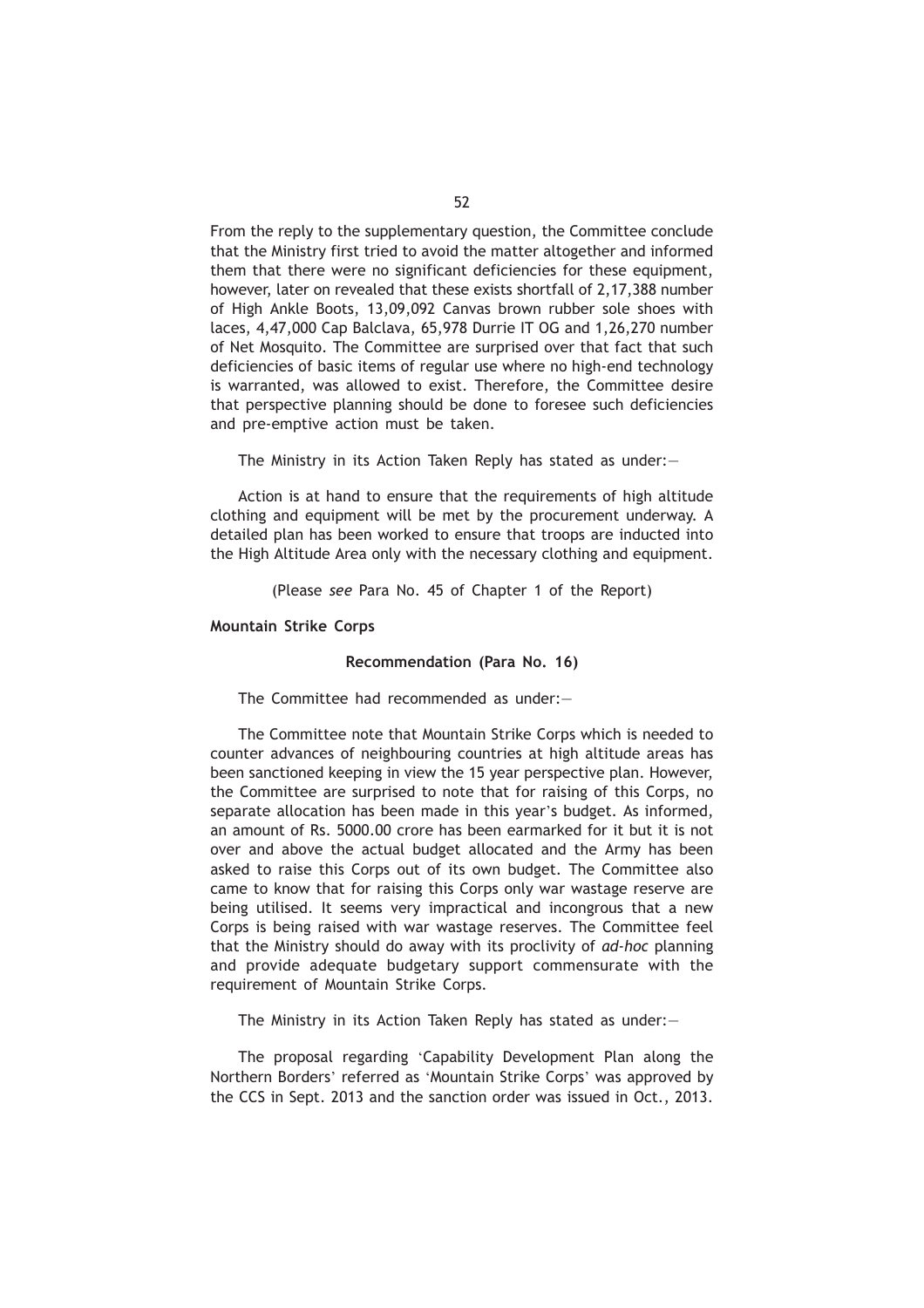Since less time was left after the approval during the financial year 2013-14, no additional funds were provided during 2013-14. During the current financial year (2014-15), an amount of Rs. 1,44,481.00 crore was projected as overall budget which included Rs. 8118.00 crore (Capital + Revenue) for Mountain Strike Corps. Later a separate allocation of Rs. 3934.00 crore for Capital Acquisition was indicated for the scheme. In order to enable immediate capability enhancement for the Northern Borders, the raising of Mountain Strike Corps was commenced utilising existing manpower and weapons and stores from existing reserve stocks (WWR). Plans for replenishment of the WWR stocks already issued to the new units and formations raised as part of Mountain Strike Corps, have been formulated and are under implementation as per availability of budget.

(Please *see* Para Nos. 48 to 50 of Chapter 1 of the Report)

**Need for new Rifle for Army**

# **INSAS Rifle Vs Assault Rifle**

#### **Recommendation (Para No. 20)**

The Committee had recommended as under:—

The Committee note that INSAS Rifle was designed and developed by DRDO based on Qualitative Requirements (QRs) set in 1982 and met all QR parameters and inducted into Service in 1996. The Rifle has been fully exploited since then including OP Vijay in 1999. Subsequent to OP Vijay, the problems started occurring *e.g.* loosening of flash eliminator, loosening of Piece guide, etc. The requirement was also felt for Upper Hand Guard, additional safety in firing mechanism, Grenade sight requirement, Improved Lever Locking Gas Cylinder. The Committee also note that DRDO and Ordnance Factory Board (OFB) jointly took up product improvement programme based on this feedback and introduced the Improved Rifle as Rifle Mark 1B1 in 2001. Later on, plastic magazine cracking problem was reported. Earlier, the magazines were procured ex-trade but now production has been established at Ordnance Factory Dum Dum and problems have been resolved.

From the information furnished, the Committee are dismayed to learn that DRDO started working on INSAS Rifle way back in 1982 but surprisingly it took 14 years in its development and could able to deliver the Rifle only in 1996. But just after 3 years, the quality of rifle tested in Operation Vijay revealed that product was not up to the mark and many improvements were needed. The Committee find it shocking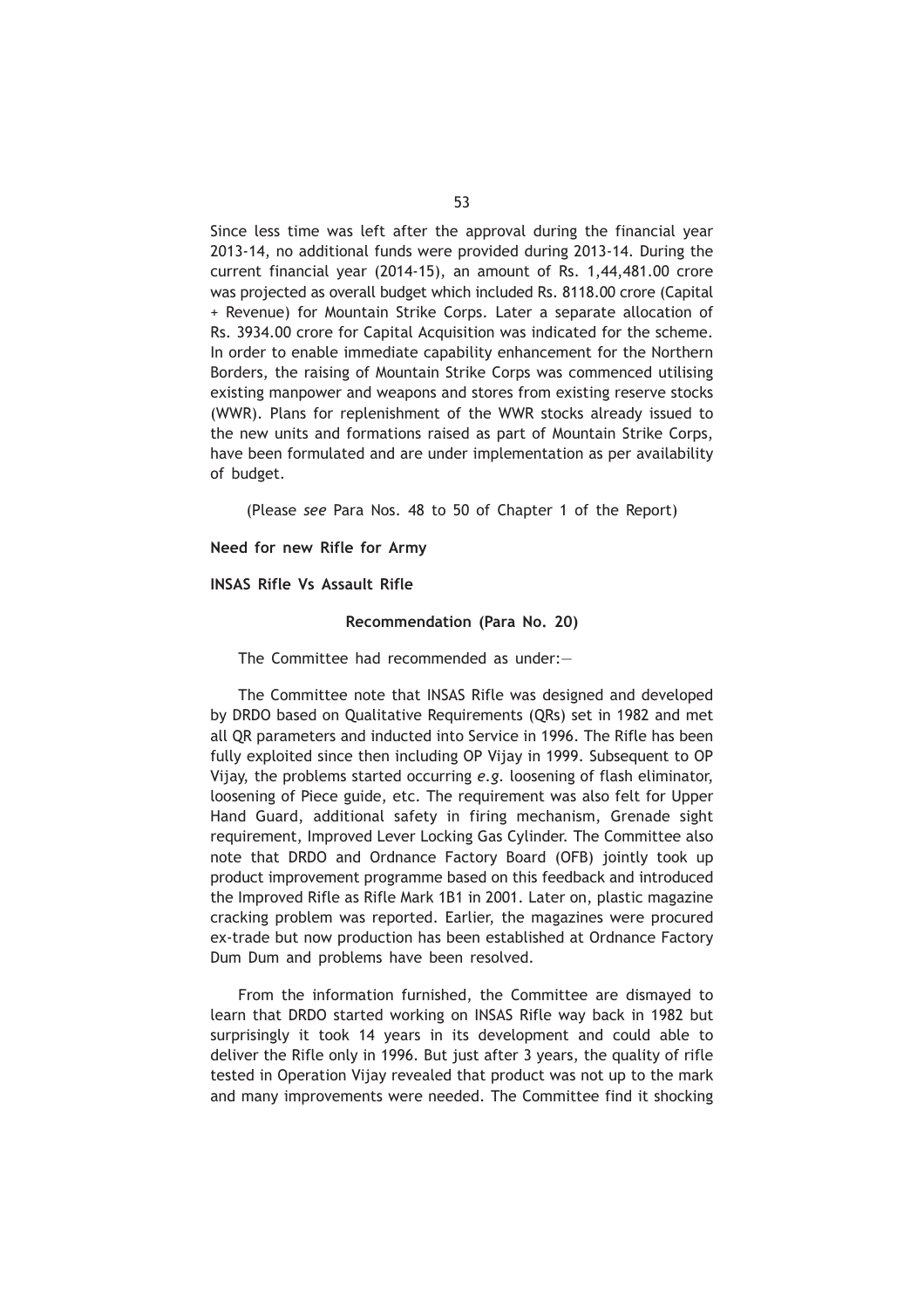that even years of expertise has not evolved DRDO to develop a world class basic product like rifle.

The Ministry in its Action Taken Reply has stated as under:—

Armament Research & Development Establishment (ARDE), Pune started working on Indian National Small Arms System (INSAS) project in March 1982 with Probable Date of Completion (PDC) of 4 years. The scope of the project was to offer prototypes for User evaluation. These prototypes were Rifle, LMG, Carbine, their ammunition along with sighting system and accessories. After development, prototypes were offered for User trials in November 1987. The User trials were concluded in April 1988. Thereafter, additional requirements in Qualitative Requirements (QRs) were stated by the Army in August 1988, March 1990 and July 1990. All these additional requirements led to additional R&D work and conduct of technical, re-user trials and evaluation. This took considerable time of 2 to 3 years. Further, Ordnance Factory Board (OFB) was sanctioned a project for setting up of a new plant for mass manufacture of INSAS in 1992. After commissioning of plant, production started in 1996.

Development of INSAS took 5 years (1982-1987) followed by User trials, implementation of additional requirements, trial and evaluation which took another 5 years (1987-1992) and further establishing mass manufacturing at OFs took 4 years (1992-1996). Based on suggestions made by users, DRDO, OFB & DGQA took initiatives to improve the weapon and Rifle 1B1 was introduced in 2001.

Post 1992, ARDE improved Rifle 5.56x45 mm as Mark 1B1. Further, to enhance fire power of INSAS and AK-47 Rifles held by Indian Army, ARDE developed Under Barrel Grenade Launcher (UBGL). UBGL is inducted into Services. DRDO carried out study to develop state-of-theart Rifle for future infantry soldier and prepared a roadmap for 'soldier as a platform'. A project proposal to that effect was submitted in Feb. 2007. However, no headway was made.

(Please *see* Para Nos. 57 to 59 of Chapter 1 of the Report)

**Shortage of basic items for Army**

#### **Recommendation (Para No. 21)**

The Committee had recommended as under:—

The Committee also note that at present Army uses in-service INSAS and AK-47 rifles in various situations, however, Indian Army is in the process of procuring Assault Rifles through a global tender with Transfer of Technology to Ordnance Factory Board.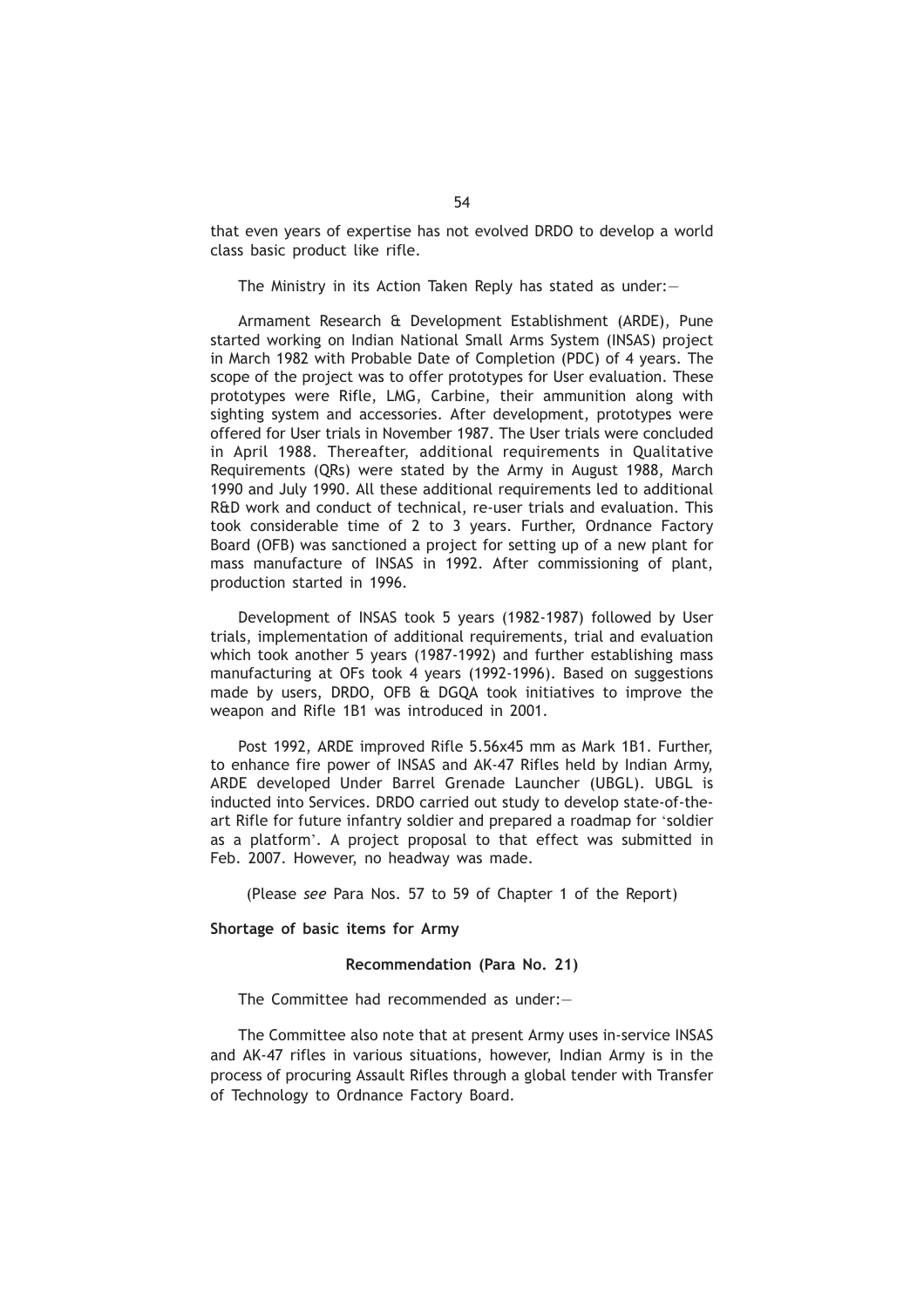Considering the track record of DRDO, the Committee recommends that a world class production after satisfying the requirement of user *i.e.* Army may be purchased out rightly for immediate use after trials are over and services of DRDO may be utilized to get Transfer of Technology to produce this item in the country.

The Ministry in its Action Taken Reply has stated as under:—

The recommendation of the Committee is already being implemented through a 'Buy and Make' case for Assault Rifle with transfer of technology to Ordinance Factories (OFB). DRDO can support the OFB in the ToT process.

(Please *see* Para Nos. 57 to 59 of Chapter 1 of the Report)

### **Recommendation (Para No. 22)**

The Committee had recommended as under:—

After contemplating over the various issues involved in INSAS and Assault Rifles, the Committee feel that either Long Term Integrated Perspective Plan(LTIPP) and the five year Services Capital Acquisition Plan (SCAP) is not properly designed or there is some fault with the procurement procedures, otherwise, the problems of INSAS Rifle which were surfaced in 1996, almost 18 years ago, a Request for Proposal for new Rifle could be issued more than a decade later.

The Ministry in its Action Taken Reply has stated as under:—

The INSAS Rifle introduced in 1996 underwent a number of upgrades *viz.* INSAS Rifle 1A, 1A1,1 Band 1 B1. The Request for Proposal (RFP) for the procurement of new Assault Rifle was issued as the indigenous modifications did not cater to the user aspiration. Thus, the timing of the RFP was due to upgrades and not planning or procurement procedure issues.

(Please *see* Para Nos. 57 to 59 of Chapter 1 of the Report)

# **Directorate General Quality Assurance**

#### **Recommendation (Para No. 26)**

The Committee had recommended as under:—

The Committee note that Directorate General Quality Assurance (DGQA) is responsible for Quality Assurance of Defence Stores produced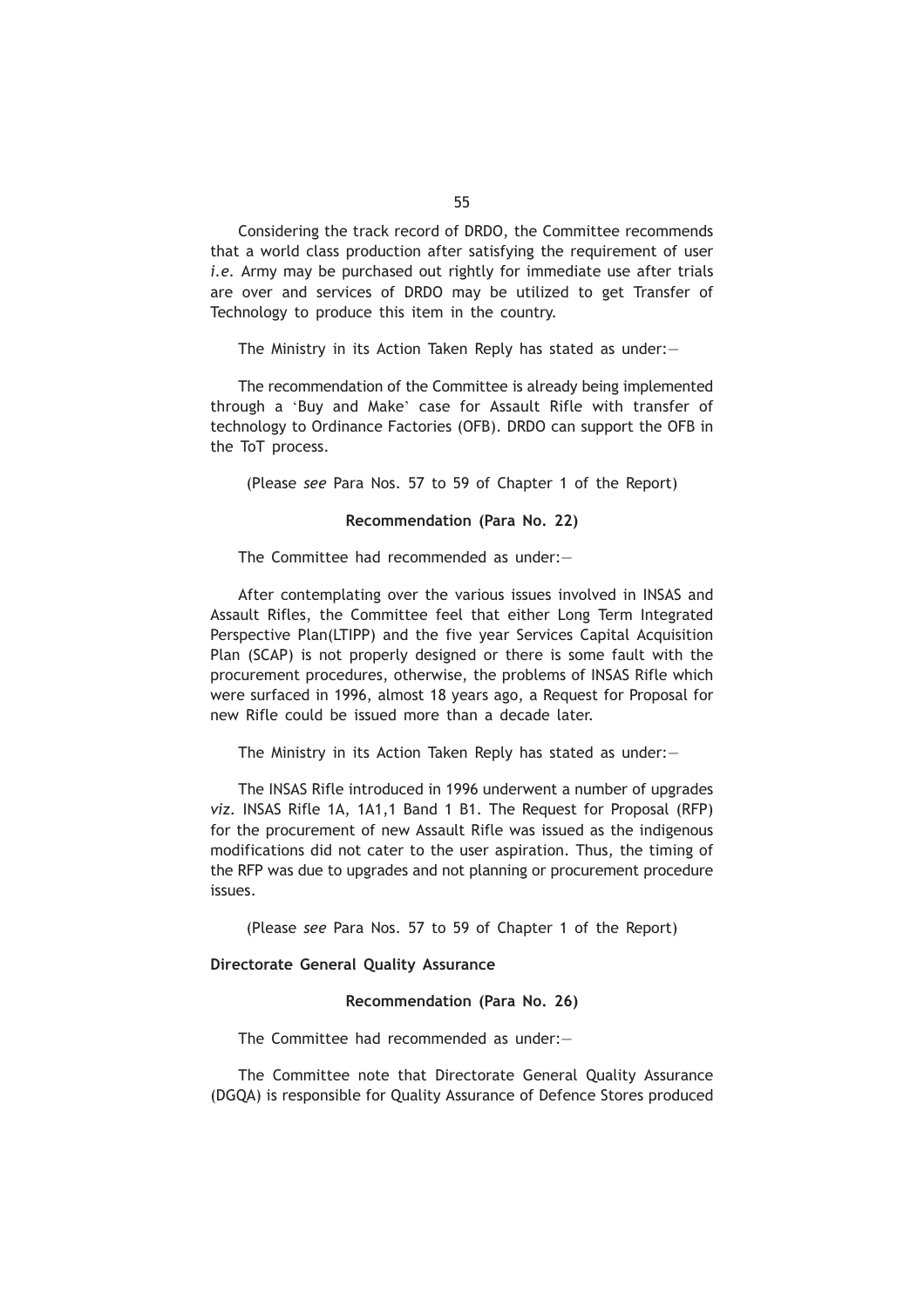by Ordnance Factories, public, private sectors and ex-import and it takes all the actions necessary to ensure that the Defence forces of the country get the entire range of arms, ammunition, equipment and stores of the desired quality that will enhance the combat efficiency and effectiveness of the fighting forces and they are able to easily maintain and fully exploit the equipment and stores.

During oral evidence, the committee was informed by the Director General DGQA that it provides quality assurance to all the stores which are supplied by the Ordinance factories, Defence PSUs and trade firms. The Committee note the establishments of DGQA are co-located with the ordnance factories and they provide intimate quality assurance cover to the products which are being manufactured by the ordnance factories.

The Committee also note the elaborate system of inspection by DGQA before inducting a weapon system into the force has essential features like Formulation of General Staff Qualitative Requirement (GSQR), Technical Evaluation Committee (TEC), User Trials, DGQA Technical Trials and Environmental Testing, Finalization of Specification out and Pre Dispatch Inspection (PDI)

However, during deliberations many issues have raised about quality problems including long fuse of grenades, barrel bursts of guns, poor quality ammunition reaching the forces etc. The Committee are indeed surprised over the fact that despite having seemingly elaborate and foolproof procedures to examine the stores as mentioned by DGQA, why and how such incidents are taking place. The committee fail to understand that if DGQA is inspecting the stores in the Ordnance Factories itself, how defective stores are reaching the forces. The Committee are of the view that something very serious has plagued the organization otherwise accidents do not recur, therefore, the Committee recommend that thorough review of procedures already in vogue should be undertaken to make it infallible.

The Ministry in its Action Taken Reply has stated as under:—

DGQA is providing second party Quality Assurance cover on behalf of defence services for products manufactured by the Ordnance factories/DPSUs/Trade firms. To fulfil this role, Quality Audit & Surveillance and Final Acceptance Inspection is carried out by DGQA. The manufacturer is responsible for the quality control as well as the first party Quality Assurance of the product during the manufacturing stage. The steps initiated by DGQA to improve the quality of stores supplied by OFB are enumerated below:—

(a) To ensure consistency in the quality of equipment/stores manufactured and supplied to the Defence Forces by the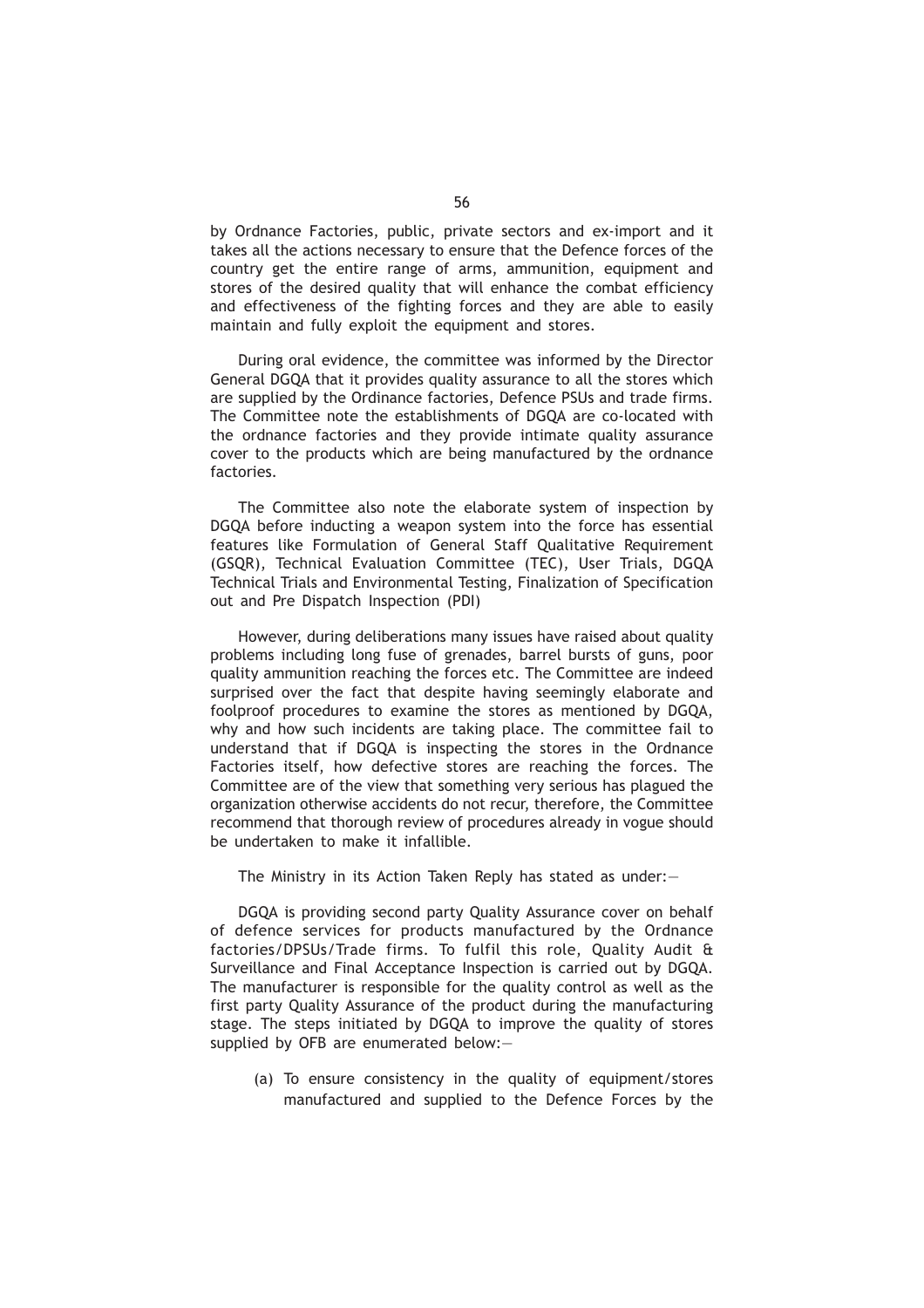OFB, regular feedback from the Users is being taken. Based on the defects noticed during the production, Final Acceptance Inspection and defects noticed during the exploitation by the Users, the processes and the products to be addressed are identified. These processes and products are audited by team of officers, specialised in the field. The aim of these audits is to initiate corrective action/improvement in the processes to ensure consistency/improvement in the quality of products manufactured by the OFB. The recommendations of these audits are conveyed to the Ordnance Factories for implementation to improve the process/products.

- (b) In order to ensure the quality, ammunition store is subjected to stringent static and dynamic tests. Series of test firings at DGQA and DRDO Firing Ranges are carried out.
- (c) The laboratories of DGQA are being continuously upgraded with the latest test equipment. The test equipment is well maintained and calibrated for getting accurate results. 39 laboratories of DGQA have been accredited by National Accreditation Board of Labs(NABL).
- (d) The specifications, product drawings, Quality Assurance Instructions are continuously revised in line with the latest standards for these products, in order to improve the testing methods for ensuring quality.

(Please *see* Para No. 74 of Chapter 1 of the Report)

#### **Recommendation (Para No. 27)**

The Committee had recommended as under:—

The Committee also desire that DGQA should be more vigilant in inspections carried out by it so army personnel are sure of what they are getting. Moreover, the DGQA is there to instill confidence in the forces and not to scare them. The improvement in procedure so done may be informed to the Committee at the earliest.

The Ministry in its Action Taken Reply has stated as under:—

The steps initiated by DGQA to improve the quality of stores supplied by OFB are enumerated below:—

(a) To ensure consistency in the quality of equipment/stores manufactured and supplied to the Defence Forces by the OFB, regular feedback from the Users is being taken. Based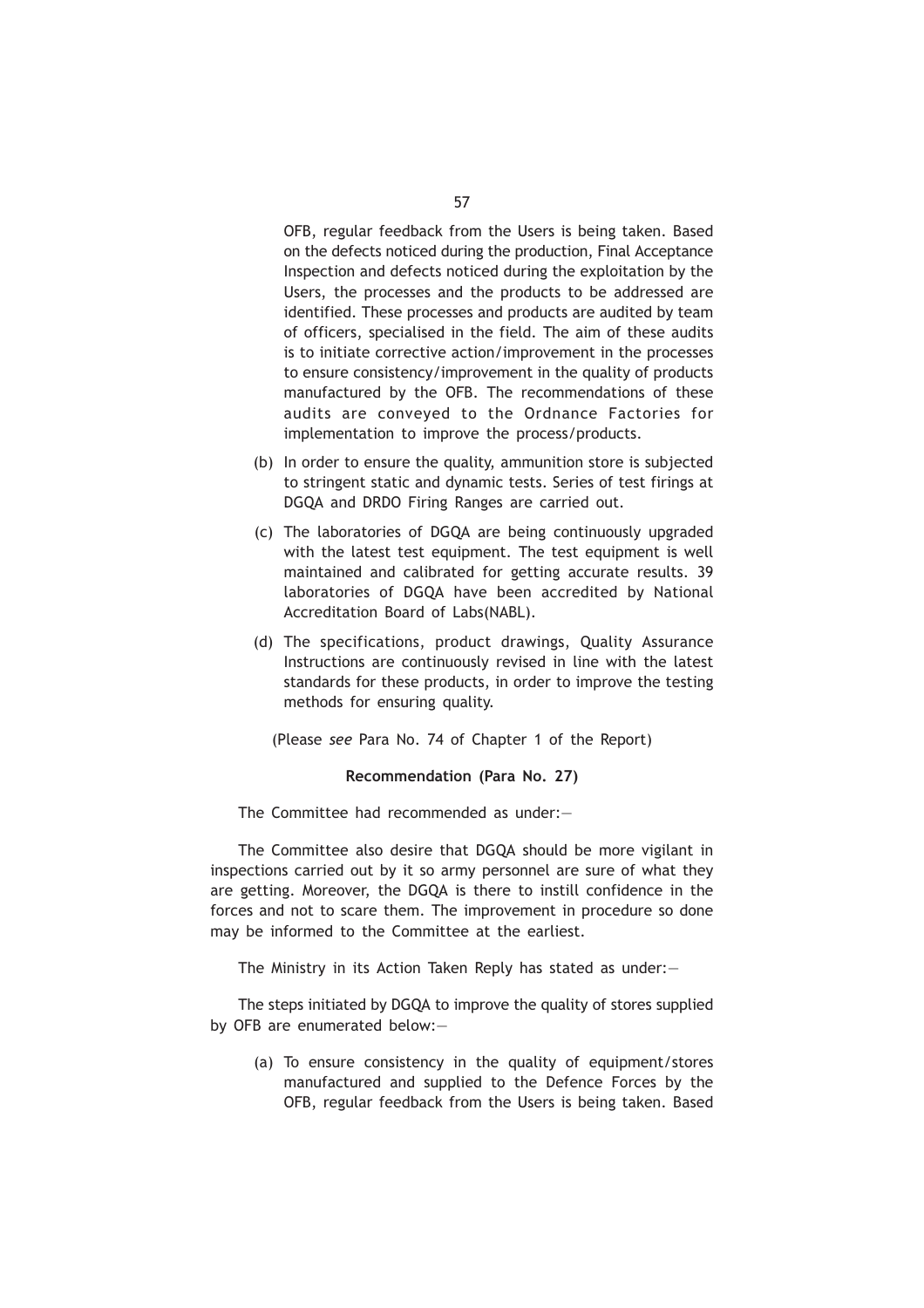on the defects noticed during the production, Final Acceptance Inspection, and defects noticed during the exploitation by the Users, the processes and the products to be addressed are identified. These processes and products are audited by team of officers, specialised in the field. The aim of these audits is to initiate corrective action/improvement in the processes to ensure consistency/improvement in the quality of products manufactured by the OFB. The recommendations of these audits are conveyed to the Ordnance Factories for implementation to improve the process/products.

- (b) In order to ensure the quality, ammunition store is subjected to stringent static and dynamic tests. Series of test firings at DGQA and DRDO Firing Ranges are carried out.
- (c) The laboratories of DGQA are being continuously upgraded with the latest test equipment. The test equipment is well maintained and calibrated for getting accurate results. 39 laboratories of DGQA have been accredited by National Accreditation Board of Labs. (NABL).
- (d) The specifications, product drawings, Quality Assurance Instructions are continuously revised in line with the latest standards for these products, in order to improve the testing methods for ensuring quality.

(Please *see* Para No. 74 of Chapter I of the Report)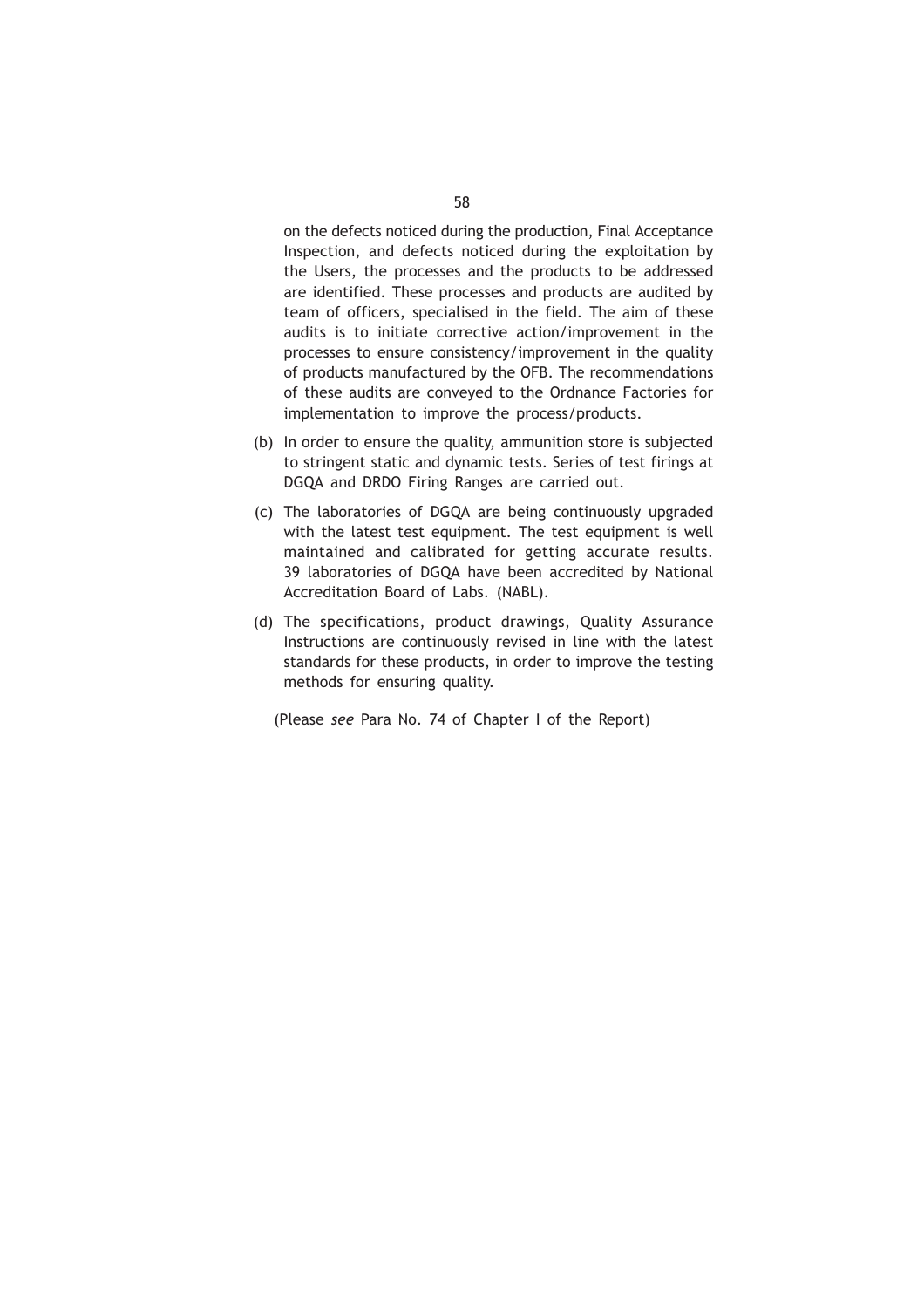# **CHAPTER V**

RECOMMENDATIONS/OBSERVATIONS IN RESPECT OF WHICH FINAL REPLIES OF THE GOVERNMENT ARE STILL AWAITED

-Nil-

NEW DELHI; MAJ GEN B C KHANDURI, AVSM (RETD), 10 *August,* 2015 *Chairperson,* 19 *Shravana,* 1937 *(Saka) Standing Committee on Defence.*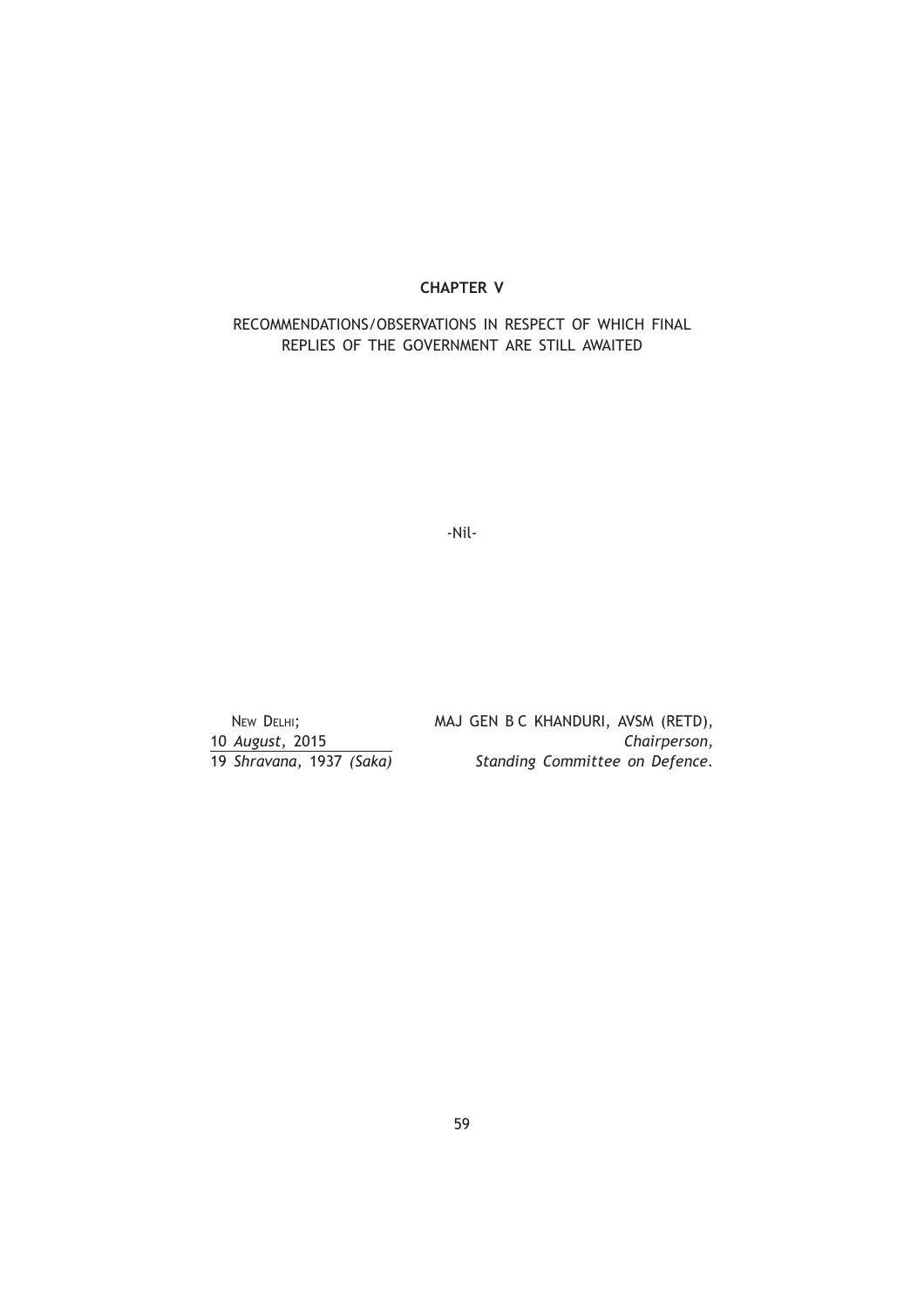# **APPENDIX I**

# MINUTES OF THE NINETEENTH SITTING OF THE STANDING COMMITTEE ON DEFENCE (2014-15)

The Committee sat on Monday, the 10th August, 2015 from 1000 hrs. to 1045 hrs. in Room No. '62', Parliament House, New Delhi.

## PRESENT

Maj Gen B C Khanduri AVSM (Retd)—*Chairperson*

# **MEMBERS**

# *Lok Sabha*

- 2. Shri Suresh C Angadi
- 3. Shri Dharambir
- 4. Shri Thupstan Chhewang
- 5. Col Sonaram Choudhary (Retd)
- 6. Smt Pratyusha Rajeshwari Singh
- 7. Shri G Hari
- 8. Km Shobha Karandlaje
- 9. Shri Tapas Paul
- 10. Shri Malla Reddy
- 11. Smt Mala Rajya Laxmi Shah
- 12. Shri A P Jithender Reddy

*Rajya Sabha*

- 13. Shri K R Arjunan
- 14. Shri Rajeev Chandrasekhar

# **SECRETARIAT**

| 1. Smt Kalpana Sharma  |    | - Joint Secretary     |
|------------------------|----|-----------------------|
| 2. Shri D S Malha      |    | - Director            |
| 3. Shri A K Srivastava |    | - Additional Director |
| 4. Shri Rahul Singh    |    | - Under Secretary     |
|                        | 60 |                       |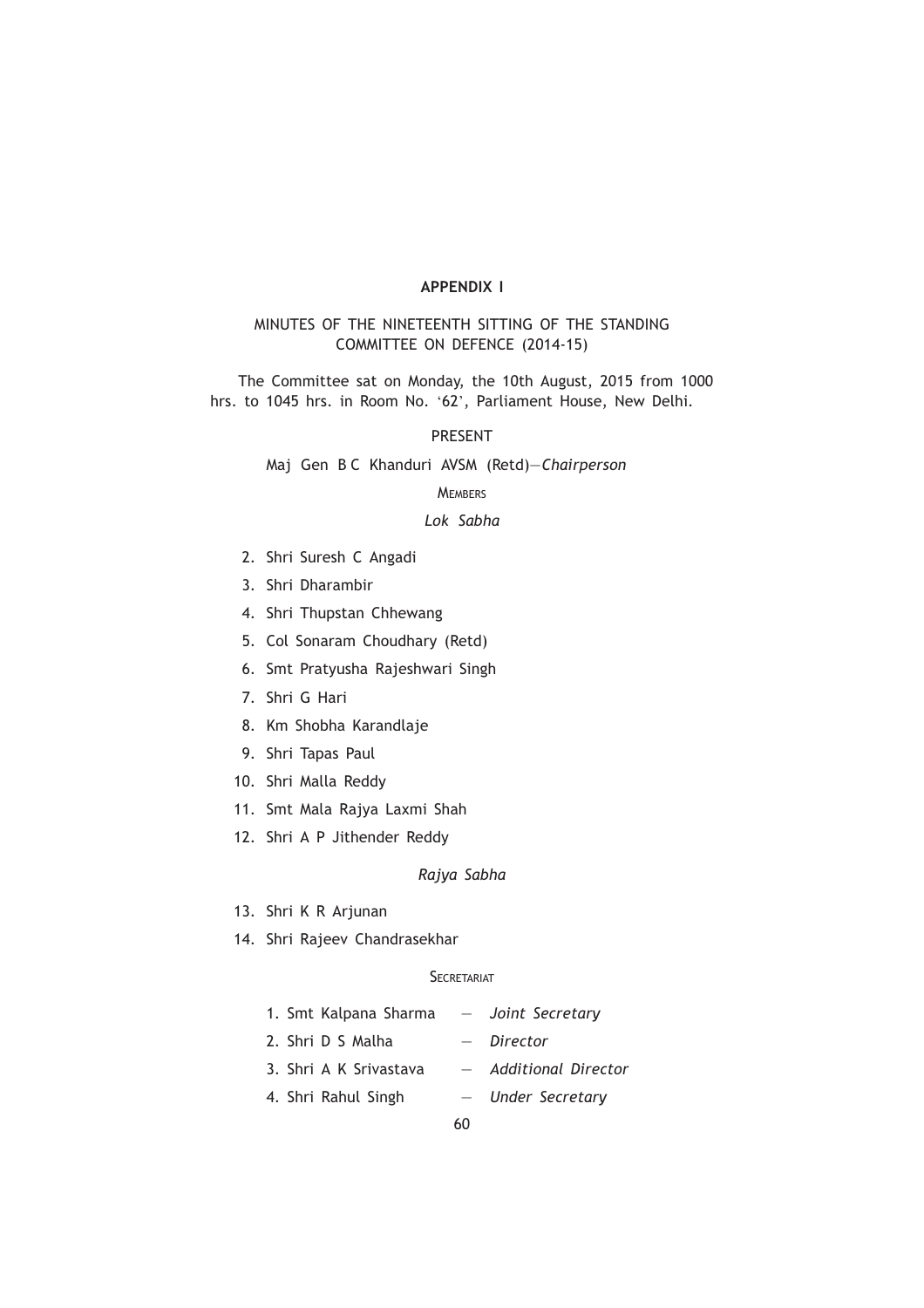2. At the outset, the Chairperson welcomed the members to the sitting of the Committee and briefed about the reports.

3. The Committee then took up for consideration and adoption of the draft Report on 'Action Taken by the Government on the recommendations/observations contained in the Twenty-Second Report (15th Lok Sabha) on Threat Perception and preparedness of the Forces including incursion on borders, coordination mechanism with the Central Armed Police Forces and Border connectivity through Road, Air and Rail'.

4. Thereafter, the Committee took up for consideration and adoption of the draft Report on 'Action taken by the Government on the recommendations/observations contained in the Third Report of the Standing Committee on Defence (16th Lok Sabha) on Demands for Grants of the Ministry of Defence for the year 2014-15 on Army (Demand No. 22)'.

5. The Committee, then, adopted the above Reports and authorized the Chairperson to finalize the Reports in the light of the suggestions received from the Members.

*The Committee then adjourned.*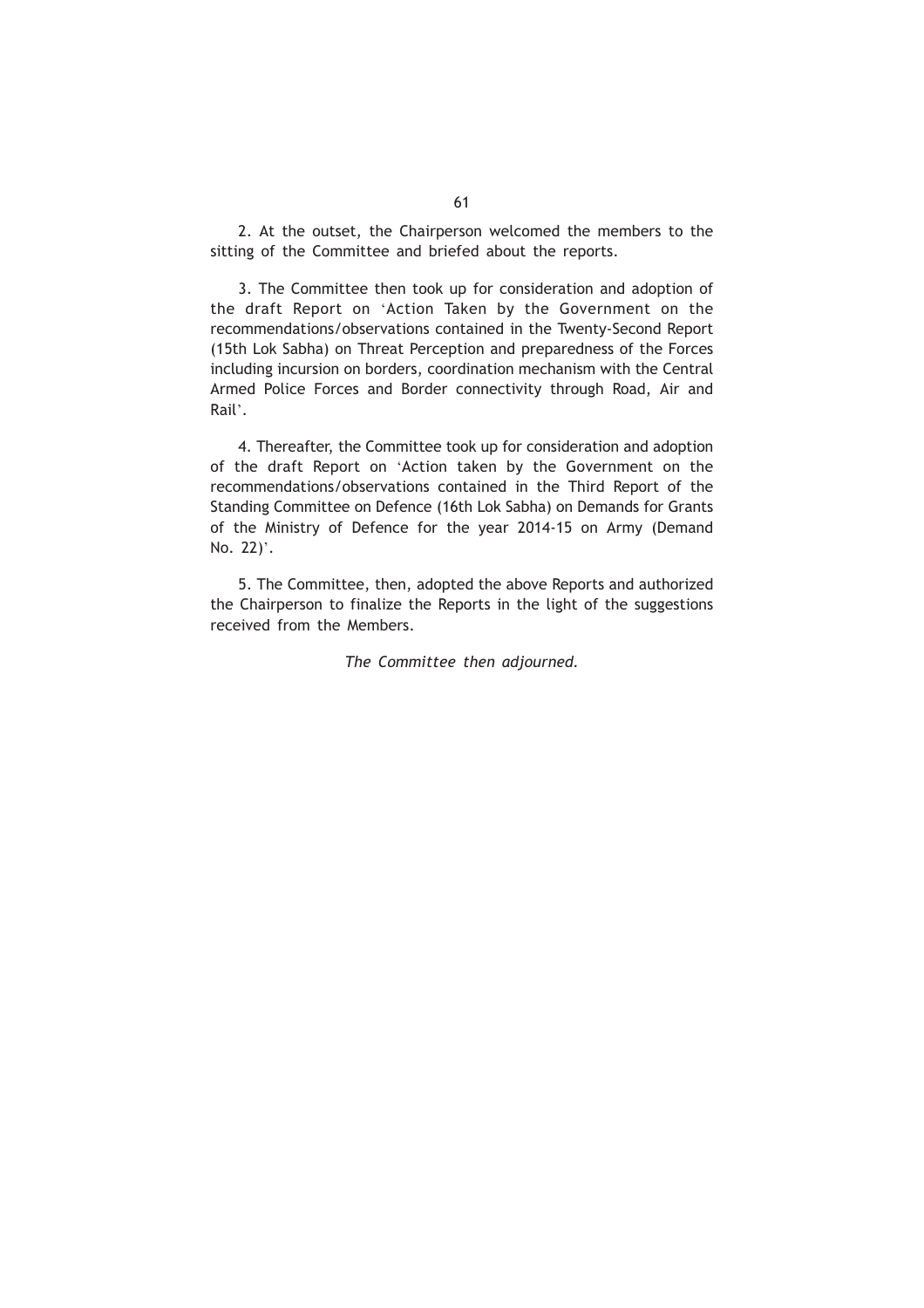#### **APPENDIX II**

ANALYSIS OF THE ACTION TAKEN BY THE GOVERNMENT ON THE OBSERVATIONS/RECOMMENDATIONS CONTAINED IN THE THIRD REPORT OF THE STANDING COMMITTEE ON DEFENCE (16TH LOK SABHA) ON DEMANDS FOR GRANTS OF THE MINISTRY OF DEFENCE FOR THE YEAR 2014-15 ON ARMY (DEMAND NO. 22)'

- (i) Total number of recommendations: 31
- (ii) Observations/Recommendations which have been accepted by the Government:

Para Nos. 6, 18, 19, 23, 24, 25, 28, 29, 30, and 31

Total : 10 Percentage : 32%

(iii) Observations/Recommendations which the Committee do not desire to pursue in view of the Government's replies:

Para Nos. 8, 9, 11 and 17

Total : 04 Percentage : 13%

(iv) Observations/Recommendations in respect of which replies of Government have not been accepted by the Committee:

Para Nos. 1, 2, 3, 4, 5, 7, 10, 12, 13, 14, 15, 16, 20, 21, 22, 26 and 27

> Total : 17 Percentage : 55%

(v) Observations/Recommendations in respect of which final replies of the Government are still awaited:

Para No. Nil

Total : Nil Percentage : 0